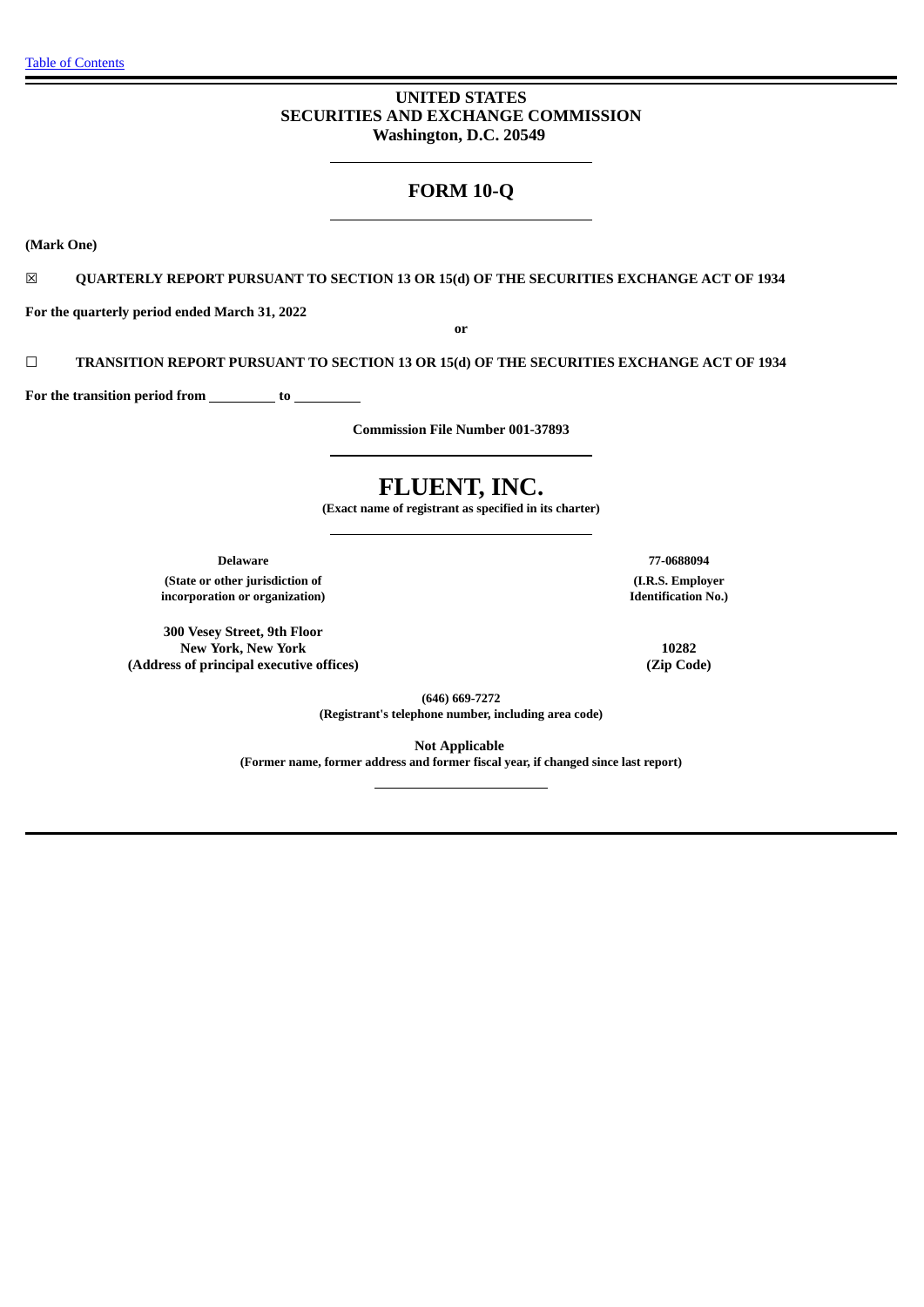#### Securities registered pursuant to Section 12(b) of the Act:

|                                            | <b>Trading</b> |                                           |
|--------------------------------------------|----------------|-------------------------------------------|
| Title of each class                        | Symbol(s)      | Name of each exchange on which registered |
| Common Stock, \$0.0005 par value per share | FLNT           | The NASDAQ Stock Market, LLC              |

Indicate by check mark whether the registrant (1) has filed all reports required to be filed by Section 13 or 15(d) of the Securities Exchange Act of 1934 during the preceding 12 months (or for such shorter period that the registrant was required to file such reports), and (2) has been subject to such filing requirements for the past 90 days.  $\boxtimes$  Yes  $\Box$  No

Indicate by check mark whether the registrant has submitted electronically every Interactive Data File required to be submitted pursuant to Rule 405 of Regulation S-T (§232.405 of this chapter) during the preceding 12 months (or for such shorter period that the registrant was required to submit such files). ⊠ Yes □ No

Indicate by check mark whether the registrant is a large accelerated filer, an accelerated filer, a non-accelerated filer, a smaller reporting company, or an emerging growth company. See the definitions of "large accelerated filer," "accelerated filer," "smaller reporting company," and "emerging growth company" in Rule 12b-2 of the Exchange Act.

Large accelerated filer  $□$ <br>  $□$ <br>
Non-accelerated filer  $□$ Smaller reporting company  $\boxtimes$ <br>Emerging growth company  $\Box$ Emerging growth company

If an emerging growth company, indicate by check mark if the registrant has elected not to use the extended transition period for complying with any new or revised financial accounting standards provided pursuant to Section 13(a) of the Exchange Act.  $\Box$ 

Indicate by check mark whether the registrant is a shell company (as defined in Rule 12b-2 of the Exchange Act): Yes  $\Box$  No  $\boxtimes$ 

As of May 2, 2022, the registrant had 79,798,165 shares of common stock outstanding.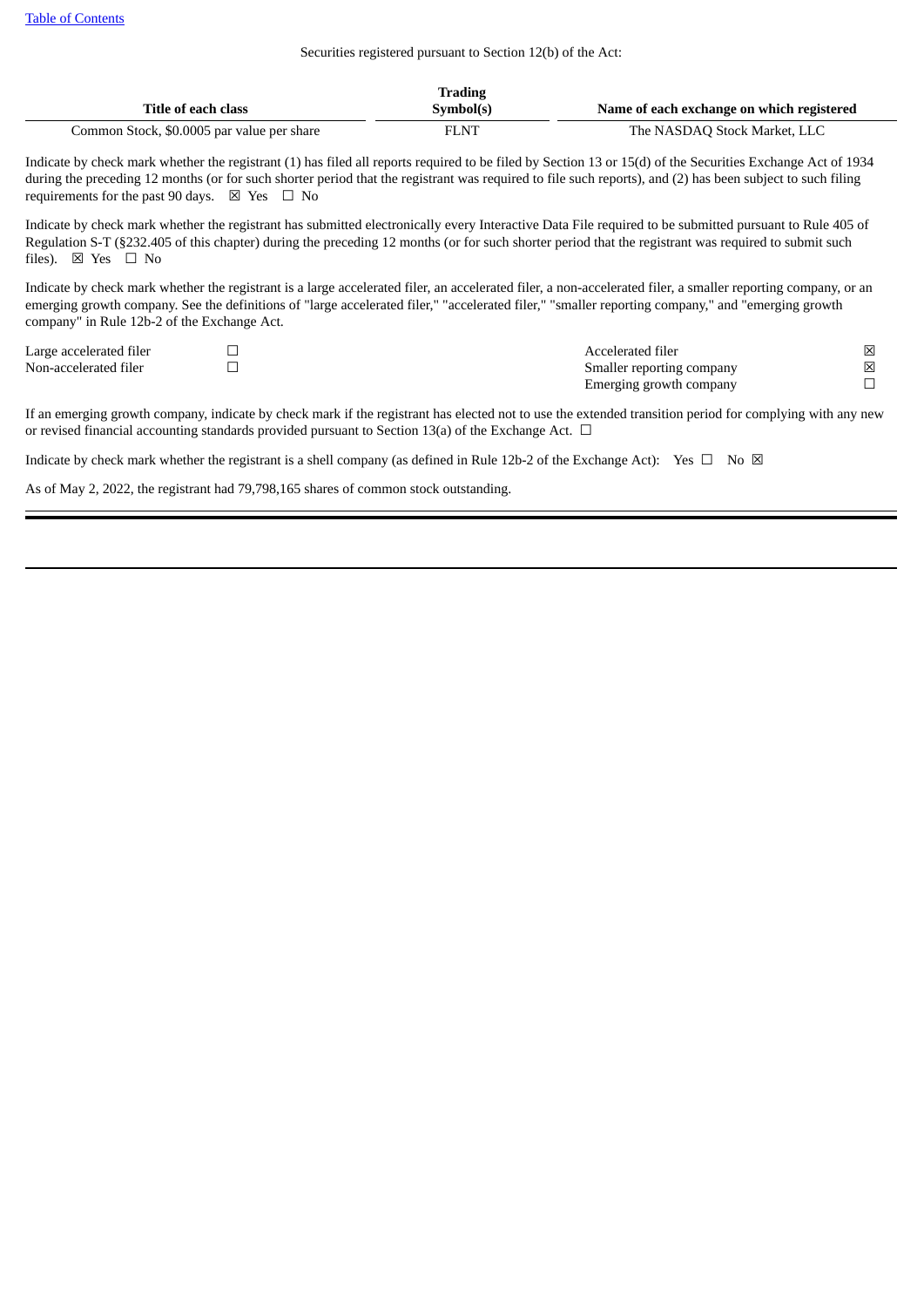## **FLUENT, INC.**

## **TABLE OF CONTENTS FOR FORM 10-Q**

## <span id="page-2-0"></span>PART I - FINANCIAL [INFORMATION](#page-3-0)

**Page**

| Item 1.           | <b>Financial Statements (unaudited)</b>                                                                       |                 |
|-------------------|---------------------------------------------------------------------------------------------------------------|-----------------|
|                   | Consolidated Balance Sheets as of March 31, 2022 and December 31, 2021                                        | $\overline{2}$  |
|                   | Consolidated Statements of Operations for the three months ended March 31, 2022 and 2021                      | $\overline{3}$  |
|                   | Consolidated Statements of Changes in Shareholders' Equity for the three months ended March 31, 2022 and 2021 | <u>4</u>        |
|                   | Consolidated Statements of Cash Flows for the three months ended March 31, 2022 and 2021                      | <u>5</u>        |
|                   | <b>Notes to Consolidated Financial Statements</b>                                                             | $6\overline{6}$ |
| Item 2.           | <b>Management's Discussion and Analysis of Financial Condition and Results of Operations</b>                  | 21              |
| Item 3.           | Quantitative and Qualitative Disclosures About Market Risk                                                    | <u>29</u>       |
| Item 4.           | <b>Controls and Procedures</b>                                                                                | 29              |
|                   | PART II - OTHER INFORMATION                                                                                   |                 |
| Item 1.           | <b>Legal Proceedings</b>                                                                                      | <u>30</u>       |
| Item 1A.          | <b>Risk Factors</b>                                                                                           | 31              |
| Item 2.           | <b>Unregistered Sales of Equity Securities and Use of Proceeds</b>                                            | 31              |
| Item 3.           | <b>Defaults Upon Senior Securities</b>                                                                        | 31              |
| Item 4.           | <b>Mine Safety Disclosures</b>                                                                                | 31              |
| Item 5.           | <b>Other Information</b>                                                                                      | 31              |
| Item 6.           | <b>Exhibits</b>                                                                                               | 32              |
| <b>Signatures</b> |                                                                                                               | 33              |
|                   |                                                                                                               |                 |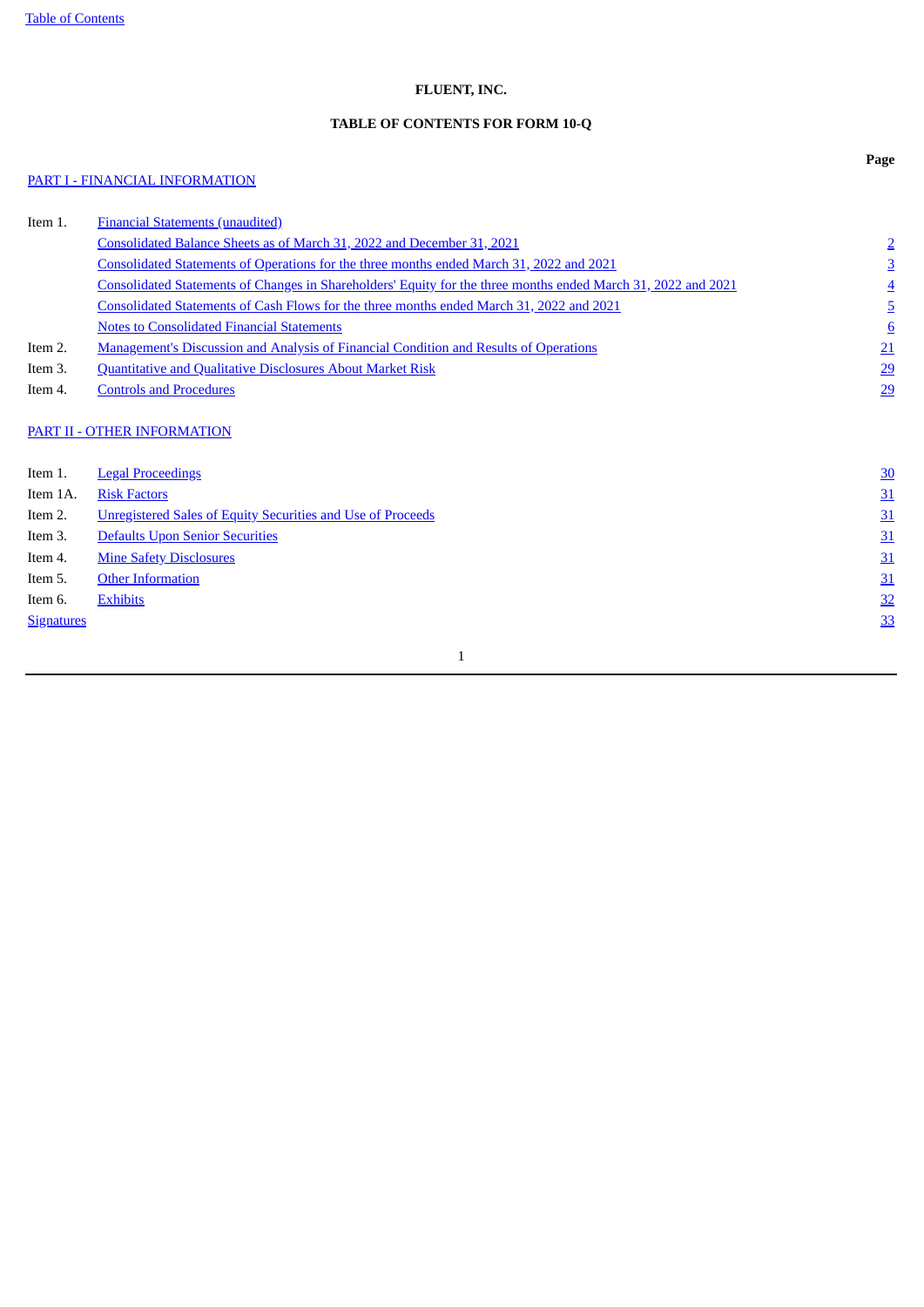## **PART I - FINANCIAL INFORMATION**

<span id="page-3-0"></span>Unless otherwise indicated or required by the context, all references in this Quarterly Report on Form 10-Q to "we," "us," "our," "Fluent," or the "Company," refer to Fluent, Inc. and its consolidated subsidiaries.

## <span id="page-3-2"></span><span id="page-3-1"></span>**ITEM 1. FINANCIAL STATEMENTS.**

## **FLUENT, INC. CONSOLIDATED BALANCE SHEETS (Amounts in thousands, except share and per share data) (unaudited)**

|                                                                                                            | <b>March 31, 2022</b> |            | December 31,<br>2021 |  |  |
|------------------------------------------------------------------------------------------------------------|-----------------------|------------|----------------------|--|--|
| <b>ASSETS:</b>                                                                                             |                       |            |                      |  |  |
| Cash and cash equivalents                                                                                  | \$<br>28,944          | -\$        | 34,467               |  |  |
| Accounts receivable, net of allowance for doubtful accounts of \$368 and \$313, respectively               | 65,023                |            | 70,228               |  |  |
| Prepaid expenses and other current assets                                                                  | 2,138                 |            | 2,505                |  |  |
| Total current assets                                                                                       | 96,105                |            | 107,200              |  |  |
| Property and equipment, net                                                                                | 1,298                 |            | 1,457                |  |  |
| Operating lease right-of-use assets                                                                        | 6,369                 |            | 6,805                |  |  |
| Intangible assets, net                                                                                     | 34,938                |            | 35,747               |  |  |
| Goodwill                                                                                                   | 166,180               |            | 165,088              |  |  |
| Other non-current assets                                                                                   | 1,905                 |            | 1,885                |  |  |
| <b>Total assets</b>                                                                                        | \$<br>306,795         | \$         | 318,182              |  |  |
| <b>LIABILITIES AND SHAREHOLDERS' EQUITY:</b>                                                               |                       |            |                      |  |  |
| Accounts payable                                                                                           | \$<br>12,782          | $\sqrt{3}$ | 16,130               |  |  |
| Accrued expenses and other current liabilities                                                             | 28,823                |            | 33,932               |  |  |
| Deferred revenue                                                                                           | 701                   |            | 651                  |  |  |
| Current portion of long-term debt                                                                          | 5,000                 |            | 5,000                |  |  |
| Current portion of operating lease liability                                                               | 2,228                 |            | 2,227                |  |  |
| Total current liabilities                                                                                  | 49,534                |            | 57,940               |  |  |
| Long-term debt, net                                                                                        | 39,147                |            | 40,329               |  |  |
| Operating lease liability                                                                                  | 5,213                 |            | 5,692                |  |  |
| Other non-current liabilities                                                                              | 726                   |            | 811                  |  |  |
| <b>Total liabilities</b>                                                                                   | 94,620                |            | 104,772              |  |  |
| Contingencies (Note 10)                                                                                    |                       |            |                      |  |  |
| <b>Shareholders' equity:</b>                                                                               |                       |            |                      |  |  |
| Preferred stock - \$0.0001 par value, 10,000,000 Shares authorized; Shares outstanding - 0 shares for both |                       |            |                      |  |  |
| periods                                                                                                    |                       |            |                      |  |  |
| Common stock - \$0.0005 par value, 200,000,000 Shares authorized; Shares issued - 83,983,587 and           |                       |            |                      |  |  |
| 83,057,083, respectively; and Shares outstanding - 79,683,435 and 78,965,260, respectively (Note 7)        | 42                    |            | 42                   |  |  |
| Treasury stock, at cost - 4,300,152 and 4,091,823 Shares, respectively (Note 7)                            | (11, 171)             |            | (10, 723)            |  |  |
| Additional paid-in capital                                                                                 | 420,285               |            | 419,059              |  |  |
| <b>Accumulated deficit</b>                                                                                 | (196, 981)            |            | (194, 968)           |  |  |
| Total shareholders' equity                                                                                 | 212,175               |            | 213,410              |  |  |
| Total liabilities and shareholders' equity                                                                 | \$<br>306,795         | \$         | 318,182              |  |  |

See notes to consolidated financial statements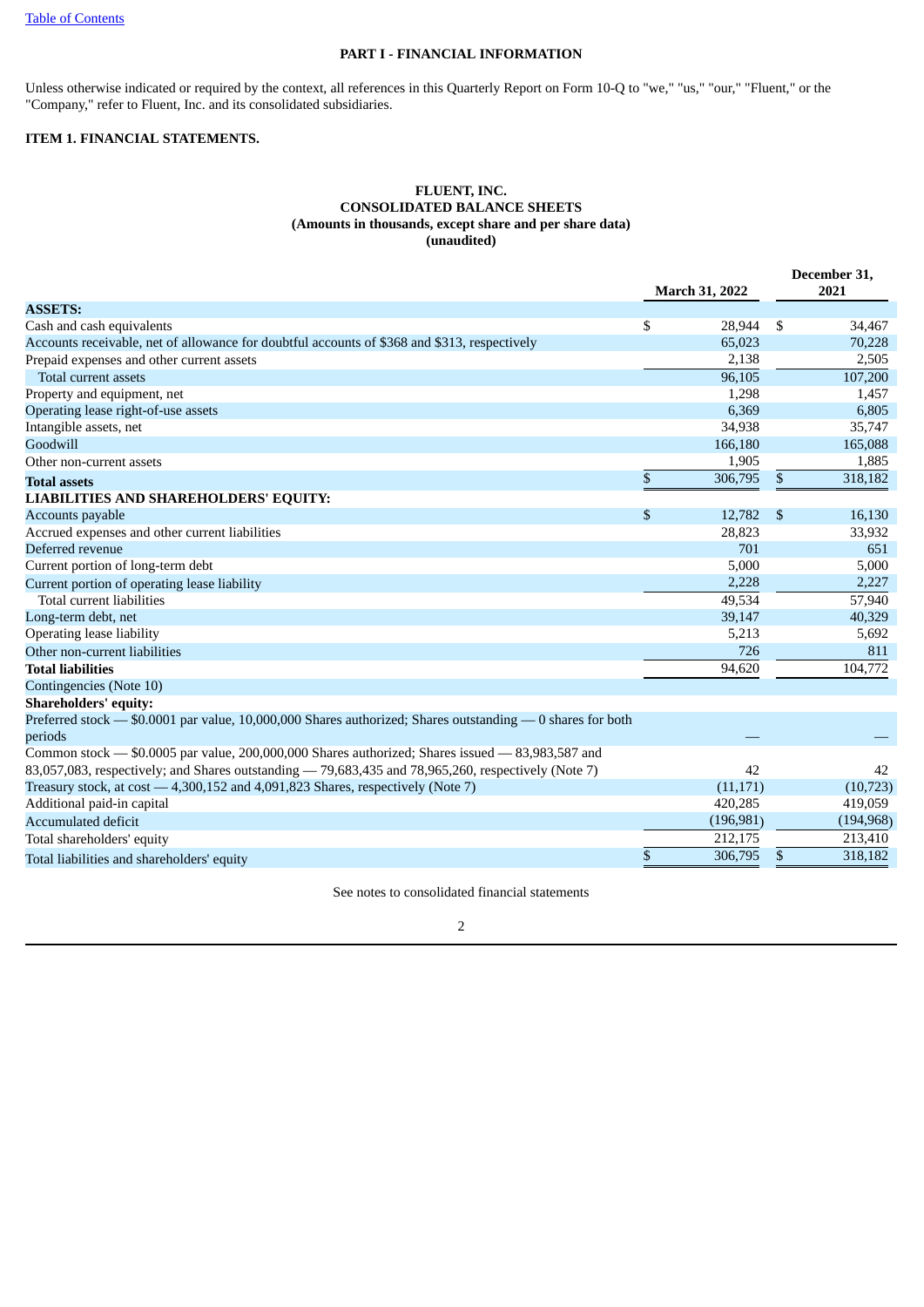## **FLUENT, INC. CONSOLIDATED STATEMENTS OF OPERATIONS (Amounts in thousands, except share and per share data) (unaudited)**

<span id="page-4-0"></span>

|                                                              | Three Months Ended March 31, |              |            |  |  |
|--------------------------------------------------------------|------------------------------|--------------|------------|--|--|
|                                                              | 2022                         |              | 2021       |  |  |
| Revenue                                                      | \$<br>89,063                 | $\mathbb{S}$ | 70,170     |  |  |
| <b>Costs and expenses:</b>                                   |                              |              |            |  |  |
| Cost of revenue (exclusive of depreciation and amortization) | 67,562                       |              | 50,990     |  |  |
| Sales and marketing                                          | 3,852                        |              | 2,961      |  |  |
| Product development                                          | 4,556                        |              | 3,434      |  |  |
| General and administrative                                   | 11,287                       |              | 11,699     |  |  |
| Depreciation and amortization                                | 3,307                        |              | 3,373      |  |  |
| Write-off of intangible assets                               | 128                          |              |            |  |  |
| <b>Total costs and expenses</b>                              | 90,692                       |              | 72,457     |  |  |
| <b>Loss from operations</b>                                  | (1,629)                      |              | (2, 287)   |  |  |
| Interest expense, net                                        | (384)                        |              | (1,008)    |  |  |
| Loss on early extinguishment of debt                         |                              |              | (2,964)    |  |  |
| <b>Loss before income taxes</b>                              | (2,013)                      |              | (6,259)    |  |  |
| Income tax benefit                                           |                              |              |            |  |  |
| <b>Net loss</b>                                              | \$<br>(2,013)                | \$           | (6,258)    |  |  |
|                                                              |                              |              |            |  |  |
| <b>Basic and diluted loss per share:</b>                     |                              |              |            |  |  |
| <b>Basic</b>                                                 | \$<br>$(0.02)$ \$            |              | (0.08)     |  |  |
| Diluted                                                      | \$<br>$(0.02)$ \$            |              | (0.08)     |  |  |
| Weighted average number of shares outstanding:               |                              |              |            |  |  |
| <b>Basic</b>                                                 | 80,889,052                   |              | 81,892,593 |  |  |
| <b>Diluted</b>                                               | 80,889,052                   |              | 81,892,593 |  |  |
|                                                              |                              |              |            |  |  |

See notes to consolidated financial statements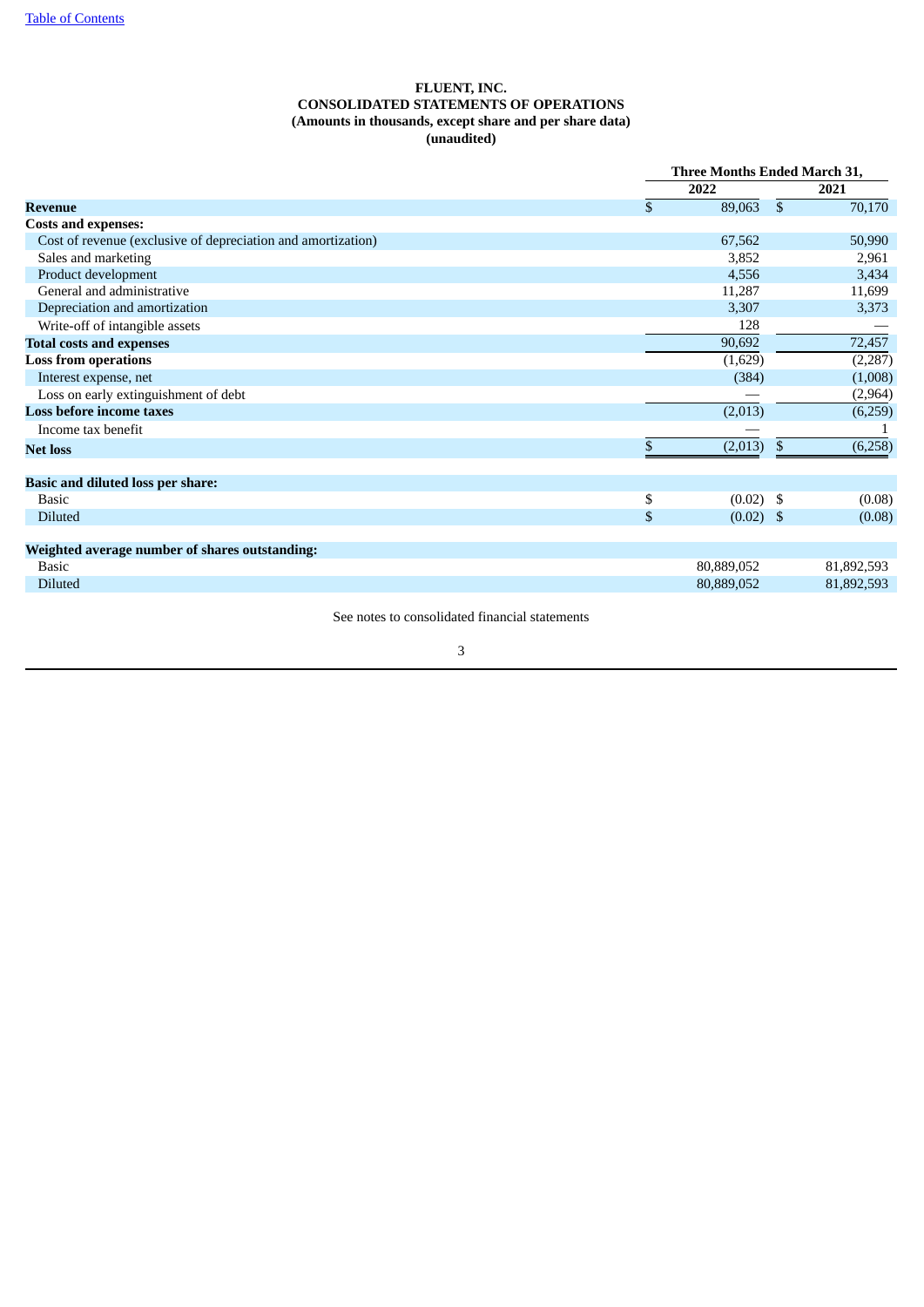## **FLUENT, INC. CONSOLIDATED STATEMENTS OF CHANGES IN SHAREHOLDERS' EQUITY (Amounts in thousands, except share and per share data) (unaudited)**

<span id="page-5-0"></span>

|                                                   | <b>Common stock</b> |        | <b>Treasury stock</b> | <b>Additional</b><br>paid-in | <b>Accumulated</b> |  | Total<br>shareholders' |  |         |
|---------------------------------------------------|---------------------|--------|-----------------------|------------------------------|--------------------|--|------------------------|--|---------|
|                                                   | <b>Shares</b>       | Amount | <b>Shares</b>         | <b>Amount</b>                | capital            |  | deficit                |  | equity  |
| <b>Balance at December 31, 2021</b>               | 83,057,083          | 42     | 4,091,823             | \$(10,723)                   | 419.059<br>S       |  | $(194, 968)$ \$        |  | 213,410 |
| Vesting of restricted stock units and issuance of |                     |        |                       |                              |                    |  |                        |  |         |
| stock under incentive plans                       | 926.504             |        |                       |                              | 211                |  |                        |  | 211     |
| Increase in treasury stock resulting from shares  |                     |        |                       |                              |                    |  |                        |  |         |
| withheld to cover statutory taxes                 |                     |        | 208,329               | (448)                        |                    |  |                        |  | (448)   |
| Share-based compensation                          |                     |        |                       |                              | 1,015              |  |                        |  | 1,015   |
| Net loss                                          |                     |        |                       |                              |                    |  | (2,013)                |  | (2,013) |
| <b>Balance at March 31, 2022</b>                  | 83,983,587          | 42     | 4.300.152             | (11, 171)<br>S.              | 420,285            |  | (196, 981)             |  | 212,175 |

|                                                   | <b>Common stock</b> |  | <b>Treasury stock</b> |               |  | <b>Additional</b><br>paid-in | <b>Accumulated</b>  |  | Total<br>shareholders' |  |         |
|---------------------------------------------------|---------------------|--|-----------------------|---------------|--|------------------------------|---------------------|--|------------------------|--|---------|
|                                                   | <b>Shares</b>       |  | <b>Amount</b>         | <b>Shares</b> |  | Amount                       | capital             |  | deficit                |  | equity  |
| <b>Balance at December 31, 2020</b>               | 80,295,141          |  | 40                    | 3,945,867     |  | (9,999)                      | 411,753<br>S        |  | (184,909)              |  | 216,885 |
| Vesting of restricted stock units and issuance of |                     |  |                       |               |  |                              |                     |  |                        |  |         |
| stock under incentive plans                       | 1,735,682           |  |                       |               |  |                              | $\scriptstyle{(1)}$ |  |                        |  |         |
| Increase in treasury stock resulting from shares  |                     |  |                       |               |  |                              |                     |  |                        |  |         |
| withheld to cover statutory taxes                 |                     |  |                       | 109.144       |  | (624)                        |                     |  |                        |  | (624)   |
| Exercise of stock options                         | 198.000             |  |                       |               |  |                              | 934                 |  |                        |  | 934     |
| Share-based compensation                          |                     |  |                       |               |  |                              | 1,272               |  |                        |  | 1,272   |
| Net loss                                          |                     |  |                       |               |  |                              |                     |  | (6,258)                |  | (6,258) |
| <b>Balance at March 31, 2021</b>                  | 82,228,823          |  | 41                    | 4.055.011     |  | \$(10,623)                   | 413,958             |  | (191, 167)             |  | 212,209 |

See notes to consolidated financial statements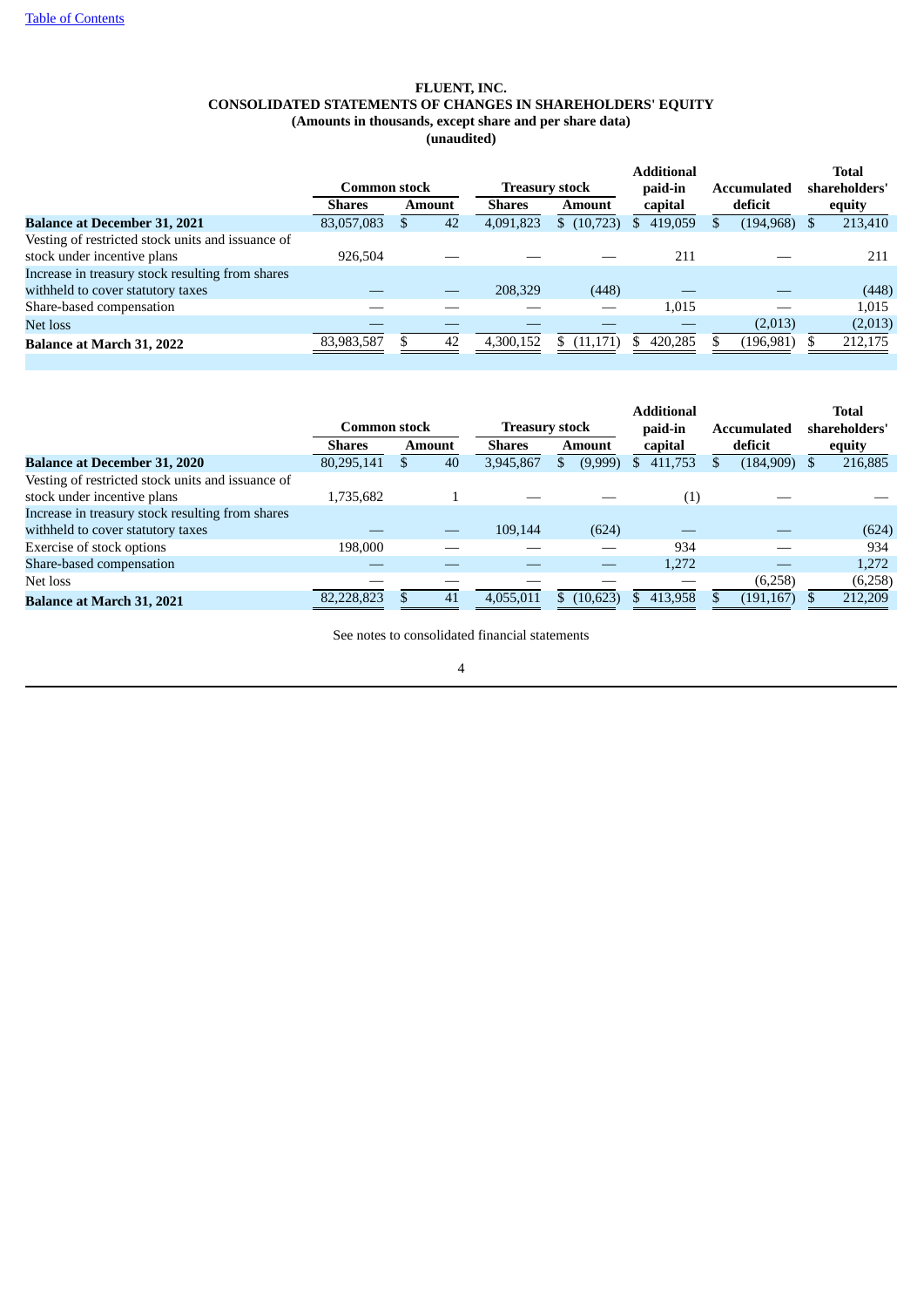## **FLUENT, INC. CONSOLIDATED STATEMENTS OF CASH FLOWS (Amounts in thousands) (unaudited)**

<span id="page-6-0"></span>

|                                                                                           | Three Months Ended March 31, |              |                           |           |
|-------------------------------------------------------------------------------------------|------------------------------|--------------|---------------------------|-----------|
|                                                                                           |                              | 2022         |                           | 2021      |
| <b>CASH FLOWS FROM OPERATING ACTIVITIES:</b>                                              |                              |              |                           |           |
| Net loss                                                                                  | \$                           | $(2,013)$ \$ |                           | (6,258)   |
| Adjustments to reconcile net loss to net cash (used in) provided by operating activities: |                              |              |                           |           |
| Depreciation and amortization                                                             |                              | 3,307        |                           | 3,373     |
| Non-cash loan amortization expense                                                        |                              | 68           |                           | 202       |
| Share-based compensation expense                                                          |                              | 988          |                           | 1,231     |
| Non-cash loss on early extinguishment of debt                                             |                              |              |                           | 2,198     |
| Non-cash accrued compensation expense for Put/Call Consideration                          |                              |              |                           | 1,746     |
| Write-off of intangible assets                                                            |                              | 128          |                           |           |
| Provision for bad debt                                                                    |                              | 81           |                           | (99)      |
| Changes in assets and liabilities, net of business acquisition:                           |                              |              |                           |           |
| Accounts receivable                                                                       |                              | 5,127        |                           | 4,764     |
| Prepaid expenses and other current assets                                                 |                              | 451          |                           | (868)     |
| Other non-current assets                                                                  |                              | (13)         |                           | (196)     |
| Operating lease assets and liabilities, net                                               |                              | (42)         |                           | (45)      |
| Accounts payable                                                                          |                              | (3, 348)     |                           | 5,792     |
| Accrued expenses and other current liabilities                                            |                              | (6,251)      |                           | (7, 393)  |
| Deferred revenue                                                                          |                              | (174)        |                           | 562       |
| Other                                                                                     |                              | (85)         |                           | (32)      |
| Net cash (used in) provided by operating activities                                       |                              | (1,776)      |                           | 4,977     |
| <b>CASH FLOWS FROM INVESTING ACTIVITIES:</b>                                              |                              |              |                           |           |
| Capitalized costs included in intangible assets                                           |                              | (1,071)      |                           | (816)     |
| Business acquisition, net of cash acquired                                                |                              | (971)        |                           |           |
| Acquisition of property and equipment                                                     |                              | (7)          |                           | (20)      |
| Net cash used in investing activities                                                     |                              | (2,049)      |                           | (836)     |
| <b>CASH FLOWS FROM FINANCING ACTIVITIES:</b>                                              |                              |              |                           |           |
| Proceeds from issuance of long-term debt, net of debt financing costs                     |                              |              |                           | 49.624    |
| Repayments of long-term debt                                                              |                              | (1,250)      |                           | (41, 736) |
| Exercise of stock options                                                                 |                              |              |                           | 934       |
| Prepayment penalty on debt extinguishment                                                 |                              |              |                           | (766)     |
| Taxes paid related to net share settlement of vesting of restricted stock units           |                              | (448)        |                           | (624)     |
| Net cash (used in) provided by financing activities                                       |                              | (1,698)      |                           | 7,432     |
| Net (decrease) increase in cash, cash equivalents and restricted cash                     |                              | (5, 523)     |                           | 11,573    |
| Cash, cash equivalents and restricted cash at beginning of period                         |                              | 34,467       |                           | 22,567    |
| Cash, cash equivalents and restricted cash at end of period                               | \$                           | 28,944       | $\boldsymbol{\mathsf{S}}$ | 34,140    |
| SUPPLEMENTAL DISCLOSURE INFORMATION                                                       |                              |              |                           |           |
| Cash paid for interest                                                                    | \$                           | 301          | \$                        | 772       |
| Cash paid for income taxes                                                                | \$                           | 34           | \$                        | 15        |
| Share-based compensation capitalized in intangible assets                                 | \$                           | 27           | \$                        | 41        |
| SUPPLEMENTAL DISCLOSURE OF NON-CASH INVESTING AND FINANCING ACTIVITIES                    |                              |              |                           |           |
| Liability incurred for deferred payment in connection with True North acquisition         | \$                           | 860          | \$                        |           |
| Contingent consideration in connection with True North acquisition                        | \$                           | 250          | \$                        |           |
| Equity issued in connection with True North acquisition                                   | \$                           | 211          | \$                        |           |

See notes to consolidated financial statements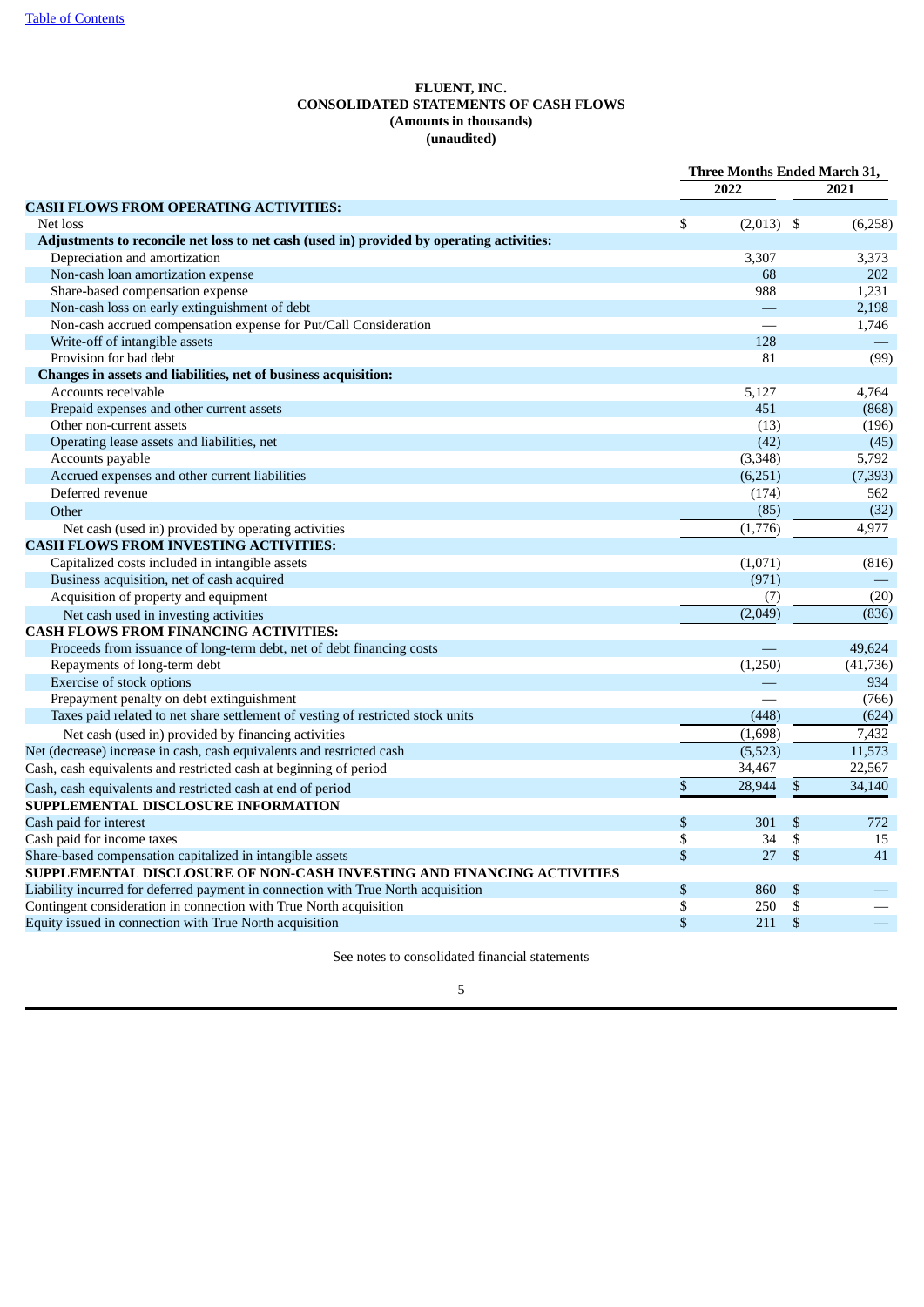## <span id="page-7-0"></span>**1. Summary of significant accounting policies**

## *(a) Basis of preparation*

The accompanying unaudited consolidated financial statements have been prepared by Fluent, Inc., a Delaware corporation (the "Company" or "Fluent"), in accordance with accounting principles generally accepted in the United States ("US GAAP") and applicable rules and regulations of the Securities and Exchange Commission (the "SEC") regarding interim financial reporting. Certain information and note disclosures normally included in annual financial statements prepared in accordance with US GAAP have been condensed or omitted pursuant to those rules and regulations.

The accompanying unaudited consolidated financial statements reflect all normal recurring adjustments necessary to present fairly the financial position, results of operations, and cash flows for the interim periods ended March 31, 2022 and 2021, but are not necessarily indicative of the results of operations to be anticipated for any future interim periods or for the full year ending December 31, 2022.

From time to time, the Company may enter into relationships or investments with other entities, and, in certain instances, the entity in which the Company has a relationship or investment may qualify as a variable interest entity ("VIE"). The Company consolidates a VIE in its financial statements if the Company is deemed to be the primary beneficiary of the VIE. The primary beneficiary is the party that has the power to direct activities that most significantly impact the operations of the VIE and has the obligation to absorb losses or the right to benefits from the VIE that could potentially be significant to the VIE. From April 1, 2020 through August 31, 2021, the Company had included Winopoly, LLC ("Winopoly") in its consolidated financial statements as a VIE (as further discussed in Note 11, *Business acquisition* and Note 12, *Variable Interest Entity*). Beginning September 1, 2021, Winopoly is a wholly-owned subsidiary of the Company.

The information included in this quarterly report on Form 10-Q should be read in conjunction with the consolidated financial statements and accompanying notes included in the Company's Annual Report on Form 10-K for the year ended December 31, 2021 ("2021 Form 10-K") filed with the SEC on March 9, 2021. The consolidated balance sheet as of December 31, 2021 included herein was derived from the audited financial statements as of that date included in the 2021 Form 10-K.

## *Principles of consolidation*

The consolidated financial statements include the financial statements of the Company and its subsidiaries. All significant transactions among the Company and its subsidiaries have been eliminated upon consolidation.

## *(b) Recently issued and adopted accounting standards*

In January 2016, Financial Accounting Standards Board ("FASB") issued Accounting Standards Updates ("ASU") No. 2016-13, *Financial Instruments— Credit Losses* ("Topic 326")*,* and additional changes, modifications, clarifications or interpretations thereafter, which require a reporting entity to estimate credit losses on certain types of financial instruments, and present assets held at amortized cost and available-for-sale debt securities at the amounts expected to be collected. The new guidance is effective for annual and interim periods beginning after December 15, 2022, and early adoption is permitted. The Company is currently evaluating the impact of the guidance on its consolidated financial statements.

In March 2020, the FASB issued ASU 2020-04, Reference Rate Reform : Facilitation of the Effects of Reference Rate Reform on Financial *Reporting* ("Topic 848"), which provides optional guidance to ease the potential burden in accounting for the discontinuation of a reference rate such as LIBOR, formerly known as the London Interbank Offered Rate, because of reference rate reform. The ASU is effective for all entities as of March 12, 2020 through December 31, 2022. The Company is currently evaluating the impact of adopting this guidance on its consolidated financial statements and does not anticipate having material impact.

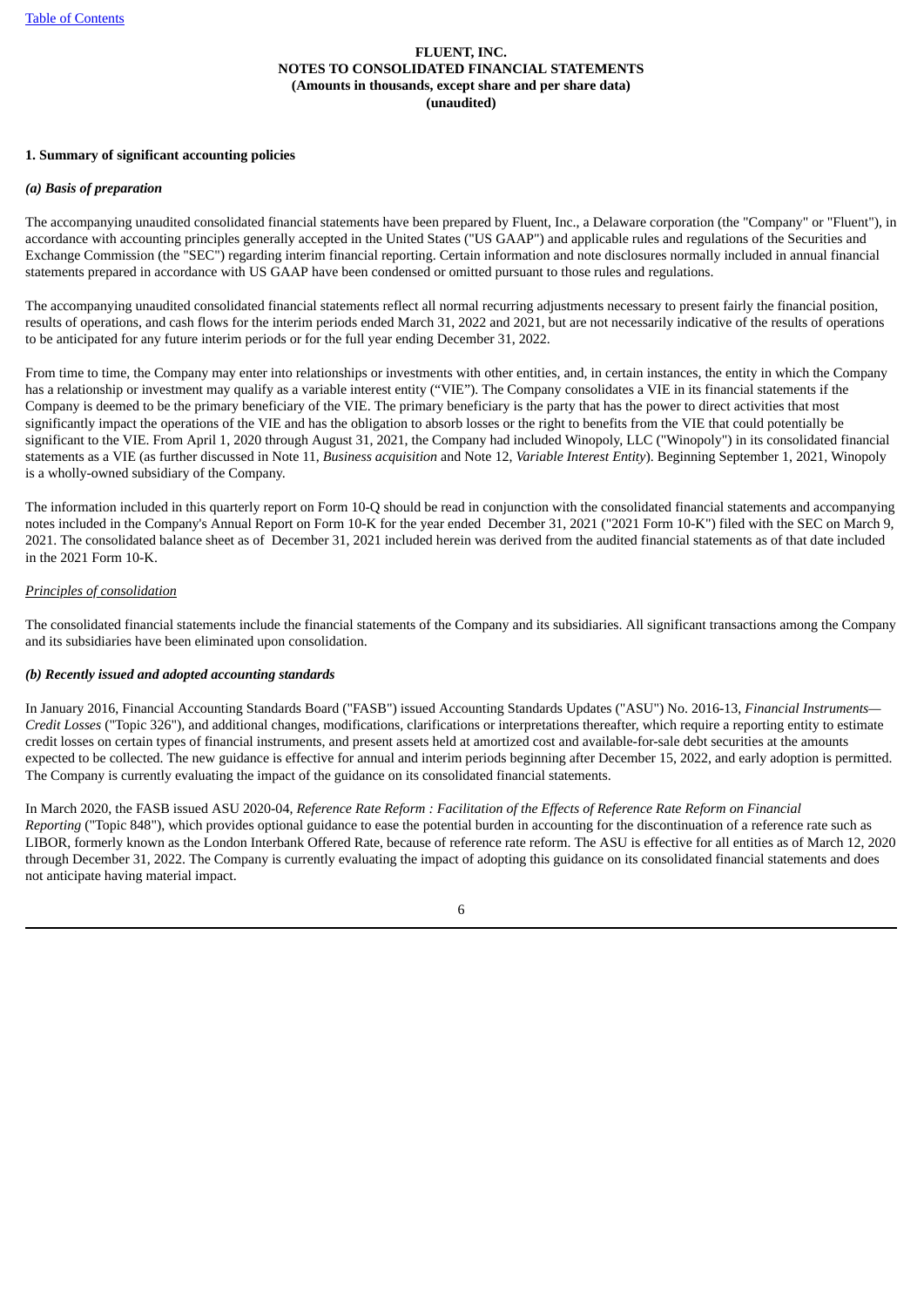## *(c) Revenue recognition*

On January 1, 2018, we adopted and started applying the practical expedient offered under FASB Accounting Standards Codification ("ASC"), *Revenue from Contracts with Customers,* ("Topic 606"), which permits, under ASC 606-10-55-18 revenue to be recognized when control of goods or services is transferred to customers, in amounts that reflect the consideration the Company expects to be entitled to in exchange for those goods or services. The Company's performance obligation is typically to (a) deliver data records, based on predefined qualifying characteristics specified by the customer, (b) generate conversions, based on predefined user actions (for example, a click, a registration or the installation of an app) and subject to certain qualifying characteristics specified by the customer, (c) verify user interest or transfer calls to advertiser clients as a part of the contact center operation, or (d) deliver media spend as a part of the AdParlor, LLC, business.

If a customer pays consideration before the Company's performance obligations are satisfied, such amounts are classified as deferred revenue on the consolidated balance sheets. As of March 31, 2022 and December 31, 2021, the balance of deferred revenue was \$701 and \$651, respectively. The majority of the deferred revenue balance as of December 31, 2021 was recognized into revenue during the first quarter of 2022.

When there is a delay between the period in which revenue is recognized and when a customer invoice is issued, revenue is recognized, and the related amounts are recorded as unbilled revenue within accounts receivable on the consolidated balance sheets. As of March 31, 2022 and December 31, 2021, unbilled revenue included in accounts receivable was \$29,958 and \$31,842, respectively. In line with industry practice, the unbilled revenue balance is recorded based on the Company's internally tracked conversions, net of estimated variances between this amount and the amount tracked and subsequently confirmed by customers. Substantially all amounts included within the unbilled revenue balance are invoiced to customers within the month directly following the period of service. Historical estimates related to unbilled revenue have not been materially different from actual revenue billed.

#### *(d) Use of estimates*

The preparation of consolidated financial statements in accordance with US GAAP requires the Company's management to make estimates and assumptions relating to the reported amounts of assets and liabilities, the disclosure of contingent assets and liabilities at the date of the consolidated financial statements, and the reported amounts of revenue and expenses during the reporting periods. Significant items subject to such estimates and assumptions include the allowance for doubtful accounts, useful lives of intangible assets, recoverability of the carrying amounts of goodwill and intangible assets, the portion of revenue subject to estimates for variances between internally-tracked conversions and those confirmed by the customer, purchase accounting, put/call consideration, consolidation of variable interest entity, accruals for contingencies and allowance for deferred tax assets. These estimates are often based on complex judgments and assumptions that management believes to be reasonable, but are inherently uncertain and unpredictable. Actual results could differ from these estimates.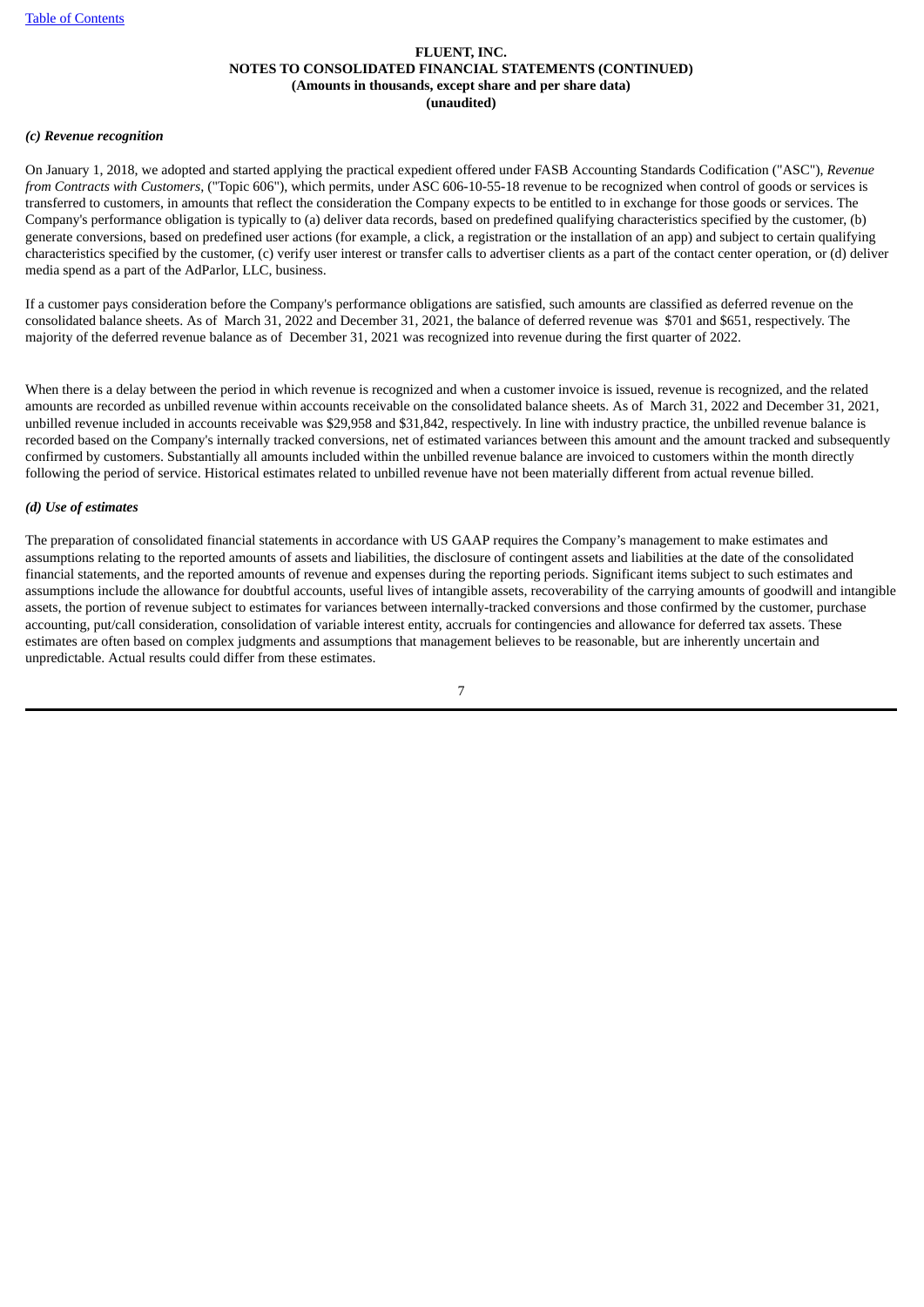## **2. Loss per share**

Basic loss per share is computed by dividing net loss by the weighted average number of common shares outstanding during the period, in addition to restricted stock units ("RSUs") and restricted common stock that are vested but not delivered. Diluted loss per share reflects the potential dilution that could occur if securities or other contracts to issue common stock are exercised or converted into common stock and is calculated using the treasury stock method for stock options, restricted stock units, restricted stock, warrants and deferred common stock. Common equivalent shares are excluded from the calculation in loss periods, as their effects would be anti-dilutive.

For the three months ended March 31, 2022 and 2021, basic and diluted loss per share was as follows:

|                                                                 | Three Months Ended March 31, |  |            |  |  |
|-----------------------------------------------------------------|------------------------------|--|------------|--|--|
|                                                                 | 2022                         |  | 2021       |  |  |
| Numerator:                                                      |                              |  |            |  |  |
| Net loss                                                        | \$<br>$(2,013)$ \$           |  | (6,258)    |  |  |
| <b>Denominator:</b>                                             |                              |  |            |  |  |
| Weighted average shares outstanding                             | 79,161,367                   |  | 79,608,513 |  |  |
| Weighted average restricted shares vested not delivered         | 1,727,684                    |  | 2,284,080  |  |  |
| Total basic weighted average shares outstanding                 | 80,889,052                   |  | 81,892,593 |  |  |
| Dilutive effect of assumed conversion of restricted stock units |                              |  |            |  |  |
| Total diluted weighted average shares outstanding               | 80,889,052                   |  | 81,892,593 |  |  |
| <b>Basic and diluted loss per share:</b>                        |                              |  |            |  |  |
| <b>Basic</b>                                                    | \$<br>$(0.02)$ \$            |  | (0.08)     |  |  |
| <b>Diluted</b>                                                  | $(0.02)$ \$                  |  | (0.08)     |  |  |

Based upon exercise prices to the average stock prices for the three months ended March 31, 2022 and 2021, certain stock equivalents, including stock options and warrants, have been excluded from diluted weighted average share calculations due to their anti-dilutive nature.

|                                | Three Months Ended March 31, |           |
|--------------------------------|------------------------------|-----------|
|                                | 2022                         | 2021      |
| Restricted stock units         | 1,985,611                    | 3,042,873 |
| Stock options                  | 2,139,000                    | 2,204,000 |
| Warrants                       | 833,333                      | 833,333   |
| Total anti-dilutive securities | 4.957.944                    | 6,080,206 |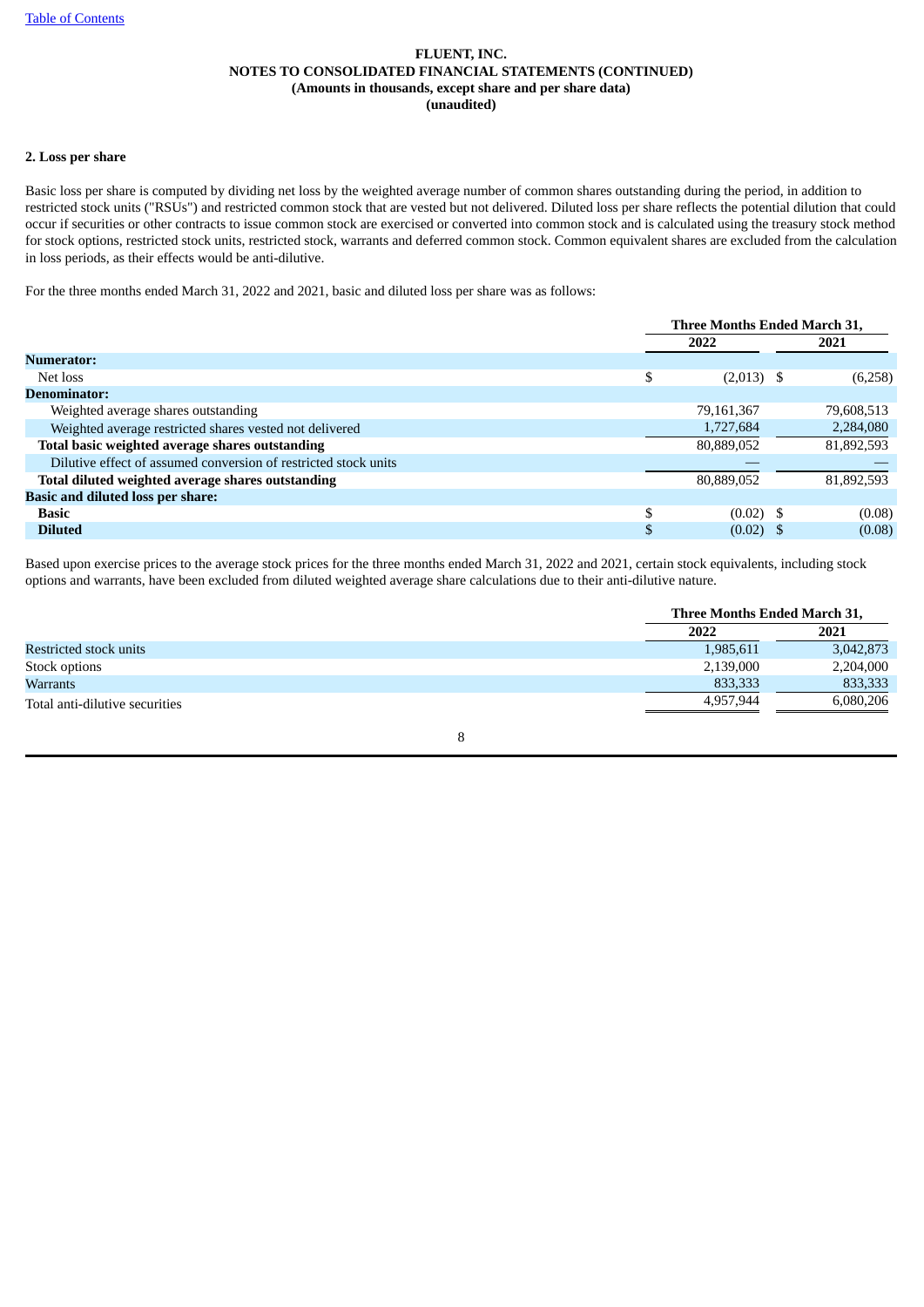## **3. Intangible assets, net**

Intangible assets, net, other than goodwill, consist of the following:

|                                       | <b>Amortization</b> |                       | December 31, |
|---------------------------------------|---------------------|-----------------------|--------------|
|                                       | period (in years)   | <b>March 31, 2022</b> | 2021         |
| Gross amount:                         |                     |                       |              |
| Software developed for internal use   | 3                   | \$<br>10,603          | 9,552        |
| Acquired proprietary technology       | $3 - 5$             | 15.824                | 14,844       |
| Customer relationships                | $5 - 10$            | 38,068                | 37,886       |
| Trade names                           | $4 - 20$            | 16,657                | 16,657       |
| Domain names                          | 20                  | 195                   | 191          |
| <b>Databases</b>                      | $5 - 10$            | 31,292                | 31,292       |
| Non-competition agreements            | $2 - 5$             | 1,768                 | 1,768        |
| <b>Total gross amount</b>             |                     | 114,407               | 112,190      |
| Accumulated amortization:             |                     |                       |              |
| Software developed for internal use   |                     | (5,864)               | (5,263)      |
| Acquired proprietary technology       |                     | (13,571)              | (13, 402)    |
| <b>Customer relationships</b>         |                     | (31, 317)             | (29, 948)    |
| Trade names                           |                     | (5,368)               | (5, 145)     |
| Domain names                          |                     | (60)                  | (58)         |
| <b>Databases</b>                      |                     | (21,521)              | (20, 859)    |
| Non-competition agreements            |                     | (1,768)               | (1,768)      |
| <b>Total accumulated amortization</b> |                     | (79, 469)             | (76, 443)    |
| Net intangible assets:                |                     |                       |              |
| Software developed for internal use   |                     | 4,739                 | 4,289        |
| Acquired proprietary technology       |                     | 2,253                 | 1,442        |
| Customer relationships                |                     | 6,751                 | 7,938        |
| Trade names                           |                     | 11,289                | 11,512       |
| Domain names                          |                     | 135                   | 133          |
| <b>Databases</b>                      |                     | 9,771                 | 10,433       |
| Total intangible assets, net          |                     | \$<br>34,938          | \$<br>35,747 |

The gross amounts associated with software developed for internal use primarily represent capitalized costs of internally developed software. The amounts relating to acquired proprietary technology, customer relationships, trade names, domain names, databases and non-competition agreements primarily represent the fair values of intangible assets acquired as a result of the acquisition of Fluent, LLC, effective December 8, 2015 (the "Fluent LLC Acquisition"), the acquisition of Q Interactive, LLC, effective June 8, 2016 (the "Q Interactive Acquisition"), the acquisition of substantially all the assets of AdParlor, LLC. and certain of its affiliates, effective July 1, 2019 (the "AdParlor Acquisition"), the acquisition of a 50% interest in Winopoly (the "Initial Winopoly Acquisition"), effective April 1, 2020 (see Note 11, *Business acquisition*), and the acquisition of 100% interest in True North Loyalty, LLC. (the "True North Acquisition"), effective January 1, 2022 (see Note 11*, Business acquisition).* In connection with the Initial Winopoly Acquisition, the Company recorded 100% equity ownership for GAAP purposes due to Winopoly's status as a VIE for which the Company is a primary beneficiary, so no further intangible assets were acquired in connection with the Full Winopoly Acquisition described in Note 11, *Business acquisition.*

The Company completed its quarterly triggering event assessments for the three months ended March 31, 2022 and has determined that no triggering event had occurred requiring impairment assessments for its long-lived assets.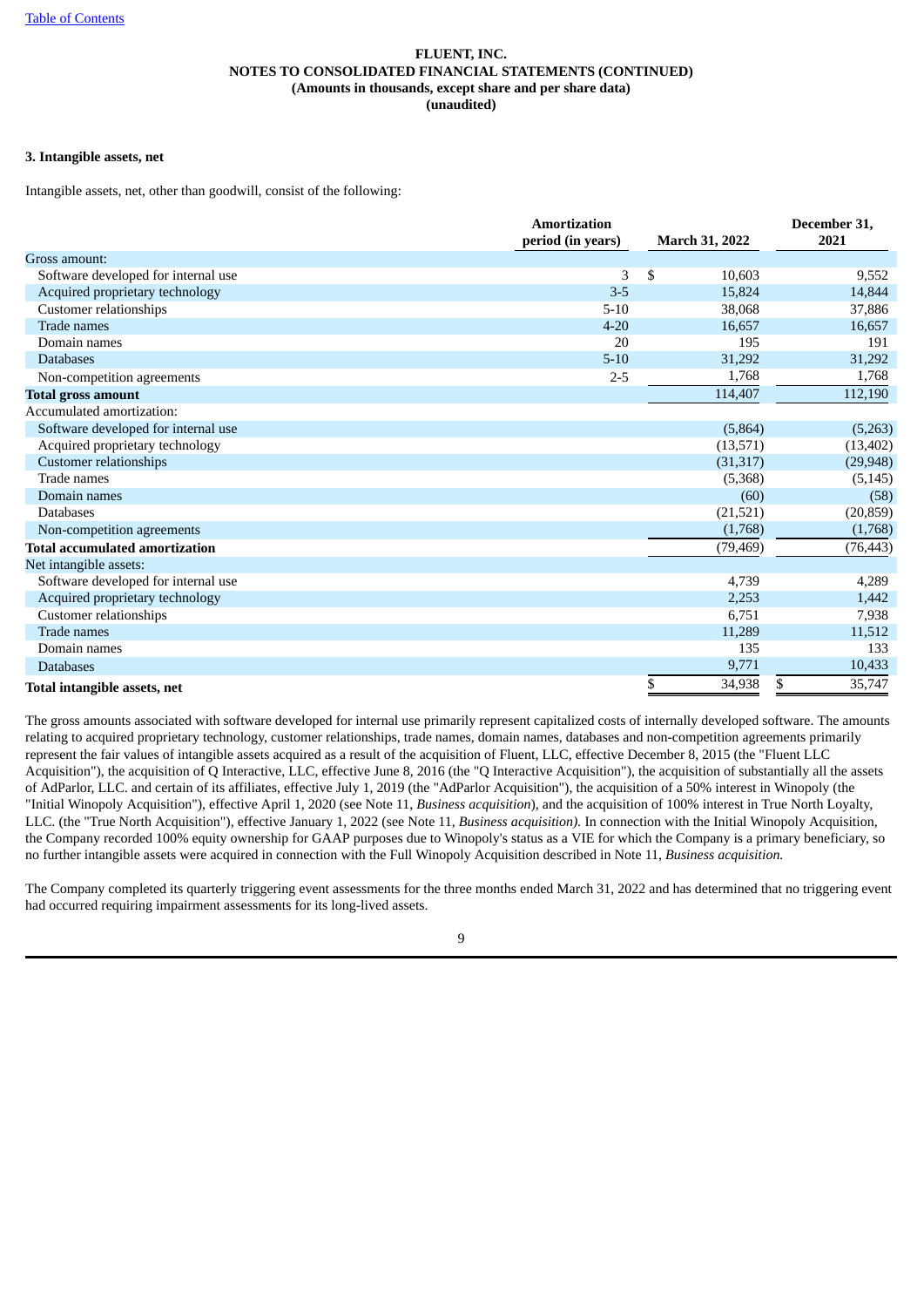Amortization expense of \$3,141 and \$3,177 for the three months ended March 31, 2022 and 2021, respectively, is included in depreciation and amortization expenses in the consolidated statements of operations. As of March 31, 2022, intangible assets with a carrying amount of \$968, included in the gross amount of software developed for internal use, have not commenced amortization, as they are not ready for their intended use.

As of March 31, 2022, estimated amortization expense related to the Company's intangible assets for the remainder of 2022 and through 2027 and thereafter are as follows:

| Year                | <b>March 31, 2022</b> |
|---------------------|-----------------------|
| Remainder of 2022   | 7,828<br>۵D           |
| 2023                | 6,608                 |
| 2024                | 6,459                 |
| 2025                | 5,033                 |
| 2026                | 1,450                 |
| 2027 and thereafter | 7,560                 |
| <b>Total</b>        | 34,938                |

#### **4. Goodwill**

Goodwill represents consideration in excess of fair value of net assets acquired in a business combination. As of March 31, 2022, the total balance of goodwill was \$166,180, an increase of \$1,092 from December 31, 2021, as a result of the True North Acquisition (see Note *11*, *Business acquisition).* The balance also relates to the acquisition of Interactive Data, LLC, the Fluent LLC Acquisition, the Q Interactive Acquisition, the AdParlor Acquisition, and the Initial Winopoly Acquisition (see Note *11*, *Business acquisition*). In connection with the Initial Winopoly Acquisition, the Company recorded 100% equity ownership for GAAP purposes due to Winopoly's status as aVIE for which the Company is a primary beneficiary, so no further goodwill was acquired in connection with the Full Winopoly Acquisition described in Note 11, *Business acquisition*

In accordance with ASC 350, *Intangibles - Goodwill and Other,* goodwill is tested at least annually for impairment, or when events or changes in circumstances indicate that the carrying amount of such assets may not be recoverable, by assessing qualitative factors or performing a quantitative analysis in determining whether it is more likely than not that its fair value exceeds the carrying value. The measurement date of the Company's annual goodwill impairment test is October 1.

The Company completed its quarterly triggering event assessments for the three months ended March 31, 2022 and determined no triggering event had occurred that would require interim impairment assessments for its remaining goodwill. However, if there is a reduction in operating results or a decline in the market value of its publicly-traded stock, this could result in future impairment charges.

## **5. Long-term debt, net**

Long-term debt, net, related to the Refinanced Term Loan, the New Credit Facility Term Loan, and Note Payable (each as defined below) consisted of the following:

|                                                                                                           | <b>March 31, 2022</b> | December 31,<br>2021 |
|-----------------------------------------------------------------------------------------------------------|-----------------------|----------------------|
|                                                                                                           |                       |                      |
| New Credit Facility Term Loan due 2026 (less unamortized discount and financing costs of \$853 and \$921, |                       |                      |
| respectively)                                                                                             | 44,147                | 45.329               |
| Less: Current portion of long-term debt                                                                   | (5,000)               | (5,000)              |
| Long-term debt, net (non-current)                                                                         | 39.147                | 40,329               |
|                                                                                                           |                       |                      |

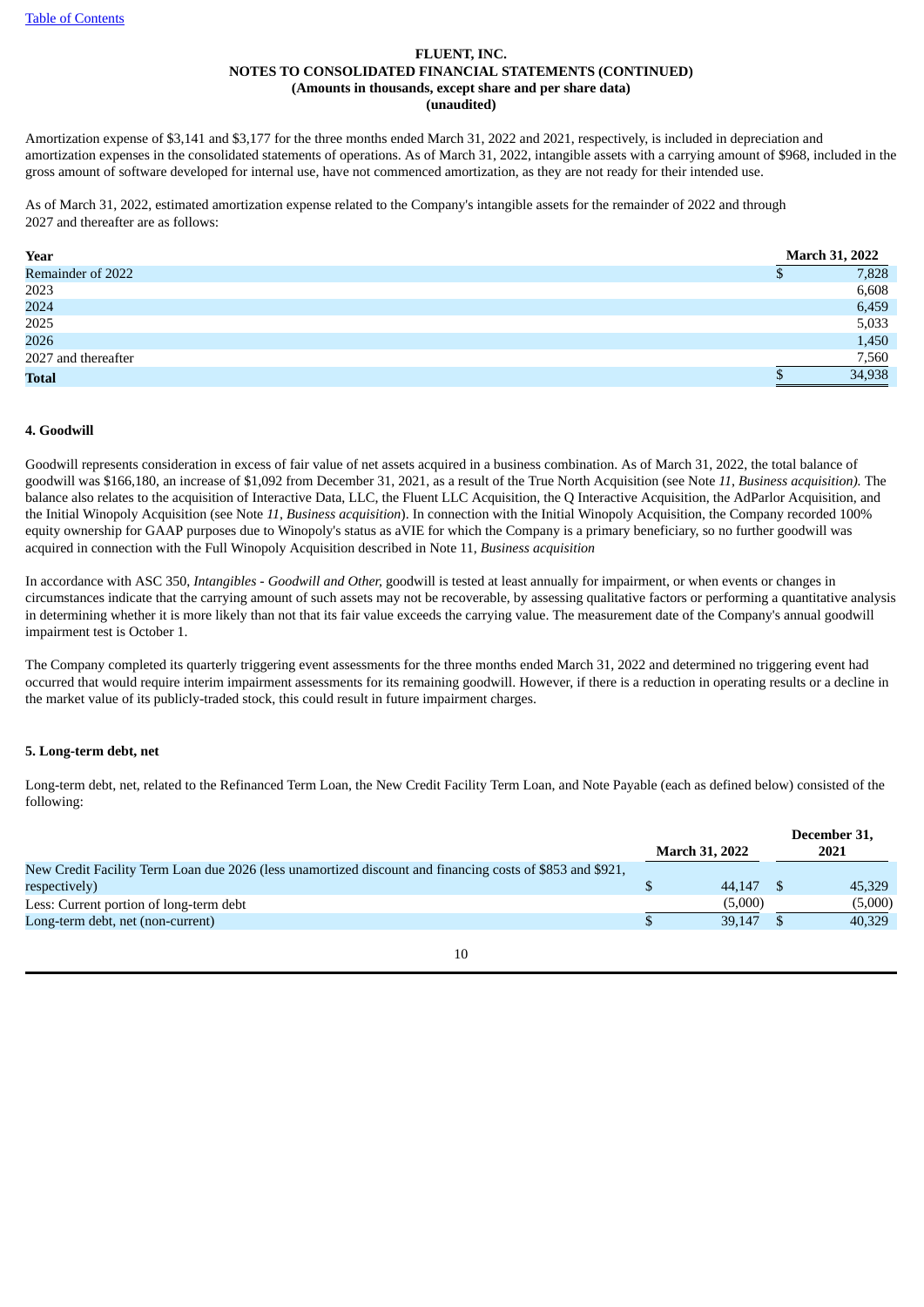#### *Refinanced Term Loan*

On March 31, 2021, Fluent, LLC redeemed in full \$38,318 aggregate principal amount of its prior term loan entered into on December 8, 2015 and due March 26, 2023 (the "Refinanced Term Loan"), prior to maturity, resulting in a loss of \$2,964 as a cost of early extinguishment of debt, \$766 of which was a cash payment.

#### *New Credit Facility*

On March 31, 2021, Fluent, LLC entered into a credit agreement (the "Credit Agreement") by and among, Fluent, LLC, certain subsidiaries of Fluent, LLC as guarantors, Citizens Bank, N.A. as administrative agent, lead arranger and bookrunner, BankUnited, N.A. and Silicon Valley Bank. The Credit Agreement provides for a term loan in the aggregate principal amount of \$50,000 funded on the closing date (the "Term Loan"), along with an undrawn revolving credit facility of up to \$15,000 (the "Revolving Loans," and together with the Term Loan, the "New Credit Facility").

The proceeds of the Term Loan were used to repay all outstanding amounts under the Refinanced Term Loan, including transaction fees and expenses, and for working capital and other general corporate purposes.

Borrowings under the Credit Agreement bear interest at a rate per annum equal to an applicable margin, plus, at the Company's option, either a base rate or a LIBOR rate (subject to a floor of 0.25%). The applicable margin is between 0.75% and 1.75% for base rate borrowings and 1.75% and 2.75% for LIBOR rate borrowings, depending upon the Company's consolidated leverage ratio. The opening interest rate of the New Credit Facility was 2.50% (LIBOR + 2.25%) and as of March 2022, the interest rate increased to 2.75% (LIBOR + 2.50%)

Borrowings under the Credit Agreement are secured by substantially all of the assets of Fluent, LLC and, subject to certain exclusions, each of its existing and future U.S. subsidiaries. Such assets include, subject to certain limitations, the equity interests of each of the existing and future direct and indirect U.S. subsidiaries of Fluent, LLC.

The Credit Agreement contains negative covenants that, among other things, limit Fluent, LLC's ability to: incur indebtedness; grant liens on its assets; enter into certain investments; consummate fundamental change transactions; engage in mergers or acquisitions or dispose of assets; enter into certain transactions with affiliates; make changes to its fiscal year; enter into certain restrictive agreements; and make certain restricted payments (including for dividends and stock repurchases, which are generally prohibited except in a few circumstances and/or up to specified amounts). Each of these limitations are subject to various conditions.

The Credit Agreement matures on March 31, 2026 and interest is payable monthly. Scheduled principal amortization of the Term Loan is \$1,250 per quarter, which commenced with the fiscal quarter ended June 30, 2021. At March 31, 2022, the Company was in compliance with all of the financial and other covenants under the Credit Agreement. Effective September 1, 2021, the Credit Agreement was amended to add Winopoly as a party to that agreement following the consummation of the Full Winopoly Acquisition which transaction is more fully described in Note 11 of this Form 10-Q.

#### *Maturities*

As of March 31, 2022, scheduled future maturities of the Credit Agreement and Note Payable are as follows:

| Year                    | <b>March 31, 2022</b> |
|-------------------------|-----------------------|
| Remainder of 2022       | 3,750                 |
| 2023                    | 5,000                 |
| 2024                    | 5,000                 |
| 2025                    | 5,000                 |
| 2026                    | 26,250                |
| <b>Total maturities</b> | 45,000                |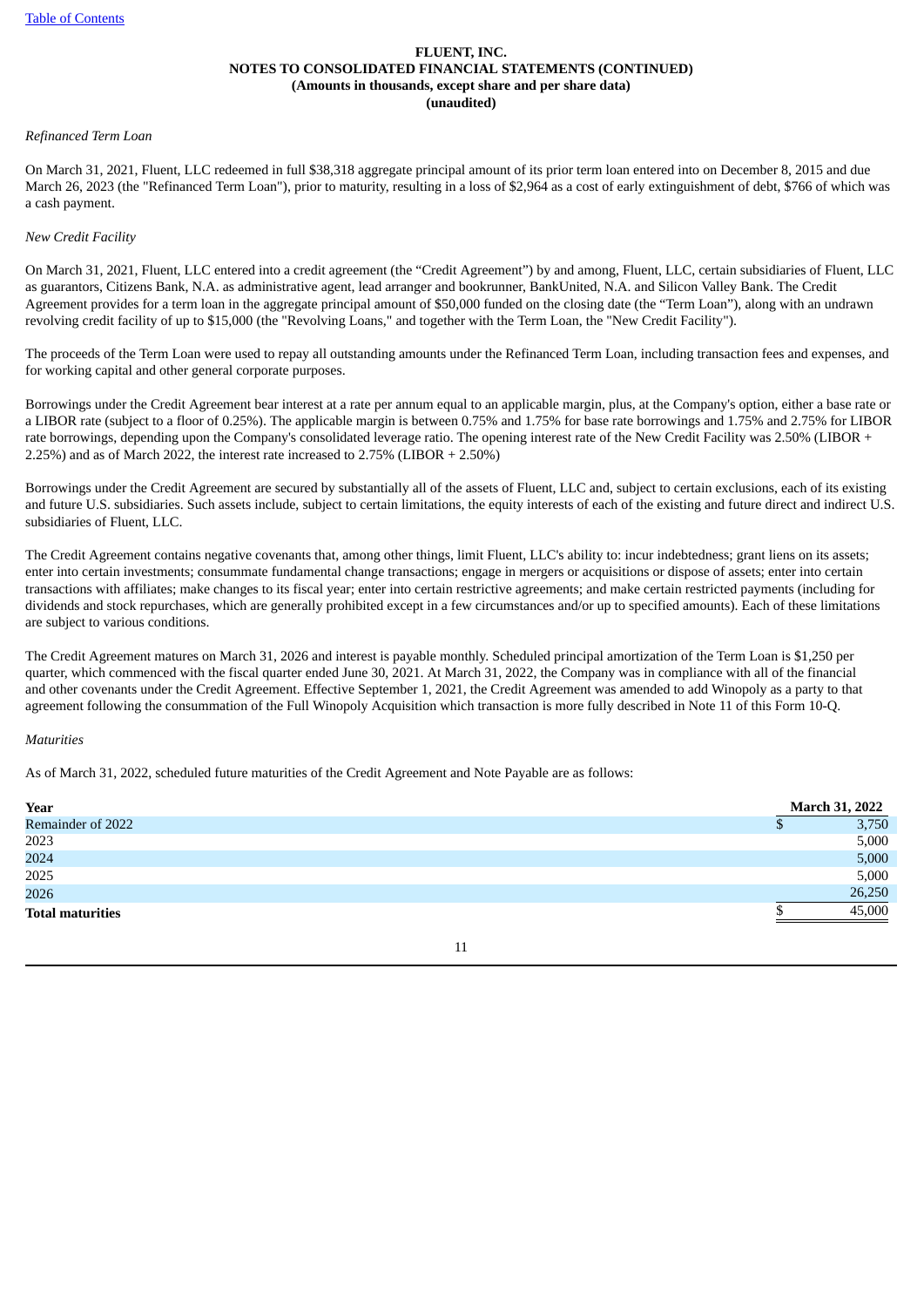#### *Fair value*

As of March 31, 2022, the fair value of long-term debt is considered to approximate its carrying value. The fair value assessment represents a Level 2 measurement.

#### **6. Income taxes**

The Company is subject to federal and state income taxes in the United States. The tax provision for interim periods is determined using an estimate of the Company's annual effective tax rate. The Company updates its estimated annual effective tax rate on a quarterly basis and, if the estimate changes, makes a cumulative adjustment.

As of March 31, 2022 and December 31, 2021, the Company has recorded a full valuation allowance against net deferred tax assets and intends to continue maintaining a full valuation allowance on these net deferred tax assets until there is sufficient evidence to support the release of all or a portion of these allowances. Release of some or all of the valuation allowance would result in the recognition of certain deferred tax assets and an increase in deferred tax benefit for any period in which such a release may be recorded, however, the exact timing and amount of any valuation allowance release are subject to change, depending upon the level of profitability the Company is able to achieve and the net deferred tax assets available.

For the three months ended March 31, 2022 and 2021, the Company's effective income tax benefit rate of 0% differed from the statutory federal income tax rate of 21%, with such differences resulting primarily from the application of the full valuation allowance against the Company's deferred tax assets.

The Company assesses its income tax positions and records tax benefits for all years subject to examination based upon its evaluation of the facts, circumstances, and information available as of the reporting dates. For those tax positions where it is more-likely-than-not that a tax benefit will be sustained, the Company has recorded the largest amount of tax benefit with a greater than 50% likelihood of being realized upon ultimate settlement with a taxing authority that has full knowledge of all relevant information. For those income tax positions where it is not more-likely-than-not that a tax benefit will be sustained, no tax benefit has been recognized in the Company's financial statements.

As of March 31, 2022 and December 31, 2021, the balance of unrecognized tax benefits was \$1,480. The unrecognized tax benefits, if recognized, would result in an increase to net operating losses that would be subject to a valuation allowance and, accordingly, result in no impact to the Company's annual effective tax rate. As of March 31, 2022, the Company has not accrued any interest or penalties with respect to its uncertain tax positions.

The Company does not anticipate a significant increase or reduction in unrecognized tax benefits within the next twelve months.

## **7. Common stock, treasury stock and warrants**

*Common stock*

As of March 31, 2022 and December 31, 2021, the number of issued shares of common stock was 83,983,587 and 83,057,083, respectively, which included shares of treasury stock of 4,300,152 and 4,091,823, respectively.

For the three months ended March 31, 2022, the change in the number of issued shares of common stock was the result of an aggregate 926,504 shares of common stock issued upon vesting of RSUs, including 208,329 shares of common stock withheld to cover statutory taxes upon such vesting, which are reflected in treasury stock, as discussed below.

#### *Treasury stock*

As of March 31, 2022 and December 31, 2021, the Company held shares of treasury stock of 4,300,152 and 4,091,823, with a cost of \$11,171 and \$10,723, respectively.

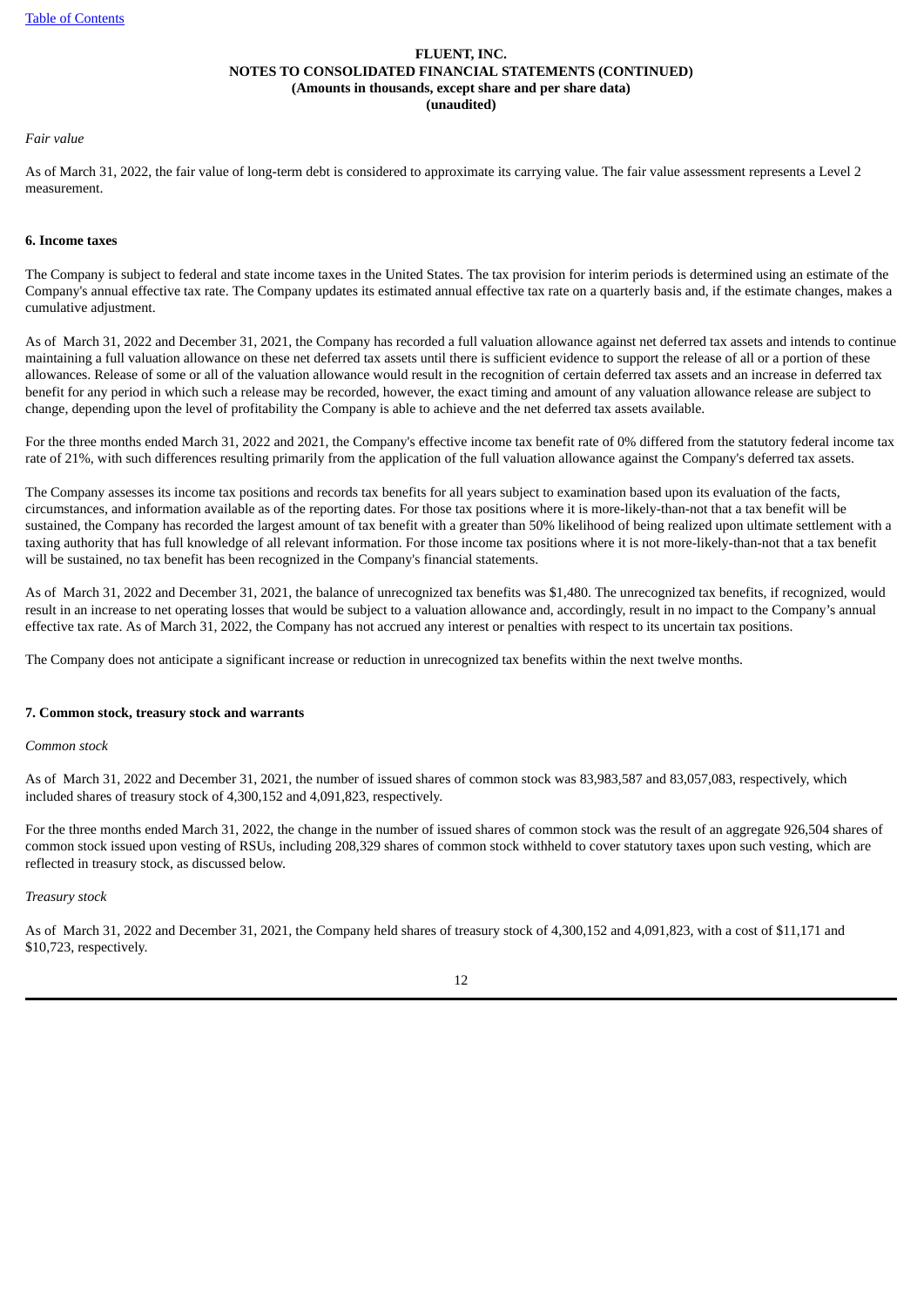The Company's share-based incentive plans allow employees the option to either make cash payment or forfeit shares of common stock upon vesting to satisfy federal and state statutory tax withholding obligations associated with equity awards. The forfeited shares of common stock may be taken into treasury stock by the Company or sold on the open market. For the three months ended March 31, 2022, 208,329 shares of common stock were withheld to cover statutory taxes owed by certain employees for this purpose, all of which were taken into treasury stock. See Note 8, *Share-based compensation.*

#### *Warrants*

As of March 31, 2022 and December 31, 2021, warrants to purchase an aggregate of 833,333 of common stock were outstanding with exercise prices ranging from \$3.75 to \$6.00 per share.

On July 9, 2018 the Company entered into the First Amendments (the "First Amendments") to the Amendments to Warrants and Agreements to Exercise ("Amended Whitehorse Warrants") with (i) H.I.G. Whitehorse SMA ABF, L.P. regarding 46,667 warrants to purchase common stock of the Company, par value \$0.0005 per share, at an exercise price of \$3.00 per share; (ii) H.I.G. Whitehorse SMA Holdings I, LLC regarding 66,666 warrants to purchase common stock of the Company at an exercise price of \$3.00 per share; and (iii) Whitehorse Finance, Inc. regarding 186,667 warrants to purchase common stock of the Company at an exercise price of \$3.00 per share. In November 2017, the Amended Whitehorse Warrants were exercised, and the Company issued an aggregate of 300,000 shares of common stock of the Company (the "Warrant Shares") to the warrant holders. Pursuant to the First Amendments, the warrant holders had the right, but not the obligation, to require the Company to purchase from these warrant holders the 300,000 Warrant Shares at \$3.8334 per share (the "Put Right"), which could be exercised during the period commencing January 1, 2019 and ending December 15, 2019. On December 6, 2019, the Company entered into the Second Amendments to the Amended Whitehorse Warrants, pursuant to which the expiration of the Put Right was extended from December 15, 2019 to January 31, 2020. On January 31, 2020, the holders of the Amended Whitehorse Warrants exercised the Put Right, requiring the Company to purchase from the warrant holders the 300,000 Warrant Shares for an aggregate of \$1,150. The Company funded such purchase with cash on hand.

#### **8. Share-based compensation**

As of March 31, 2022, the Company maintains two share-based incentive plans: the Cogint, Inc. 2015 Stock Incentive Plan and the Fluent, Inc. 2018 Stock Incentive Plan (the "2018 Plan") which, combined, authorize the issuance of 21,468,344 shares of common stock. As of March 31, 2022, there were 909,251 shares of common stock available for additional grants pursuant to the Company's equity plans. The primary purpose of the plans is to attract, retain, reward, and motivate certain individuals by providing them with opportunities to acquire or increase their ownership interests in the Company.

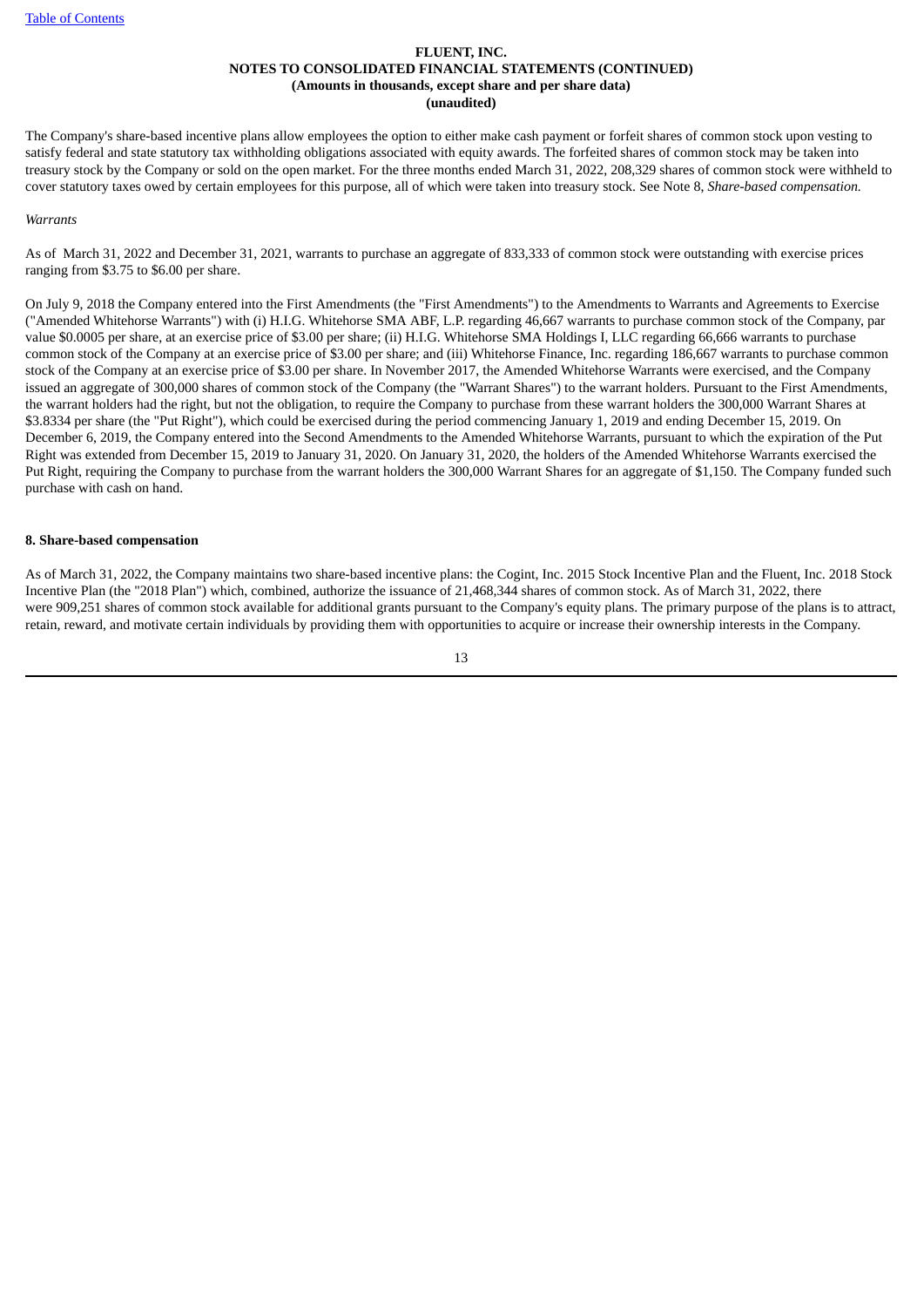## *Stock options*

The Compensation Committee of the Company's Board of Directors approved the grant of stock options to certain Company executives, which were issued on February 1, 2019, December 20, 2019, March 1, 2020, and March 1, 2021 respectively, under the 2018 Plan. Subject to continuing service, 50% of the shares subject to these stock options will vest if the Company's stock price remains above 125.00%, 133.33%, 133.33% and 133.33%, respectively, of the exercise price for twenty consecutive trading days, and the remaining 50% of the shares subject to these stock options will vest if the Company's stock price remains above 156.25%, 177.78%, 177.78% and 177.78%, respectively, of the exercise price for twenty consecutive trading days; provided, that no shares will vest prior to the first anniversary of the grant date. As of March 31, 2022, the first condition for the stock options issued on February 1, 2019, December 20, 2019 and March 1, 2020 had been met and the second condition for the stock options issued on December 20, 2019 and March 1, 2020 had been met. Any shares that remain unvested as of the fifth anniversary of the grant date will vest in full on such date. The fair value of the stock options granted was estimated at the trading day before the date of grant using a Monte Carlo simulation model. The key assumptions utilized to calculate the grant-date fair values for these awards are summarized below:

|                            | February 1, | December 20, |                      |     |                      |
|----------------------------|-------------|--------------|----------------------|-----|----------------------|
| <b>Issuance Date</b>       | 2019        | 2019         | <b>March 1, 2020</b> |     | <b>March 1, 2021</b> |
| Fair value lower range     | 2.81        | 1.58         | 1.46                 | -S  | 4.34                 |
| Fair value higher range    | 2.86        | 1.61         | 1.49                 |     | 4.43                 |
| <b>Exercise</b> price      | 4.72        | 2.56         | 2.33                 | -\$ | 6.33                 |
| Expected term (in years)   | $1.0 - 1.3$ | $1.0 - 1.6$  | $1.0 - 1.5$          |     | $1.0 - 1.3$          |
| <b>Expected volatility</b> | 65%         | 70%          | 70%                  |     | 80%                  |
| Dividend yield             | $-$ %       | $-$ %        | $-$ %                |     | $-$ %                |
| Risk-free rate             | 2.61%       | 1.85%        | 1.05%                |     | 1.18%                |

For the three months ended March 31, 2022, details of stock option activity were as follows:

|                                          |           |                     | Weighted             |                 |
|------------------------------------------|-----------|---------------------|----------------------|-----------------|
|                                          |           | Weighted<br>average | average<br>remaining |                 |
|                                          | Number of | exercise price      | contractual          | Aggregate       |
|                                          | options   | per share           | term (in years)      | intrinsic value |
| Outstanding as of December 31, 2021      | 2,204,000 | \$4.41              | 7.1                  | $s-$            |
| Granted                                  |           |                     |                      |                 |
| Exercised                                |           |                     |                      |                 |
| Expired                                  | (65,000)  | 1.10                |                      |                 |
| Outstanding as of March 31, 2022         | 2,139,000 | \$4.37              | 7.1                  | $s-$            |
| Options exercisable as of March 31, 2022 | 1,242,000 | \$3.98              | 7.1                  | $\mathsf{s}-$   |

The aggregate intrinsic value amounts in the table above represent the difference between the closing price of the Company's common stock at the end of the reporting period and the corresponding exercise prices, multiplied by the number of in-the-money stock options as of the same date.

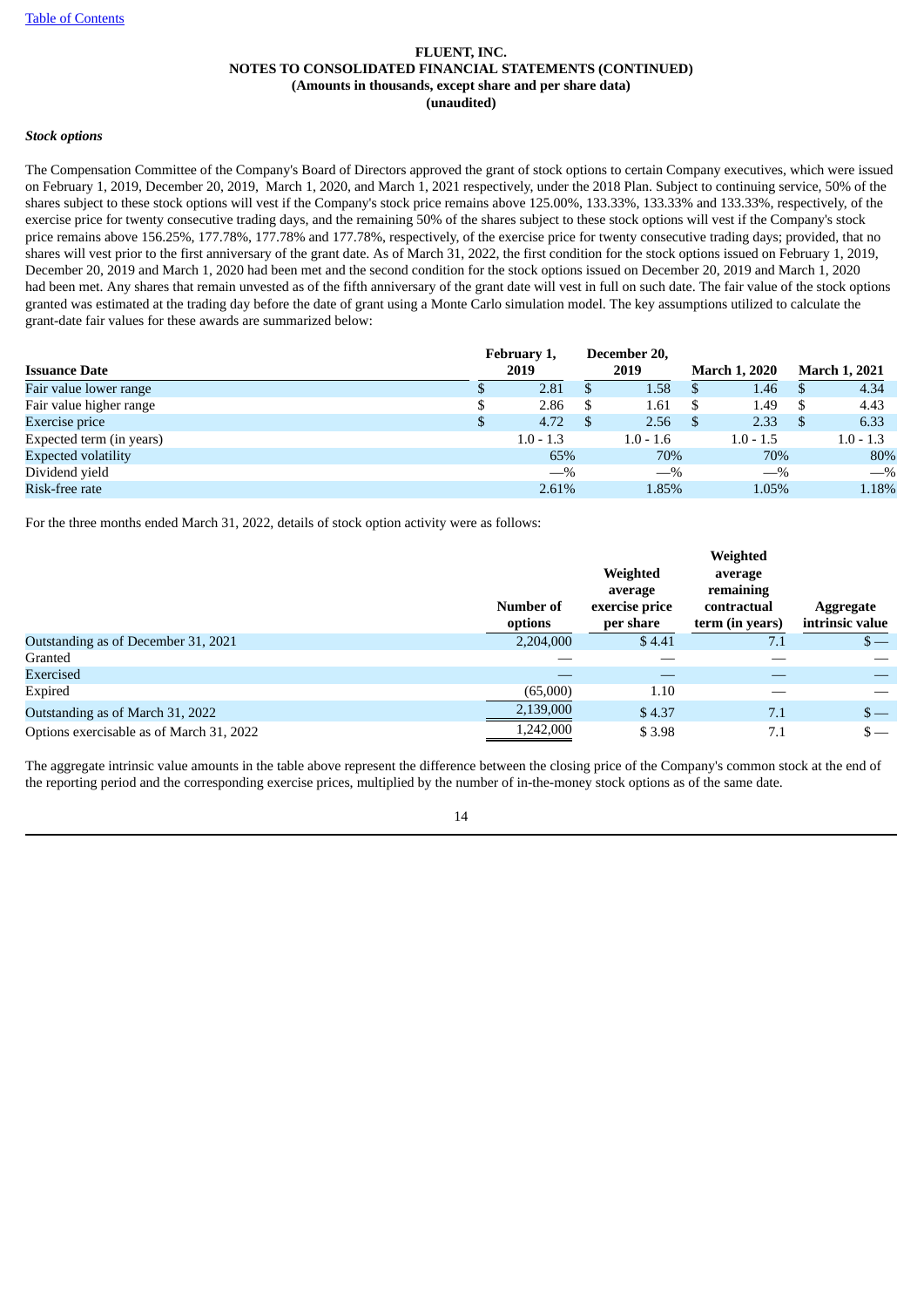For the three months ended March 31, 2022, the unvested balance of options was as follows:

|                                  | <b>Number of options</b> | Weighted average<br>exercise price per<br>share | Weighted average<br>remaining<br>contractual term<br>(in years) |
|----------------------------------|--------------------------|-------------------------------------------------|-----------------------------------------------------------------|
| Unvested as of December 31, 2021 | 897,000                  | 4.91                                            | 7.3                                                             |
| Granted                          |                          |                                                 |                                                                 |
| Vested                           |                          |                                                 |                                                                 |
| Unvested as of March 31, 2022    | 897,000                  | 4.91                                            | 7.1                                                             |

Compensation expense recognized for stock options of \$105 and \$167 for the three months ended March 31, 2022 and 2021, respectively, was recorded in sales and marketing, product development and general and administrative expenses in the consolidated statements of operations. As of March 31, 2022, there was \$20 of unrecognized share-based compensation with respect to outstanding stock options.

## *Restricted stock units and restricted stock*

For the three months ended March 31, 2022, details of unvested RSU and restricted stock activity were as follows:

|                                  |                        | <b>Weighted average</b><br>grant-date fair |       |
|----------------------------------|------------------------|--------------------------------------------|-------|
|                                  | <b>Number of units</b> | value                                      |       |
| Unvested as of December 31, 2021 | 3,111,321              |                                            | 8.03  |
| Granted                          | $100,000$ \$           |                                            | 2.11  |
| Vested and delivered             | $(718, 175)$ \$        |                                            | 4.16  |
| Withheld as treasury stock $(1)$ | $(208,329)$ \$         |                                            | 4.56  |
| Vested not delivered (2)         | $(45,731)$ \$          |                                            | 3.42  |
| Forfeited                        | $(253, 475)$ \$        |                                            | 3.75  |
| Unvested as of March 31, 2022    | 1,985,611              |                                            | 10.15 |

(1) As discussed in Note 7, *Common stock, treasury stock and warrants,* the increase in treasury stock was due to shares withheld to cover statutory withholding taxes upon the delivery of shares following vesting of RSUs. As of March 31, 2022, there were 4,300,152 outstanding shares of treasury stock.

(2) Vested not delivered represents vested RSUs with delivery deferred to a future time. For the three months ended March 31, 2022, there was a net increase of 45,731 shares included in the vested not delivered balance as a result of the timing of delivery of certain shares. As of March 31, 2022, 1,737,397 outstanding RSUs were vested not delivered.

Compensation expense recognized for RSUs and restricted stock of \$910 and \$1,105 for the three months ended March 31, 2022 and 2021, respectively, was recorded in sales and marketing, product development and general and administrative in the consolidated statements of operations, and intangible assets in the consolidated balance sheets. The fair value of the RSUs and restricted stock was estimated using the closing prices of the Company's common stock on the dates of grant.

As of March 31, 2022, unrecognized share-based compensation expense associated with the granted RSUs and stock options amounted to \$6,089, which is expected to be recognized over a weighted average period of 1.8 years.

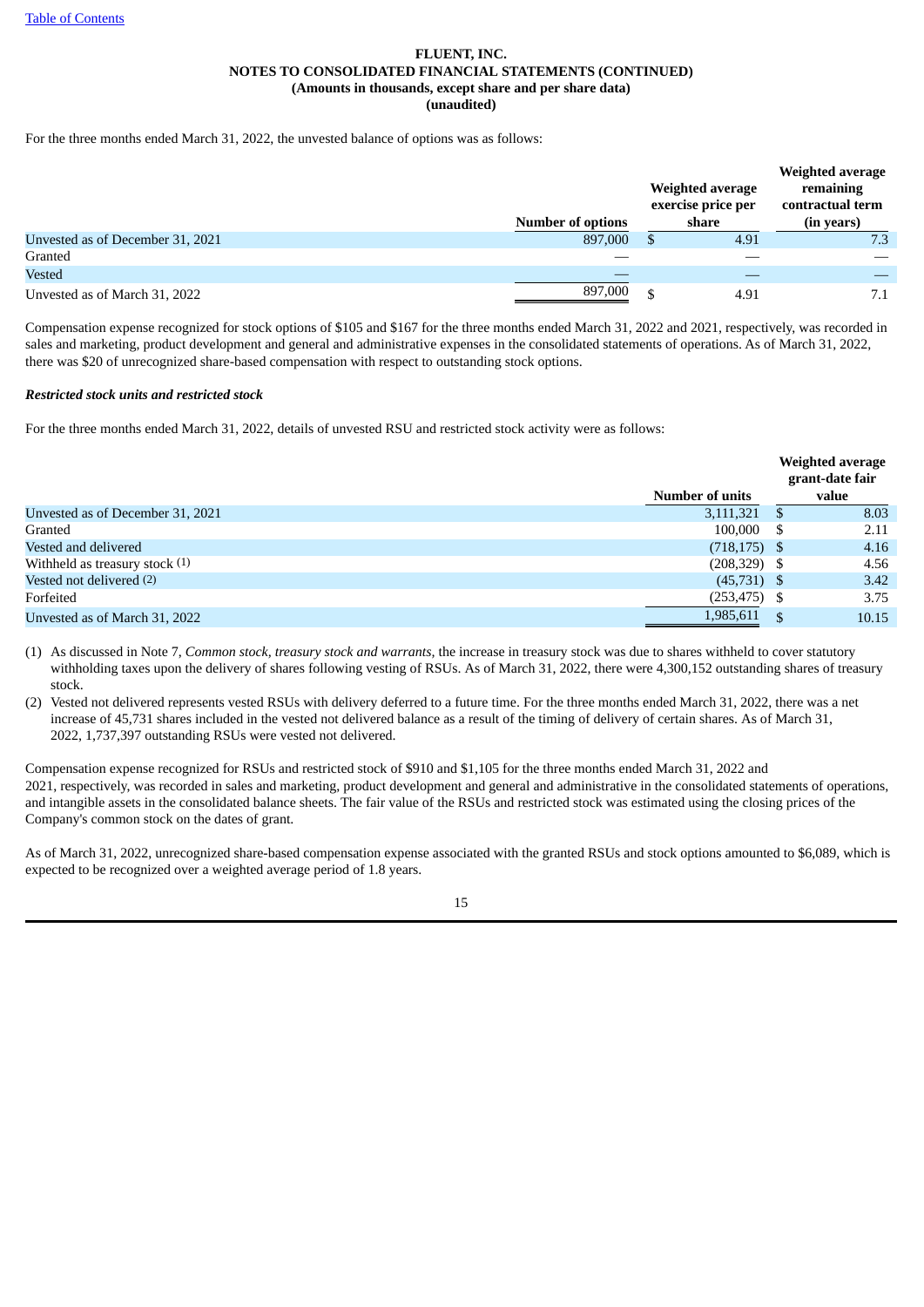For the three months ended March 31, 2022 and 2021, share-based compensation for the Company's stock options, RSU's, common stock and restricted stock awards were allocated to the following accounts in the consolidated financial statements:

|                                  | <b>Three Months Ended March 31,</b> |       |  |       |
|----------------------------------|-------------------------------------|-------|--|-------|
|                                  | 2022                                |       |  | 2021  |
| Sales and marketing              |                                     | 170   |  | 163   |
| Product development              |                                     | 160   |  | 268   |
| General and administrative       |                                     | 658   |  | 800   |
| Share-based compensation expense |                                     | 988   |  | 1,231 |
| Capitalized in intangible assets |                                     |       |  | 41    |
| Total share-based compensation   |                                     | 1.015 |  | 1.272 |

#### **9. Segment information**

The Company identifies operating segments as components of an entity for which discrete financial information is available and is regularly reviewed by the chief operating decision maker ("CODM") in making decisions regarding resource allocation and performance assessment. The profitability measure employed by CODM is earnings before interest, taxes, depreciation and amortization ("EBITDA"). As of March 31, 2022, the Company has two operating segments and two corresponding reporting units, "Fluent" and "All Other," and one reportable segment. "All Other" represents the operating results of AdParlor, LLC, and is included for purposes of reconciliation of the respective balances below to the consolidated financial statements. "Fluent," for the purposes of segment reporting, represents the consolidated operating results of the Company excluding "All Other."

Summarized financial information concerning the Company's segments is shown in the following tables below:

|                                | Three Months Ended March 31, |    |              |  |  |
|--------------------------------|------------------------------|----|--------------|--|--|
|                                | 2022                         |    | 2021         |  |  |
| <b>Fluent segment revenue:</b> |                              |    |              |  |  |
| <b>United States</b>           | \$<br>60,659                 | \$ | 58,252       |  |  |
| <b>International</b>           | 25,375                       |    | 9,290        |  |  |
| Fluent segment revenue         | \$<br>86,034                 | \$ | 67,542       |  |  |
| All Other segment revenue:     |                              |    |              |  |  |
| <b>United States</b>           | \$<br>2,989                  | \$ | 2,597        |  |  |
| <b>International</b>           | 40                           |    | 31           |  |  |
| All Other segment revenue      | 3,029                        | \$ | 2,628        |  |  |
| <b>Segment EBITDA</b>          |                              |    |              |  |  |
| Fluent segment EBITDA          | \$<br>1,921                  | \$ | 1,410        |  |  |
| All Other segment EBITDA       | (243)                        |    | (324)        |  |  |
| <b>Total EBITDA</b>            | 1,678                        |    | 1,086        |  |  |
| Depreciation and amortization  | 3,307                        |    | 3,373        |  |  |
| Total loss from operations     | \$<br>(1,629)                | \$ | (2, 287)     |  |  |
|                                | March 31,                    |    | December 31, |  |  |
|                                | 2022                         |    | 2021         |  |  |
| <b>Total assets:</b>           |                              |    |              |  |  |
| Fluent                         | \$<br>290,311                | \$ | 297,768      |  |  |
| All Other                      | 16,484                       |    | 20,414       |  |  |
| <b>Total assets</b>            | \$<br>306,795                | \$ | 318,182      |  |  |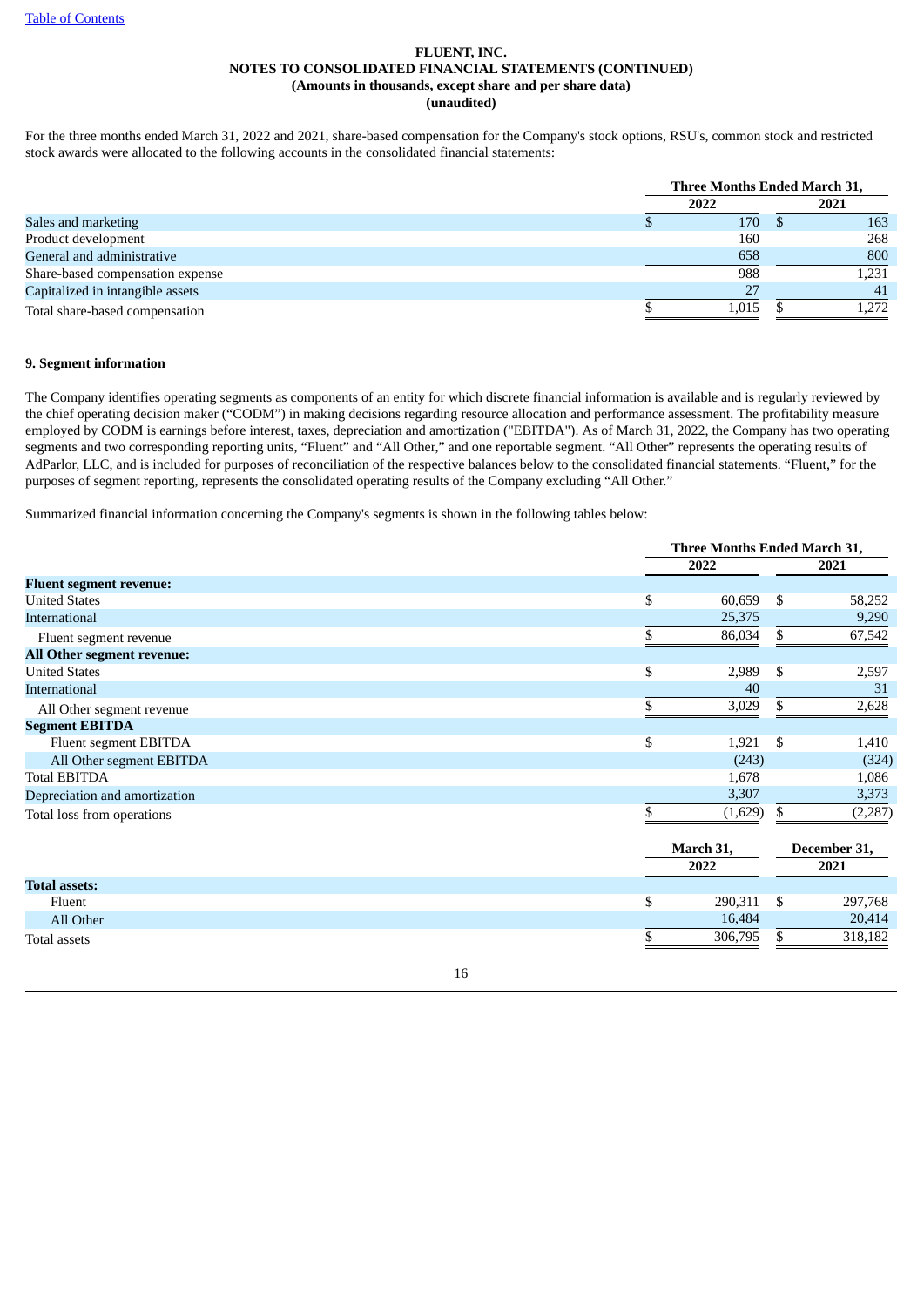As of March 31, 2022, long-lived assets are all located in the United States.

For the three months ended March 31, 2022, the Company identified an international customer within the Fluent segment with revenue in the amount of \$13,077 which represents 14.7% of consolidated revenue.

## **10. Contingencies**

In the ordinary course of business, the Company is subject to loss contingencies that cover a range of matters. An estimated loss from a loss contingency, such as a legal proceeding or claim, is accrued if it is probable that a liability has been incurred and the amount of the loss can be reasonably estimated. In determining whether a loss should be accrued, the Company evaluates, among other factors, the degree of probability and the ability to reasonably estimate the amount of any such loss.

On October 26, 2018, the Company received a subpoena from the New York Attorney General's Office ("NY AG") regarding compliance with New York Executive Law § 63(12) and New York General Business Law § 349, as they relate to the collection, use, or disclosure of information from or about consumers or individuals, as such information was submitted to the Federal Communication Commission ("FCC") in connection with the FCC's rulemaking proceeding captioned "Restoring Internet Freedom," WC Docket No. 17-108. On May 6, 2021, the Company and the NY AG executed an Assurance of Discontinuance (the "AOD") to resolve this matter. The AOD imposed injunctive provisions on the Company's practices with regard to political advocacy campaigns, most of which the Company had already implemented, and imposed a \$3,700 penalty, which was in line with the Company's accrual as of March 31, 2021 and paid in full as of June 30, 2021.

On December 13, 2018, the Company received a subpoena from the United States Department of Justice ("DOJ") regarding the same issue. On March 12, 2020, the Company received a subpoena from the Office of the Attorney General of the District of Columbia ("DC AG") regarding the same issue. The Company was responsive and fully cooperated with each of the DOJ and the DC AG. At this time, it is not possible to predict the ultimate outcome of this matter or the significance, if any, to our business, results of operations or financial position.

On June 27, 2019, as a part of two sales and use tax audits covering the period from December 1, 2010 to November 30, 2019, the New York State Department of Taxation and Finance (the "Tax Department") issued a letter stating its position that revenue derived from certain of the Company's customer acquisition and list management services are subject to sales tax, as a result of being deemed information services. The Company disputed the Tax Department's position on several grounds, but on January 14 and 15, 2020, the Tax Department issued Statements of Proposed Audit Adjustment totaling \$8.2 million, including \$2.0 million of interest. The Company formally disagreed with the amount of the Proposed Audit Adjustments and met with the Tax Department on March 4, 2020. During that meeting, the Company informed the Tax Department that a majority of the Proposed Audit Adjustments was attributable to revenue derived from transfers which were either excluded resales or sourced outside of New York and renewed its challenge as to the taxability of its customer acquisition revenue. On July 22 and 31, 2020, the Company received notices of determination from the Tax Department totaling \$3.0 million, including \$0.7 million of interest. On October 16, 2020, the Company filed challenges to the notices of determination. On March 31, 2022, after a Conciliation Conference, the Company reached a settlement with the Tax Department for \$1.7 million. which was paid on April 1, 2022.

On January 28, 2020, the Company received a Civil Investigative Demand from the Federal Trade Commission ("FTC") regarding compliance with the Federal Trade Commission Act, 15 U.S.C. §45 or the Telemarketing Sales Rule, 16 C.F.R. Part 310, as they relate to the advertising, marketing, promotion, offering for sale, or sale of rewards and other products, the transmission of commercial text messages, and/or consumer privacy or data security. The Company has been responsive and is fully cooperating with the FTC. At this time, it is not possible to predict the ultimate outcome of this matter or the significance, if any, to the Company's business, results of operations or financial position.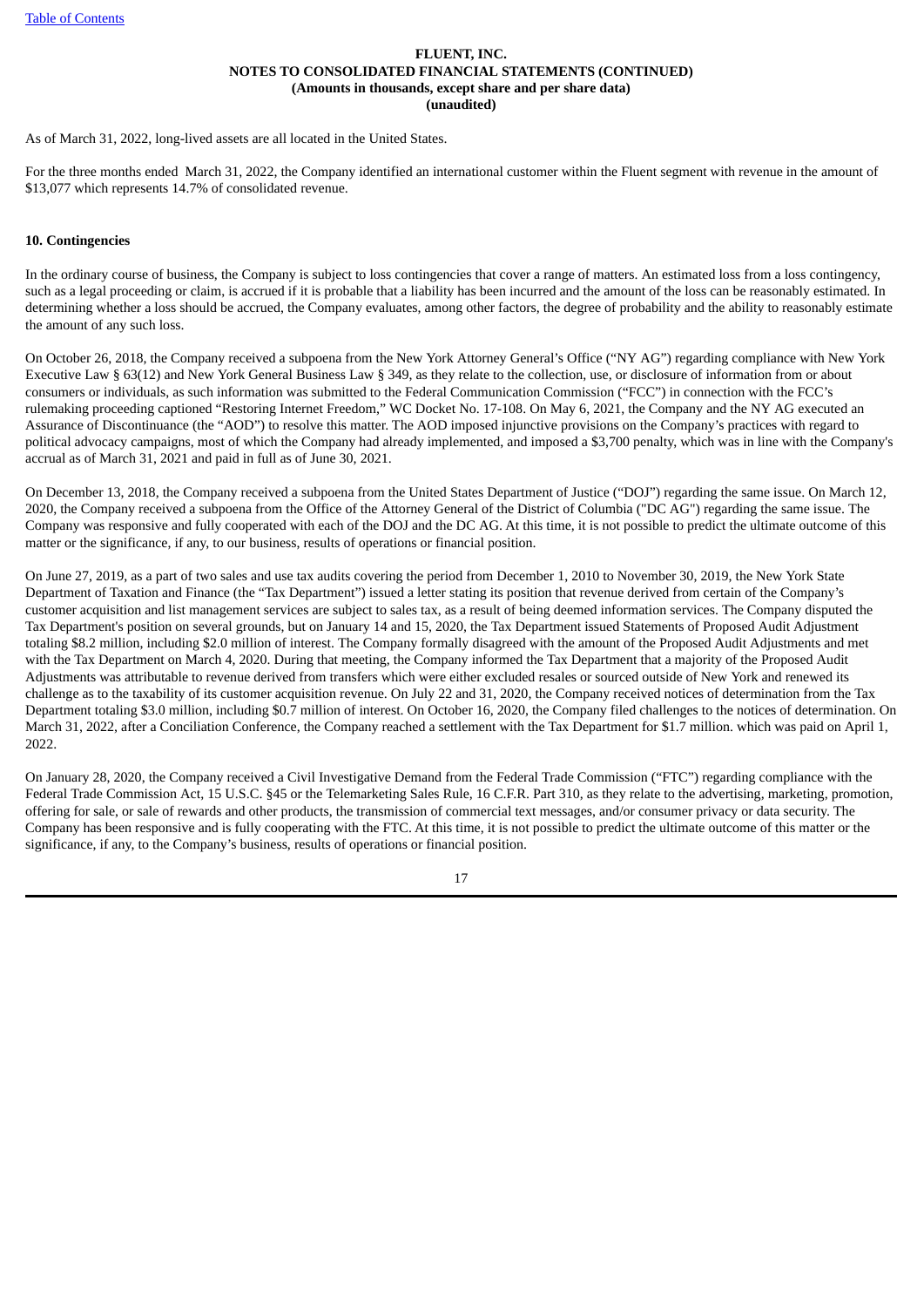On October 6, 2020, the Company received notice from the Pennsylvania Office of the Attorney General ("PA OAG") that it was reviewing the Company's business practices for compliance under the Unfair Trade Practices and Consumer Protection Law, 73 P.S. § 201-1 *et seq.* ("PA UTP"); the Telemarketer Registration Act, 73 P.S. § 2241 *et. seq.*("PA TSR"), and the Telemarketing Sales Rule, 16 C.F.R. 310 et seq ("TSR"). The Company has been responsive and is fully cooperating with the PA OAG. On February 14, 2022, the PA OAG sent a letter in which it asserted that the Company's lead generation practices violate the PA TSR, the PA UTP and the TSR. The Company disputes the PA OAG's assertions and believes its lead generation practices are compliant. At this time, it is not possible to predict the ultimate outcome of this matter or the significance, if any, to the Company's business, results of operations or financial position

### **11. Business acquisition**

#### *True North acquisition*

On January 1, 2022*,* the Company acquired a 100% membership interest in True North Loyalty, LLC (the "True North Acquisition") for a deemed purchase price of \$2,321, which consisted of \$1,000 of cash at closing, \$860 of deferred payments due at both the first and second anniversary of the closing adjusted for net-working capital, and contingent consideration with a fair value at the closing of \$250, payable in common stock based upon the achievement of specified revenue targets over the five-year period following the completion of the acquisition. The Company also issued 100,000 shares of fully vested stock under the Fluent. Inc. 2018 Stock Incentive Plan to the sellers valued at \$211. Certain seller parties entered into employment and noncompetition agreements with Company in connection with the True North Acquisition. True North Loyalty, LLC is a subscription-based business that utilizes call center operations and other media channels to market recurring revenue services to consumers. In accordance with ASC 805, the Company determined that the True North Acquisition constituted the purchase of a business. For the three months ended March 31, 2022*,* the Company incurred transaction-related expenses of \$20 and \$125 of compensation expense related to non-compete agreements in connection with the acquisition, which are recorded as part of general and administrative expenses in the consolidated statements of operations. Assets and revenues of True North Loyalty, LLC totaled 0.7% and 1.5%**,** respectively, of the Company's consolidated financial statements at and for the three months ended March 31, 2022 and are included in the Fluent operating segment.

On January 1, 2022, it was determined to use the excess earnings method, a variation of the income approach, to amortize: (i) the fair value of the acquired customer relationships related to subscribers of \$170 over a period of one year and (ii) the fair value of the acquired customer relationships related to call centers of \$1,180, over a period of five years. The amount of the purchase price in excess of the fair value of the net assets acquired was recorded as goodwill in the amount of \$1,092 and primarily relates to intangible assets that do not qualify for separate recognition, including assembled workforce and synergies. For tax purposes, the goodwill is not deductible.

Below is a summary of the purchase price allocation of the True North acquisition:

| Cash                                      | J | 29    |
|-------------------------------------------|---|-------|
| Accounts receivable, net                  |   | 3     |
| Prepaid expenses and other current assets |   | 84    |
| Intangible assets:                        |   |       |
| Customer list                             |   | 182   |
| Developed technology                      |   | 1,180 |
| Goodwill                                  |   | 1,092 |
| Other non-current assets                  |   |       |
| Liabilities assumed                       |   | (256) |
| <b>Consideration transferred</b>          |   | 2,321 |

Certain fair values may be estimated at the acquisition date pending confirmation or completion of the valuation process. Where provisional values are used in accounting for a business combination, they may be adjusted retrospectively in subsequent periods, not to exceed one year from the acquisition date.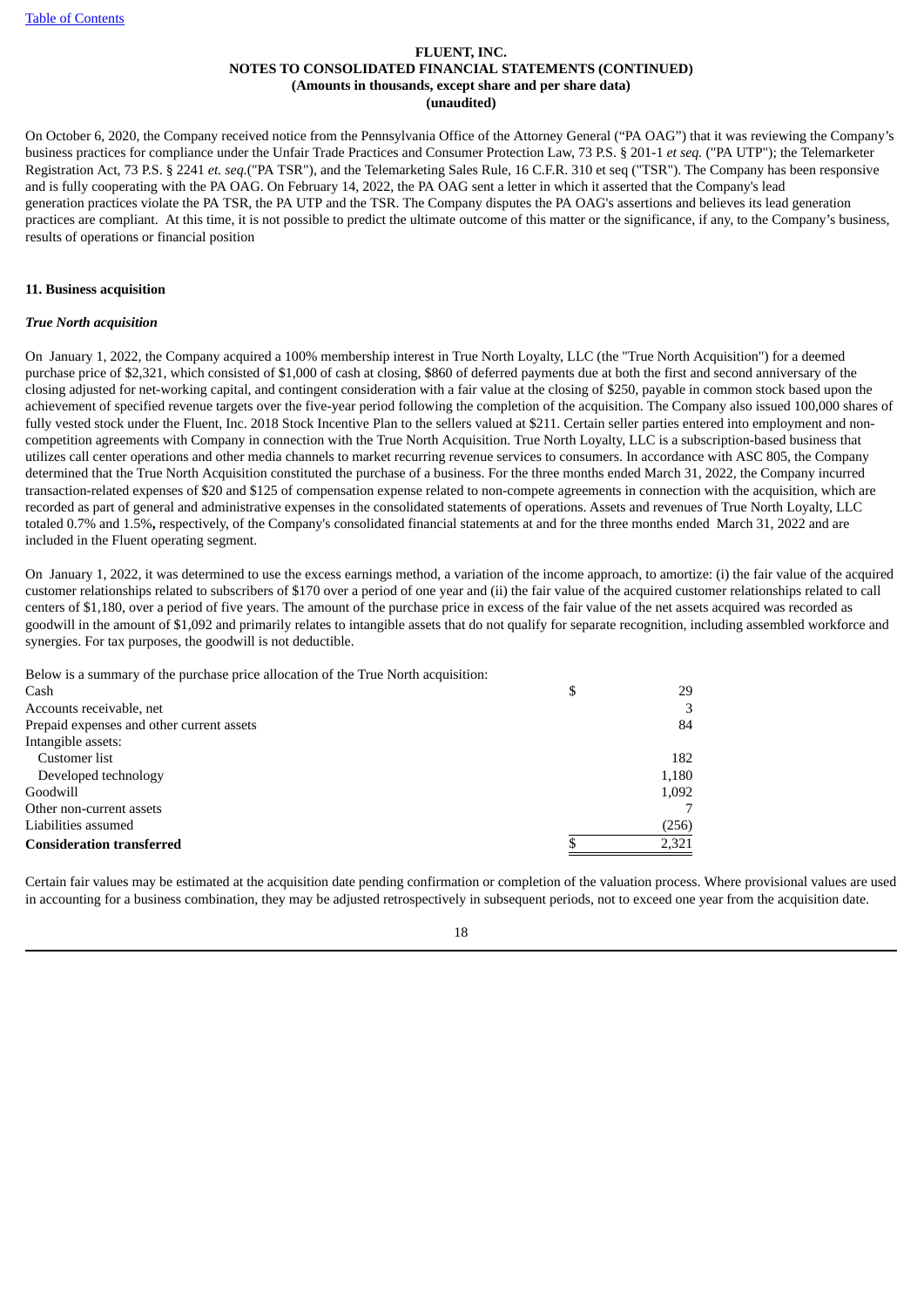#### *Winopoly acquisition*

On April 1, 2020, the Company acquired, through a wholly-owned subsidiary, a 50% membership interest in Winopoly (the "Initial Winopoly Acquisition") for a deemed purchase price of \$2,553, which consisted of \$1,553 in cash and contingent consideration with a fair value of \$1,000 payable based upon the achievement of specified revenue targets over the eighteen-month period following the completion of the acquisition. As of the first quarter of 2021, the initial contingent consideration of \$1,000 had been paid based on specific revenue targets having been met. On May 17, 2021, additional contingent consideration that was not previously deemed to be probable of payment in the amount of \$500 was paid based on a specific revenue target having been met. Winopoly is a contact center operation, which serves as a marketplace that matches consumers sourced by Fluent and other third parties with advertiser clients. In accordance with ASC 805, the Company determined that the Initial Winopoly Acquisition constituted the purchase of a business.

On April 1, 2020, the fair value of the acquired customer relationships of \$600, to be amortized over a period of five years, was determined using the excess earnings method, a variation of the income approach, while the fair value of the acquired developed technology of \$800, to be amortized over a period of three years, was determined using the cost approach. The amount of the purchase price in excess of the fair value of the net assets acquired was recorded as goodwill in the amount of \$1,131 and primarily relates to intangible assets that do not qualify for separate recognition, including assembled workforce and synergies. In connection with the Initial Winopoly Acquisition, the Company had recorded 100% equity ownership for GAAP purposes due to Winopoly's status as VIE for which the Company is a primary beneficiary.

In connection with the Initial Winopoly Acquisition, at any time between the fourth and sixth anniversary of the Initial Winopoly Acquisition, the sellers had the ability to exercise a put option to require the Company to acquire the remaining 50% membership interests in Winopoly. During this period, the Company also had the ability to exercise a call option to require the sellers to sell the remaining 50% membership interests in Winopoly to the Company. The purchase price to be paid upon exercise of the put or call option for the remaining 50% membership interests was calculated based on a multiple of 4.0 x EBITDA (as such term is defined in the agreement between the parties), applied to a twelve-month period spanning the five months prior to the month of the put/call closing extending through six months following the month of the put/call closing (the "Put/Call Consideration"). In connection with the exercise of the put/call option, certain of the seller parties would have been required to enter into employment agreements with the Company in order to receive their respective shares of the Put/Call Consideration.

On September 1, 2021, the Company acquired the remaining 50% membership interest in Winopoly (the "Full Winopoly Acquisition") in a negotiated transaction. The consideration was \$7,785, which consisted of \$3,425 of cash at closing, \$2,000 of cash due on January 31, 2022, and \$500 of deferred payments due at both the first and second anniversary of the closing. The Company also issued 500,000 shares of fully-vested stock under the Fluent, Inc. 2018 Stock Incentive Plan to certain Winopoly personnel valued at \$1,360. Certain seller parties entered into employment and non-competition agreements with the Company in connection with the Full Winopoly Acquisition. As a result, the Put/Call Consideration was terminated, partially offsetting the consideration paid in the Full Winopoly Acquisition, resulting in a net expense of \$3,201 on the date of the Full Winopoly Acquisition which was recorded as general and administrative and product development expenses. For the year ended December 31, 2021, the Company incurred transaction-related costs of \$28 in connection with the Full Winopoly Acquisition which are also recorded as general and administrative expenses.

Although the sellers maintained an equity interest in Winopoly through August 31, 2021, the Company had deemed this equity interest to be nonsubstantive in nature, as the sellers would primarily benefit from the Initial Winopoly Acquisition based on periodic distributions of the earnings of Winopoly and the Put/Call Consideration, both of which were dependent on the sellers' continued service. Without providing service, the sellers could benefit from their pro-rata share of the proceeds upon a third-party sale or liquidation of Winopoly; however, such a liquidity event was considered unlikely. Therefore, no non-controlling interest had been previously recognized. Periodic distributions for services rendered were recorded as compensation expense. In addition, the Company had estimated the amount of the Put/Call Consideration, which was accreted over the six-year estimated service period, consisted of the estimated four years until the put/call could be exercised and the additional two-year service requirement. For the three months ended March 31, 2021, compensation expense of \$1,746 related to the Put/Call Consideration were recorded in general and administrative on the consolidated statement of operations, which had a corresponding liability in other non-current liabilities on the consolidated balance sheet.

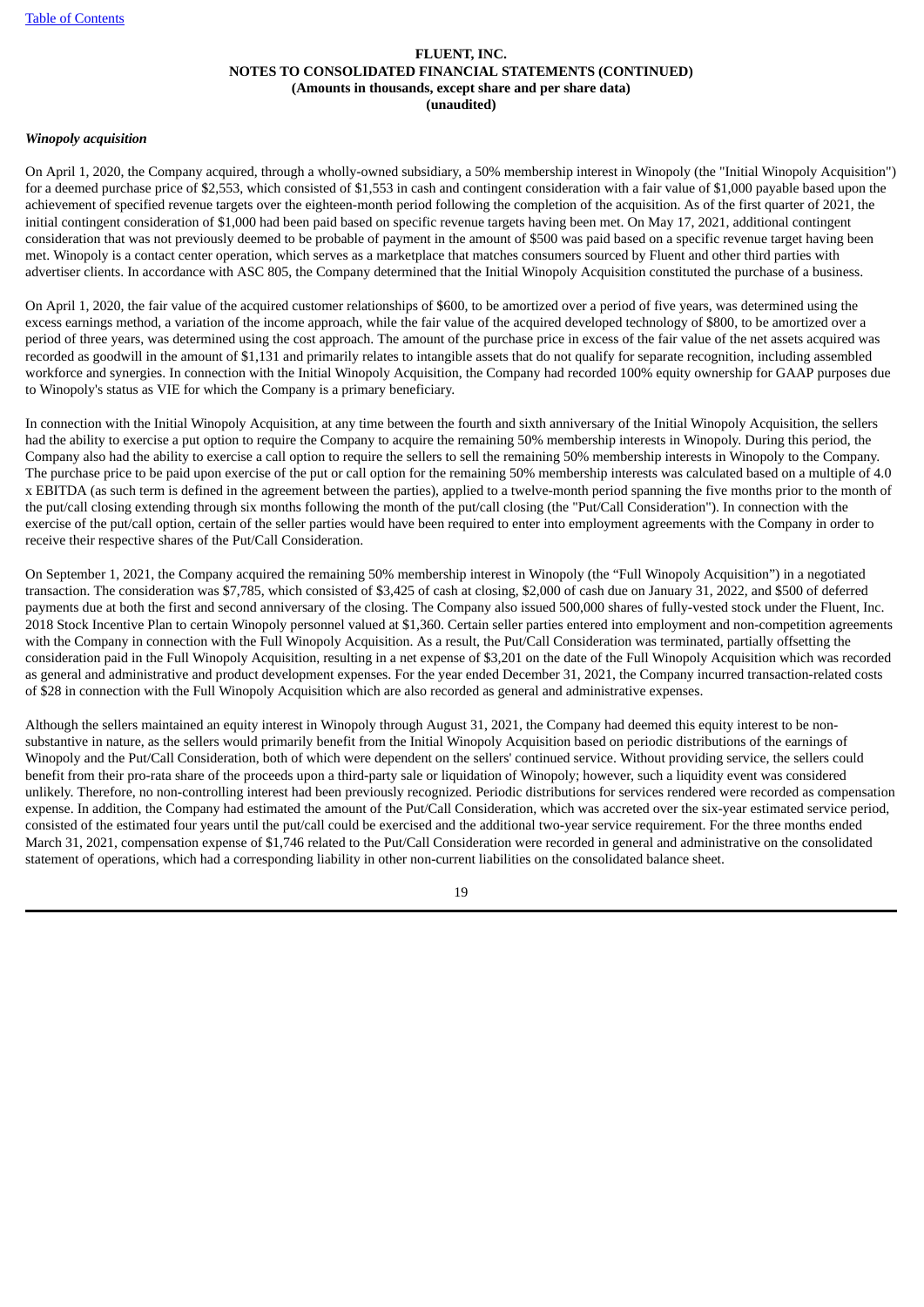### **12. Variable Interest Entity**

The Company determined that, following the Initial Winopoly Acquisition, Winopoly qualified as a VIE for which the Company was a primary beneficiary (see Note 11, *Business acquisition*). A VIE is an entity that either (i) has insufficient equity to permit the entity to finance its activities without additional subordinated financial support, or (ii) has equity investors who lack the characteristics of a controlling financial interest. The primary beneficiary is the party that has the power to direct activities that most significantly impact the operations of the VIE and has the obligation to absorb losses or the right to benefits from the VIE that could potentially be significant to the VIE. We assess whether we are the primary beneficiary of a VIE at the inception of the arrangement and at each reporting date.

The Company's conclusion that Winopoly was a VIE, and the Company was its primary beneficiary, derived from contractual arrangements that provided the Company with control over certain activities that most significantly impacted its economic performance. These significant activities included the compliance practices of Winopoly and the Company's provisions of leads that Winopoly used to generate its revenue, which ultimately gave the Company its controlling interest. The Company therefore consolidated Winopoly in its consolidated financial statements from the inception of the Initial Winopoly Acquisition, inclusive of deemed compensation expense to the sellers for services rendered. On September 1, 2021, the Company completed the Full Winopoly Acquisition and Winopoly's status as a VIE terminated (see Note 3, *Intangible assets, net*, Note 4, *Goodwill* and Note 11, *Business acquisition).*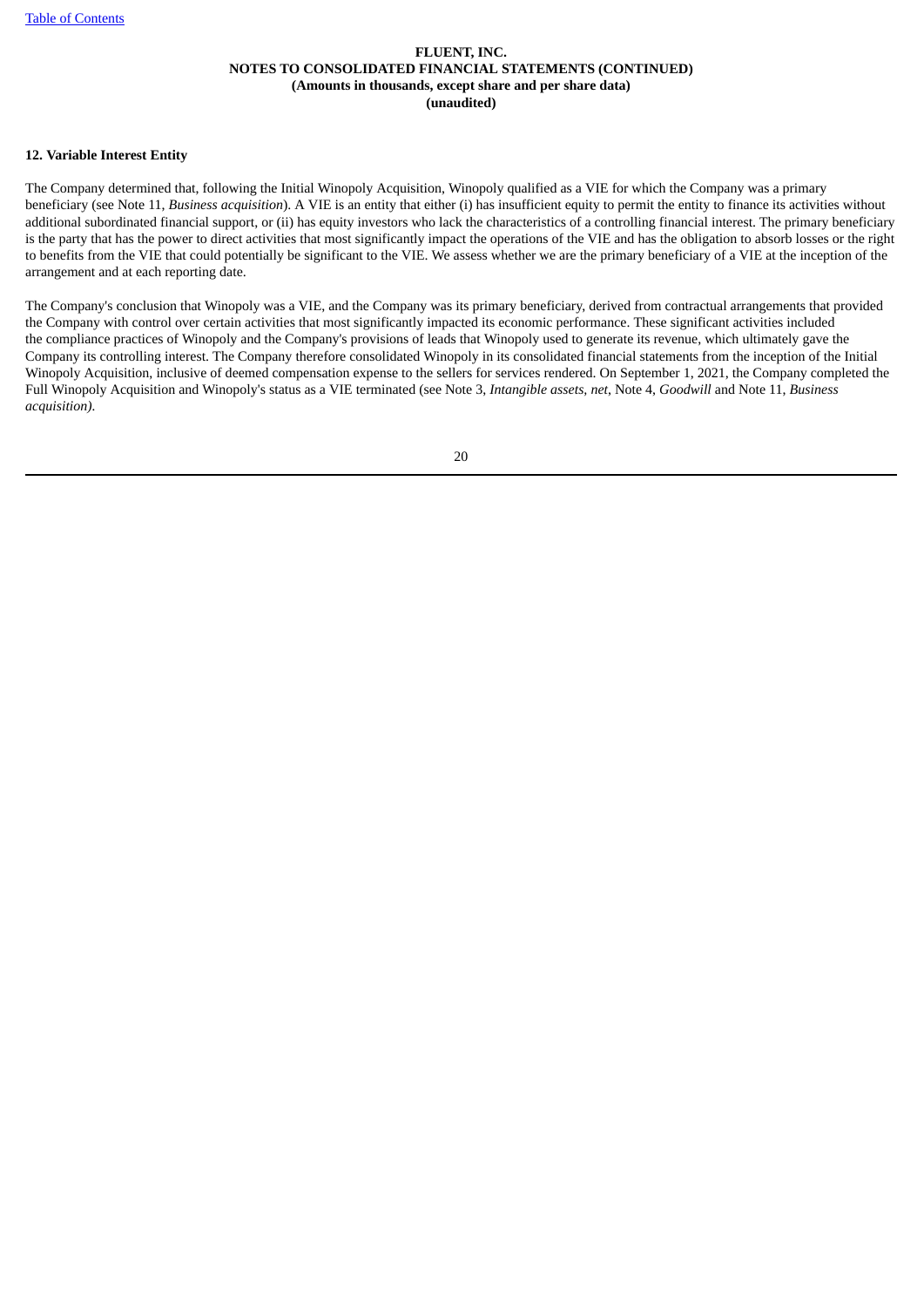## <span id="page-22-0"></span>**Item 2. Management's Discussion and Analysis of Financial Condition and Results of Operations.**

You should read the following discussion in conjunction with our consolidated financial statements and related notes included in this Quarterly Report on Form 10-Q. This Quarterly Report on Form 10-Q contains certain forward-looking statements within the meaning of the Private Securities Litigation Reform Act of 1995 ("PSLRA"), Section 27A of the Securities Act of 1933, as amended (the "Securities Act"), and Section 21E of the Securities Exchange Act of 1934, as amended, (the "Exchange Act"), about our expectations, beliefs, or intentions regarding our business, financial condition, results of operations, strategies, the outcome of litigation, or prospects. You can identify forward-looking statements by the fact that these statements do not relate strictly to historical or current matters. Rather, forward-looking statements relate to anticipated or expected events, activities, trends, or results as of the date they are made. These forward-looking statements can be identified by the use of terminology such as "anticipate," "believe," "estimate," "expect," "intend," "project," "will," or the negative thereof or other variations thereon or comparable terminology. Because forward-looking statements relate to matters that have not vet occurred, these statements are inherently subject to risks and uncertainties that could cause our actual results to differ materially from any future results expressed or implied by the forward-looking statements. Many factors could cause our actual activities or results to differ materially from the activities and results anticipated in forward-looking statements. These factors include those contained in this and our other Quarterly Reports on Form 10-Q, as well as the disclosures made in the Company's Annual Report on Form 10-K for the year ended December 31, 2021 filed on March 9, 2022 ("2021 Form 10-K") including without limitation, those discussed in Item 1A. "Risk Factors." in part I. of the 2021 Form 10-K, and other filings we make with the Securities and Exchange Commission (the "SEC"). We do not undertake any obligation to update forward-looking statements, except as required by law. We intend that all forward-looking statements be subject to the safe harbor provisions of PSLRA. These forward-looking statements are only predictions and reflect our views as of the date they are made with respect to future events and financial performance.

#### **Overview**

Fluent, Inc. ("we," "us," "our," "Fluent," or the "Company"), is an industry leader in data-driven digital marketing services. We primarily perform customer acquisition services by operating highly scalable digital marketing campaigns, through which we connect our advertiser clients with consumers they are seeking to reach. We deliver performance-based marketing executions and lead generation data records to our clients, which in 2021 included over 500 consumer brands, direct marketers, and agencies across a wide range of industries, including Media & Entertainment, Financial Products & Services, Health & Wellness, Retail & Consumer, and Staffing & Recruitment.

We attract consumers at scale to our owned digital media properties primarily through promotional offerings and employment opportunities. To register on our sites, consumers provide their names, contact information and opt-in permission to present them with offers on behalf of our clients. Approximately 90% of these users engage with our media on their mobile devices or tablets. Our always-on, real-time capabilities enable users to access our media whenever and wherever they choose.

Once users have registered with our sites, we integrate proprietary direct marketing technologies to engage them with surveys and other experiences, through which we learn about their lifestyles, preferences and purchasing histories. Based on these insights, we serve targeted, relevant offers to them on behalf of our clients. As new users register and engage with our sites and existing registrants re-engage, we believe the enrichment of our database expands our addressable client base and improves the effectiveness of our performance-based campaigns.

Since our inception, we have amassed a large, proprietary database of first-party, self-declared user information and preferences. We have permission to contact the majority of users in our database through multiple channels, such as email, direct mail, telephone, push notifications and SMS text messaging. We leverage this data in our performance offerings primarily to serve advertisements that we believe will be relevant to users based on the information they provide, and in our lead generation offerings to provide our clients with users' contact information so that our clients may communicate with the users directly. We continue to leverage our existing database into new revenue streams, including utilization-based models, such as programmatic advertising.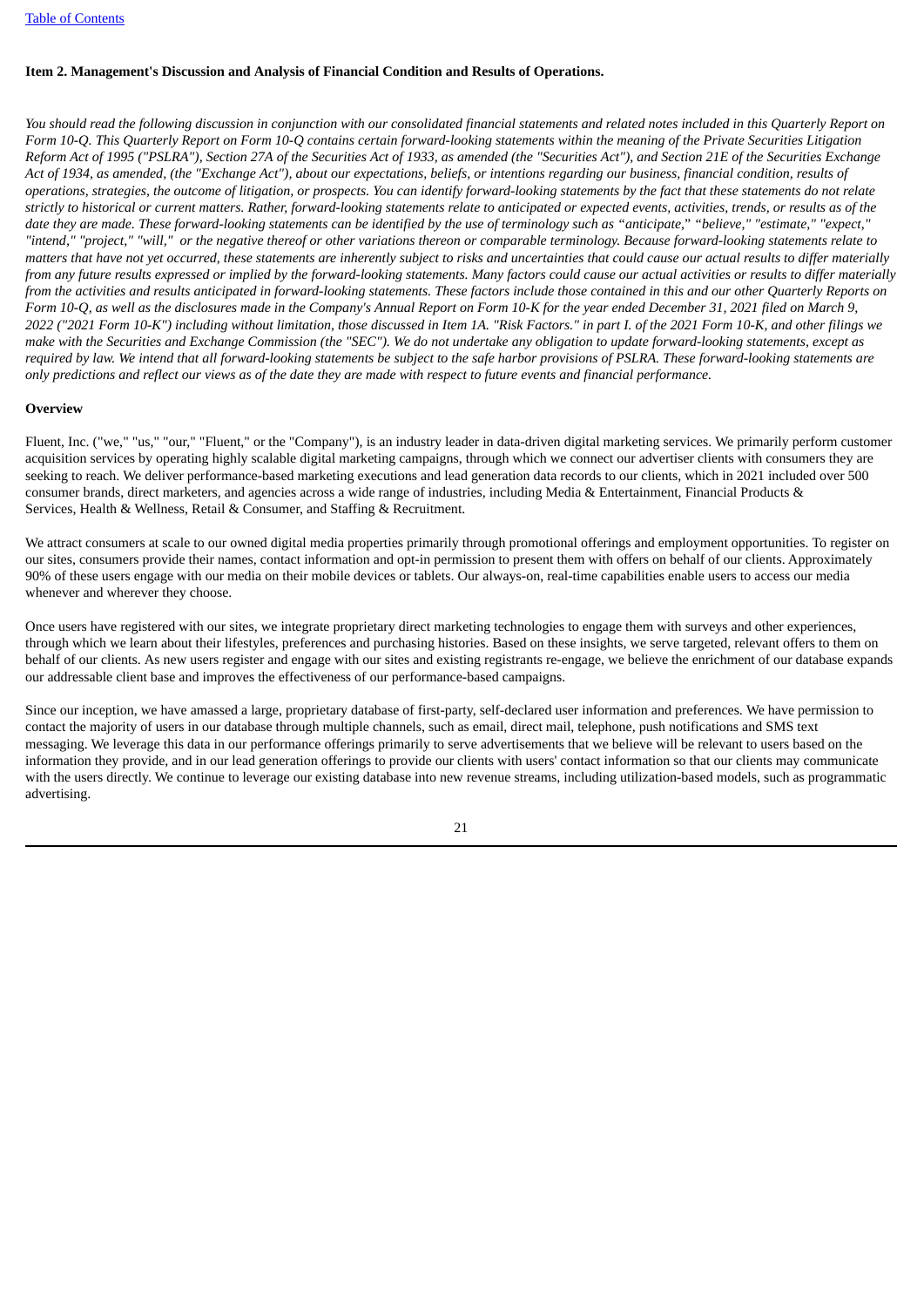## **First Quarter Financial Summary**

Three months ended March 31, 2022 compared to three months ended March 31, 2021:

- Revenue increased 27% to \$89.1 million, from \$70.2 million.
- Net loss was \$2.0 million, or \$0.02 per share, compared to net loss of \$6.3 million or \$0.08 per share.
- Gross profit (exclusive of depreciation and amortization) of \$21.5 million, an increase of 12% over Q1 2021 and representing 24.1% of revenue for the three months ended March 31, 2022
- Media margin increased 4% to \$26.0 million, from \$24.9 million, representing 29.1% of revenue for the three months ended in March 31, 2022
- Adjusted EBITDA increased to \$4.8 million, based on net loss of \$2.0 million, from \$4.7 million, based on net loss of \$6.3 million.
- Adjusted net income was \$1.1 million, or \$0.01 per share, compared to adjusted net income of \$0.4 million, or \$0.00 per share.

Media margin, adjusted EBITDA and adjusted net income are non-GAAP financial measures.

#### **Trends Affecting our Business**

### *Development, Acquisition and Retention of High-Quality Targeted Media Traffic*

Our business depends on identifying and accessing media sources that are of high quality and on our ability to attract targeted users to our media properties. As our business has grown, we have attracted larger and more sophisticated clients to our platform. To further increase our value proposition to clients and to fortify our leadership position in relation to the evolving regulatory landscape of our industry, we commenced a traffic quality initiative (the "Traffic Quality Initiative") in 2020. Our Traffic Quality Initiative curtailed the volume of lower quality affiliate traffic that we source, beginning in the fourth quarter of 2020 and into the year 2021 as we took a strategic course in building high quality traffic. Our strategy of focusing on high quality targeted media traffic continued into the first quarter of 2022.

We believe that significant value can be created by improving the quality of traffic we source to our media properties, through higher participation rates on our sites, leading to higher conversion rates, resulting in increased monetization, and ultimately increasing revenue and media margin. Media margin, a non-GAAP measure, is the portion of gross profit (exclusive of depreciation and amortization) reflecting variable costs paid for media and related expenses and excluding non-media cost of revenue. We have also been pursuing strategic initiatives that enable us to grow revenue with existing user traffic volume, while attracting new users to our media properties. For the first quarter of 2022, we continued to see improved monetization of consumer traffic through improved customer relationship management, new streams of traffic and internal capabilities that allow us to re-engage consumers who have registered on our owned media properties. Through these initiatives, our business has become less dependent on traditional, low-quality sources of traffic volume to generate revenue growth.

In the first quarter of 2022, we increased our spend with major digital media platforms and revised our bidding strategies for affiliate traffic. While these strategies yielded lower margins initially and below our historical levels achieved through affiliate marketing, we intend to optimize spend for improved profitability in future periods. The mix and profitability of our media channels, strategies and partners is likely to continue to be dynamic and reflect evolving market dynamics as well as the impact of our Traffic Quality Initiative. Volatility of affiliate supply sources, consolidation of media sources, changes in search engine, email and text message blocking algorithms, and increased competition for available media had made the process of growing our traffic under our evolving quality standards challenging during 2021 and has continued into the first quarter of 2022. As we test and scale new media channels, strategies, and partners, we may determine that certain sources initially able to provide us profitable quality traffic may not be able to maintain our quality standards over time, and we may need to discontinue, or direct a modification of the practices of, such sources, which could reduce profitability.

## *Seasonality and Cyclicality*

Our results are subject to fluctuations as a result of seasonality and cyclicality in our and our clients' businesses. As reflected in historical data reported by the Interactive Advertising Bureau, an industry trade association, industry spending on internet advertising has generally declined sequentially in the first quarter of the calendar year compared to the fourth quarter. Similar to the industry overall, some of our clients had lower advertising budgets during the first fiscal quarter ending March 31, 2022. This is different than the fourth quarter, typically characterized by higher advertiser budgets, which can be somewhat offset by seasonal challenges of lower availability and/or higher pricing for some forms of media during the holiday period. However, we believe that the breadth of industries in which our clients operate provides us with some insulation from these fluctuations.

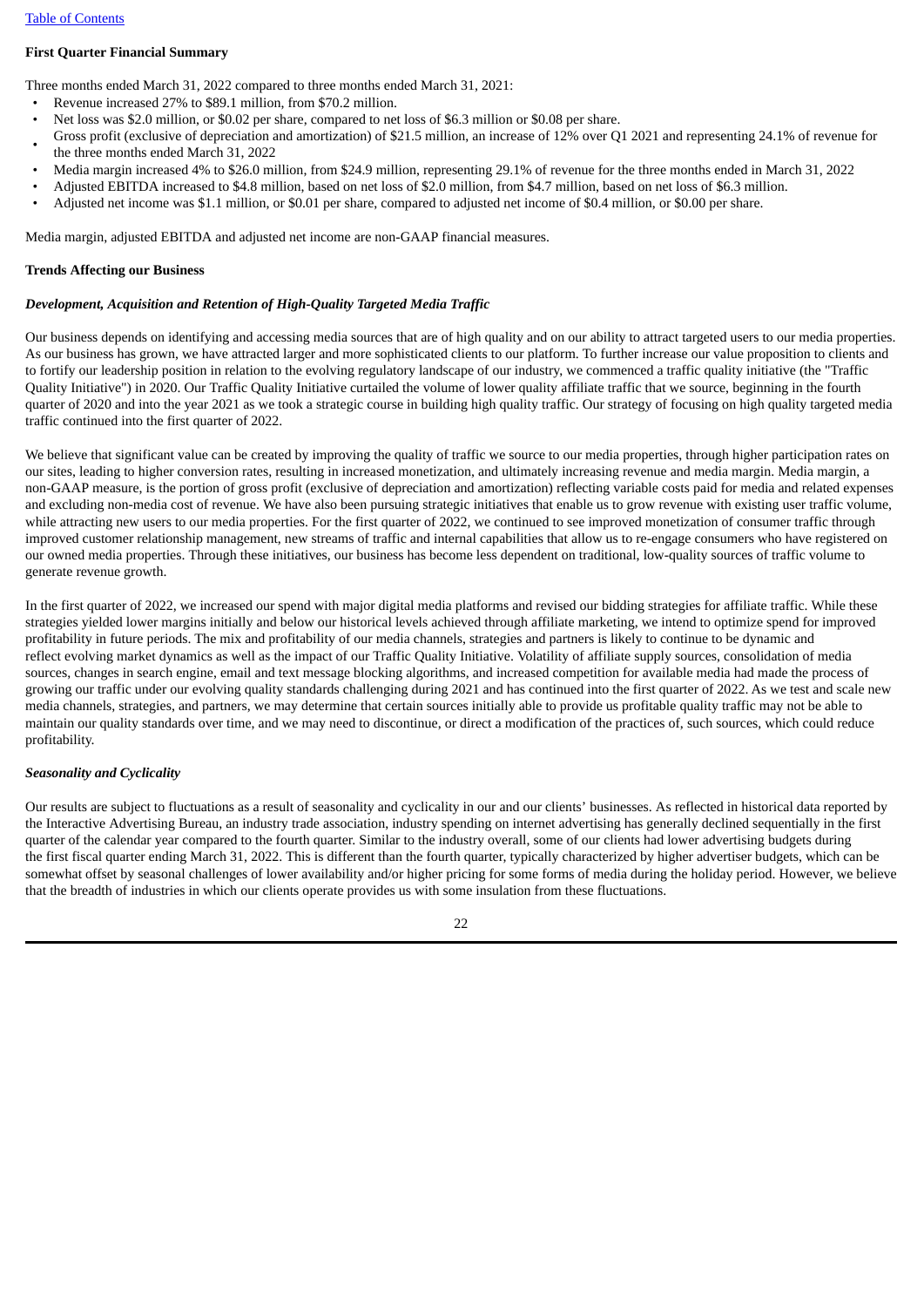#### Table of [Contents](#page-2-0)

In addition to variations in budgets from quarter to quarter, certain clients have budgets that start stronger at the beginning of quarterly or monthly periods, may reach limits during such periods and then may have needs to satisfy their performance objectives at the end of such periods. Beyond these budgetary constraints and buying patterns of clients, other factors affecting our business may include macroeconomic conditions affecting the digital media industry and the various client verticals we serve.

#### **COVID-19 Update**

On March 11, 2020, the World Health Organization characterized COVID-19 as a pandemic. At this time, our operations have not been significantly impacted by the global economic impact of COVID-19, and we have taken appropriate measures to ensure that we are able to conduct our business remotely without significant disruptions. The economic uncertainty caused by COVID-19 has had varying degrees of impact on certain of our advertiser clients in certain industry verticals over the course of the pandemic. There may continue to be additional shifts in pricing and/or demand among our clients, as the trajectory of the pandemic and future economic outlook remain uncertain.

On March 13, 2020, we implemented a company-wide work-from-home policy. On April 1, 2022, we implemented a hybrid approach to have our employees in the office two days a week, but only if employees are comfortable to do so. While we believe we have adapted well to a work-from-home environment, COVID-19 increases the likelihood of certain risks of disruption to our business, such as the incapacity of certain employees or system interruptions, which could lead to diminishment of our regular business operations, technological capacity and cybersecurity capabilities, as well as operational inefficiencies and reputational harm.

Please see "*Results of Operations*" for further discussion of the possible impact of the COVID-19 pandemic on our business.

#### **Definitions, Reconciliations and Uses of Non-GAAP Financial Measures**

We report the following non-GAAP measures:

Media margin is defined as that portion of gross profit (exclusive of depreciation and amortization) reflecting variable costs paid for media and related expenses and excluding non-media cost of revenue. Gross profit (exclusive of depreciation and amortization) represents revenue minus cost of revenue (exclusive of depreciation and amortization). Media margin is also presented as percentage of revenue.

Adjusted EBITDA is defined as net (loss) income excluding (1) income taxes, (2) interest expense, net, (3) depreciation and amortization, (4) share-based compensation expense, (5) loss on early extinguishment of debt, (6) accrued compensation expense for Put/Call Consideration, (7) goodwill impairment, (8) write-off of intangible assets, (9) acquisition-related costs, (10) restructuring and other severance costs, and (11) certain litigation and other related costs.

Adjusted net income is defined as net (loss) income excluding (1) share-based compensation expense, (2) loss on early extinguishment of debt, (3) accrued compensation expense for Put/Call Consideration, (4) goodwill impairment, (5) write-off of intangible assets, (6) acquisition-related costs, (7) restructuring and other severance costs, and (8) certain litigation and other related costs. Adjusted net income is also presented on a per share (basic and diluted) basis.

Below is a reconciliation of media margin from gross profit (exclusive of depreciation and amortization), which we believe is the most directly comparable GAAP measure.

|                                                                        | <b>Three Months Ended March 31,</b> |        |  |        |
|------------------------------------------------------------------------|-------------------------------------|--------|--|--------|
|                                                                        |                                     | 2022   |  | 2021   |
| Revenue                                                                |                                     | 89,063 |  | 70,170 |
| Less: Cost of revenue (exclusive of depreciation and amortization)     |                                     | 67,562 |  | 50,990 |
| Gross profit (exclusive of depreciation and amortization)              |                                     | 21.501 |  | 19,180 |
| Gross profit (exclusive of depreciation and amortization) % of revenue |                                     | 24%    |  | 27%    |
| Non-media cost of revenue $(1)$                                        |                                     | 4.449  |  | 5,690  |
| Media margin                                                           |                                     | 25.950 |  | 24,870 |
| Media margin % of revenue                                              |                                     | 29.1%  |  | 35.4%  |

(1) Represents the portion of cost of revenue (exclusive of depreciation and amortization) not attributable to variable costs paid for media and related expenses.

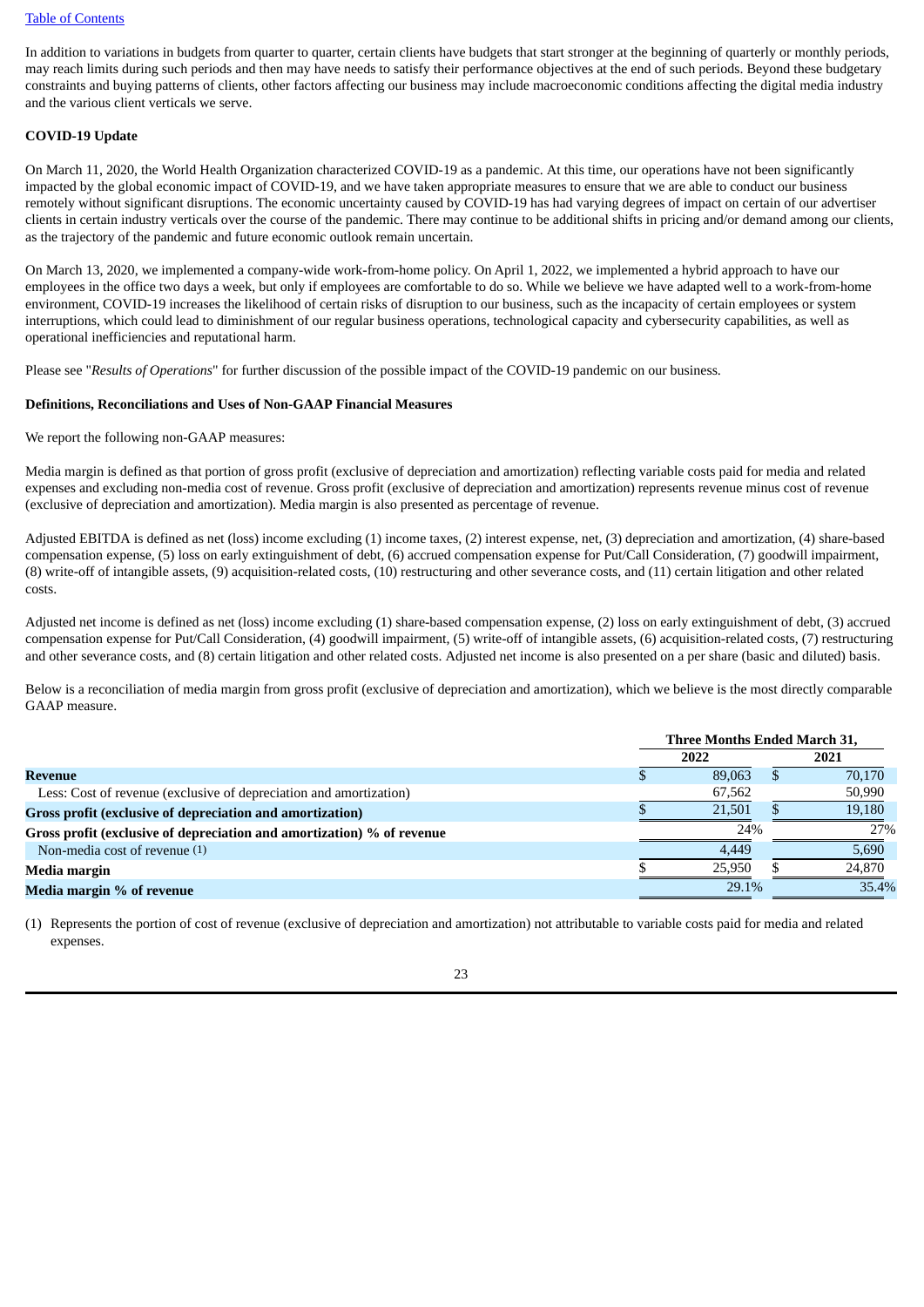### Table of [Contents](#page-2-0)

Below is a reconciliation of adjusted EBITDA from net loss, which we believe is the most directly comparable GAAP measure:

|                                                         | Three Months Ended March 31, |              |  |         |
|---------------------------------------------------------|------------------------------|--------------|--|---------|
|                                                         |                              | 2022         |  | 2021    |
| <b>Net loss</b>                                         |                              | $(2,013)$ \$ |  | (6,258) |
| Income tax expense (benefit)                            |                              |              |  | (1)     |
| Interest expense, net                                   |                              | 384          |  | 1,008   |
| Depreciation and amortization                           |                              | 3,307        |  | 3,373   |
| Share-based compensation expense                        |                              | 988          |  | 1,231   |
| Loss on early extinguishment of debt                    |                              |              |  | 2,964   |
| Accrued compensation expense for Put/Call Consideration |                              |              |  | 1,746   |
| Write-off of intangible assets                          |                              | 128          |  |         |
| Acquisition-related costs(1)                            |                              | 558          |  |         |
| Certain litigation and other related costs              |                              | 1,402        |  | 668     |
| <b>Adjusted EBITDA</b>                                  |                              | 4,754        |  | 4,731   |

(1) Includes compensation expense related to non-competition agreements entered into as a result of acquisitions (Note 11)

Below is a reconciliation of adjusted net income and adjusted net income per share from net loss, which we believe is the most directly comparable GAAP measure.

|                                                         |     |              | Three Months Ended March 31, |            |
|---------------------------------------------------------|-----|--------------|------------------------------|------------|
| (In thousands, except share data)                       |     | 2022         |                              | 2021       |
| <b>Net loss</b>                                         |     | $(2,013)$ \$ |                              | (6,258)    |
| Share-based compensation expense                        |     | 988          |                              | 1,231      |
| Loss on early extinguishment of debt                    |     |              |                              | 2,964      |
| Accrued compensation expense for Put/Call Consideration |     |              |                              | 1,746      |
| Write-off of intangible assets                          |     | 128          |                              |            |
| Acquisition-related costs(1)                            |     | 558          |                              |            |
| Certain litigation and other related costs              |     | 1,402        |                              | 668        |
| <b>Adjusted net income</b>                              |     | 1,063        |                              | 351        |
| Adjusted net income per share:                          |     |              |                              |            |
| <b>Basic</b>                                            |     | 0.01         | .S                           | 0.00       |
| <b>Diluted</b>                                          | \$. | 0.01         | -S                           | 0.00       |
| Weighted average number of shares outstanding:          |     |              |                              |            |
| <b>Basic</b>                                            |     | 80,889,052   |                              | 81,892,593 |
| Diluted                                                 |     | 80,889,052   |                              | 84.144.209 |

(1) Includes compensation expense related to non-competition agreements entered into as a result of an acquisitions (Note 11)

We present media margin, as a percentage of revenue, adjusted EBITDA, adjusted net income and adjusted net income per share as supplemental measures of our financial and operating performance because we believe they provide useful information to investors. More specifically:

Media margin, as defined above, is a measure of the efficiency of the Company's operating model. We use media margin and the related measure of media margin as a percentage of revenue as primary metrics to measure the financial return on our media and related costs, specifically to measure the degree by which the revenue generated from our digital marketing services exceeds the cost to attract the consumers to whom offers are made through our services. Media margin is used extensively by our management to manage our operating performance, including evaluating operational performance against budgeted media margin and understanding the efficiency of our media and related expenditures. We also use media margin for performance evaluations and compensation decisions regarding certain personnel.

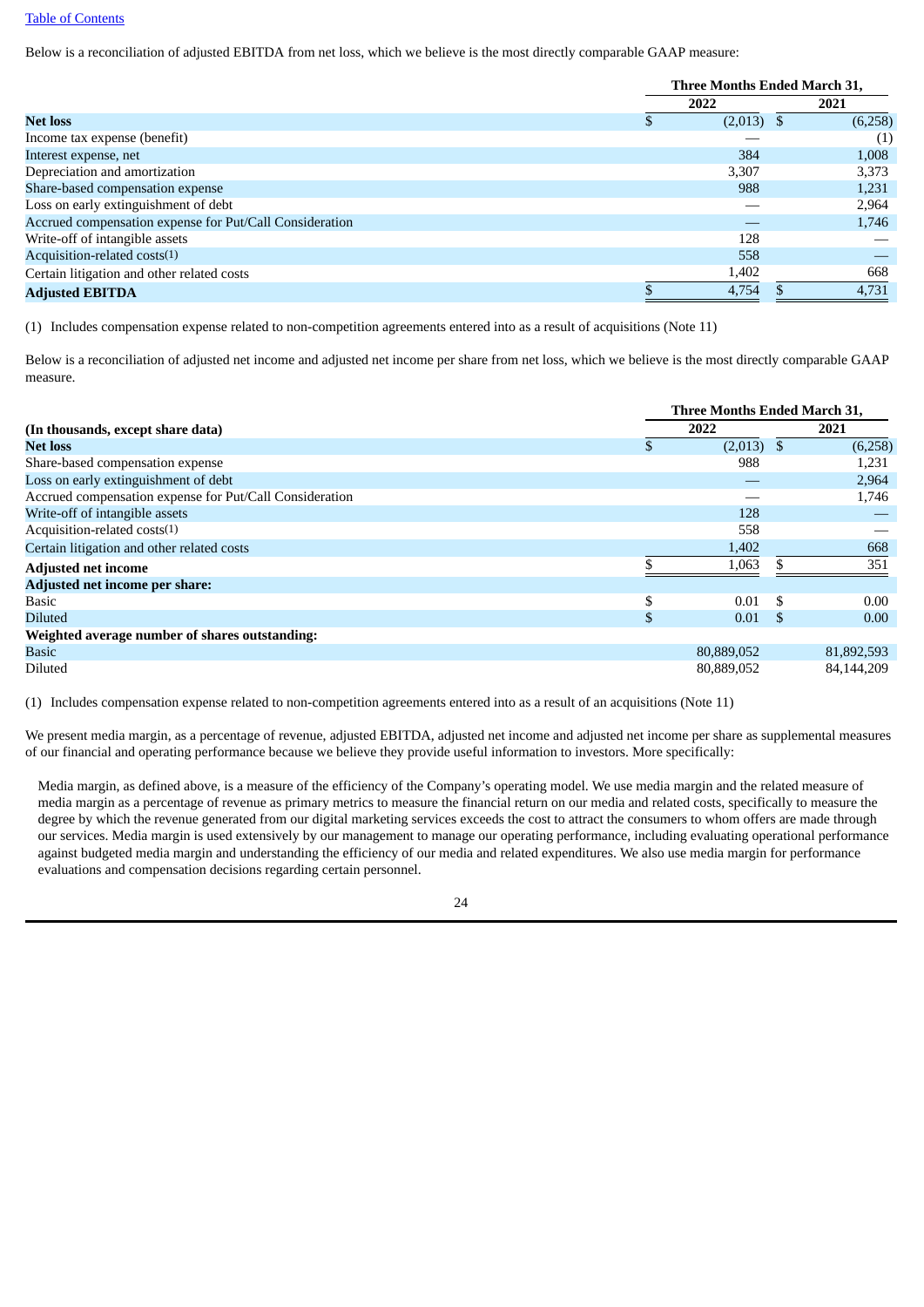Adjusted EBITDA, as defined above, is another primary metric by which we evaluate the operating performance of our business, on which certain operating expenditures and internal budgets are based and by which, in addition to media margin and other factors, our senior management is compensated. The first three adjustments represent the conventional definition of EBITDA, and the remaining adjustments are items recognized and recorded under GAAP in particular periods but might be viewed as not necessarily coinciding with the underlying business operations for the periods in which they are so recognized and recorded. These adjustments include certain litigation and other related costs associated with legal matters outside the ordinary course of business, including costs and accruals related to the Tax Department, NY AG and FTC matters described below under Part II, Item 1 — Legal Proceedings. Items are considered one-time in nature if they are non-recurring, infrequent or unusual and have not occurred in the past two years or are not expected to recur in the next two years, in accordance with SEC rules. There were no adjustments for one-time items in the periods presented.

Adjusted net income, as defined above, and the related measure of adjusted net income per share exclude certain items that are recognized and recorded under GAAP in particular periods but might be viewed as not necessarily coinciding with the underlying business operations for the periods in which they are so recognized and recorded. We believe adjusted net income affords investors a different view of the overall financial performance of the Company than adjusted EBITDA and the GAAP measure of net (loss) income.

Media margin, adjusted EBITDA, adjusted net income and adjusted net income per share are non-GAAP financial measures with certain limitations regarding their usefulness. They do not reflect our financial results in accordance with GAAP, as they do not include the impact of certain expenses that are reflected in our condensed consolidated statements of operations. Accordingly, these metrics are not indicative of our overall results or indicators of past or future financial performance. Further, they are not financial measures of profitability and are neither intended to be used as a proxy for the profitability of our business nor to imply profitability. The way we measure media margin, adjusted EBITDA and adjusted net income may not be comparable to similarly titled measures presented by other companies and may not be identical to corresponding measures used in our various agreements.

#### **Results of Operations**

*Three months ended March 31, 2022 compared to three months ended March 31, 2021*

*Revenue.* Revenue increased \$18.9 million, or 27%, to \$89.1 million for the three months ended March 31, 2022, from \$70.2 million for the three months ended March 31, 2021. The increase was largely attributable to growth in the Rewards business, driven by expanding media footprint in both U.S and international markets, increased client demand in Fluent Sales Solution, and expanded CRM capabilities which enables us to re-engage consumers who have already registered on our owned media properties.

Each of the foregoing factors has served to increase monetization of consumer traffic, which has offset reductions in traffic volume year-over-year, stemming from our Traffic Quality Initiative. Through these initiatives, our business has become less dependent on traffic volume to generate revenue growth. We also continued to source higher volumes of traffic from major digital media platforms in the first quarter, with year-over-year reductions in lower-quality affiliate traffic. These trends are anticipated to continue in the near future as we test and scale media channels, strategies and partnerships. See discussion below under "Cost of revenue (exclusive of depreciation and amortization).

*Cost of revenue (exclusive of depreciation and amortization)*. Cost of revenue increased \$16.6 million, or 33%, to \$67.6 million for the three months ended March 31, 2022, from \$51.0 million for the three months ended March 31, 2021. Our cost of revenue primarily consists of media and related costs associated with acquiring traffic from third-party publishers and digital media platforms for our owned and operated websites and, historically, on behalf of third-party advertisers, as well as the costs of fulfilling rewards earned by consumers who complete the requisite number of advertisers offers.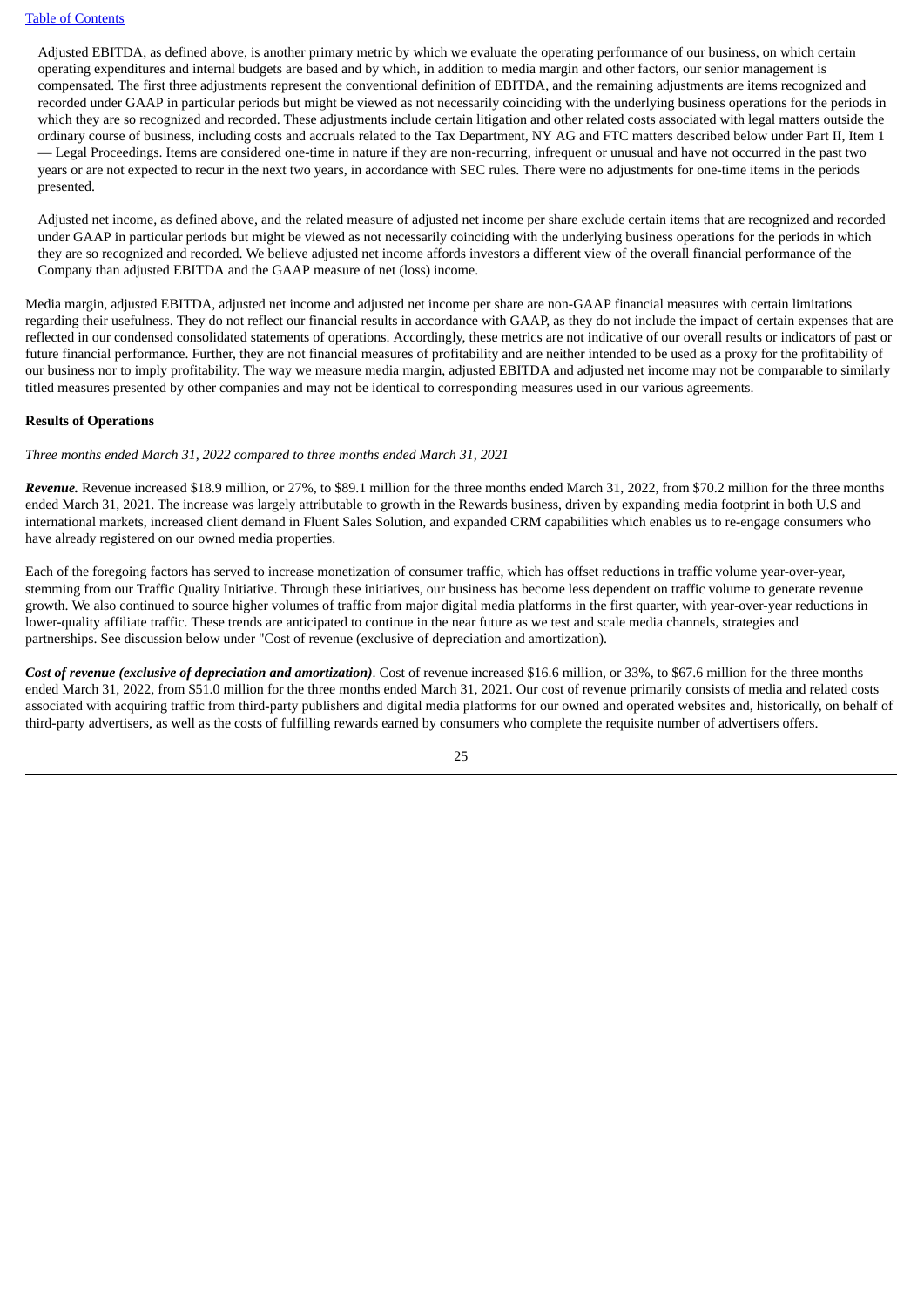The total cost of revenue as a percentage of revenue increased to 76% for the three months ended March 31, 2022, compared to 73% for the three months ended March 31, 2021. In the normal course of executing paid media campaigns to source consumer traffic, we regularly test new channels, strategies and partners, in an effort to identify actionable opportunities which can then be optimized over time. Traffic acquisition costs incurred with the major digital media platforms from which we sourced increased traffic volumes have historically been higher than affiliate traffic sources. In the first quarter of 2022, we continued to increase our spend and improve profitability with our major digital media platforms compared to last year, though profitability was still below our historical levels achieved through affiliate marketing. The mix and profitability of our media channels, strategies and partners is likely to be dynamic and reflect evolving market dynamics and the impact of our Traffic Quality Initiative. As we test and scale new media channels, strategies and partners, we may determine that certain sources initially able to provide us profitable quality traffic may not be able to maintain our quality standards over time, and we may need to discontinue, or direct a modification of the practices of, such sources, which could reduce profitability. We believe the Traffic Quality Initiative will benefit the Company over time, providing the foundation to support sustainable long-term growth and positioning us as an industry leader. Past levels of cost of revenue (exclusive of depreciation and amortization) may therefore not be indicative of future costs, which may increase or decrease as these uncertainties in our business play out.

*Sales and marketing.* Sales and marketing expenses increased \$0.9 million, or 30%, to \$3.9 million for the three months ended March 31, 2022, from \$3.0 million for the three months ended March 31, 2021. For the three months ended March 31, 2022 and 2021, the amounts consisted mainly of employee salaries and benefits of \$3.3 million and \$2.5 million, advertising costs of \$0.3 and \$0.2 million, and non-cash share-based compensation expense of \$0.2 and \$0.2 million respectively. As business travel and in-person meetings and events have resumed, we anticipate that our sales and marketing expenditures may increase in future periods. As a result, past levels of sales and marketing expenditures may not be indicative of future expenditures, which may increase or decrease as these uncertainties in our business play out.

*Product development.* Product development increased \$1.1 million, or 33%, to \$4.6 million for the three months ended March 31, 2022, from \$3.4 million for the three months ended March 31, 2021. For the three months ended March 31, 2022 and 2021, the amounts consisted mainly of salaries and benefits of \$3.3 million and \$2.6 million, professional fees of \$0.7 million and \$0.2 million, software license and maintenance costs of \$0.4 million and \$0.3 million, and non-cash share-based compensation expense of \$0.2 million and \$0.3 million, respectively. The increase in product development expenses reflects, in part, the development of new app-based media properties, expanding beyond our traditional focus on web-based media properties.

*General and administrative.* General and administrative expenses decreased by \$0.4 million, or 4%, to \$11.3 million for the three months ended March 31, 2022, from \$11.7 million for the three months ended March 31, 2021. For the three months ended March 31, 2022 and 2021, the amounts consisted mainly of employee salaries and benefits of \$4.9 million and \$4.9 million, professional fees of \$1.4 million and \$1.5 million, certain litigation and related costs of \$1.4 million and \$0.7 million, office overhead of \$1.1 million and \$1.1 million, non-cash share-based compensation expense of \$0.7 million and \$0.8 million, software license and maintenance costs of \$0.6 million and \$0.6 million, acquisition-related costs of \$0.6 million and \$0.0 million, and accrued compensation expense for Put/Call Consideration from the Initial Winopoly Acquisition described below under the heading "Liquidity and Capital Resources" of \$0.0 million and \$1.7 million (see Note 11, *Business acquisition,* in the Notes to Consolidated Financial Statements), respectively. The decrease was mainly the result of the Put/Call consideration related to the Initial Winopoly acquisition, offset by increased litigation and related costs due to the Tax Department settlement and the acquisition-related costs in connection with the True North Acquisition and the Full Winopoly Acquisition

*Depreciation and amortization.* Depreciation and amortization expenses decreased \$0.1 million, or 2%, to \$3.3 million for the three months ended March 31, 2022, from \$3.4 million for the three months ended March 31, 2021.

*Write-off of intangible assets.* During the three months ended March 31, 2022, we recognized \$0.1 million of write-off of intangible assets related to software developed for internal use, with no corresponding charge in the prior period.

*Interest expense, net.* Interest expense, net, decreased \$0.6 million, or 62%, to \$0.4 million for the three months ended March 31, 2022, from \$1.0 million for the three months ended March 31, 2021. The decrease was attributable to a lower interest rate on the New Credit Facility Term Loan as compared to the Refinanced Term Loan, described below under "Liquidity and Capital Resources."

*Loss on early extinguishment of debt.* During the three months ended March 31, 2021, we recognized \$3.0 million of loss due to the early extinguishment of debt, described below under "Liquidity and Capital Resources," with no corresponding charge in the three months ended March 31, 2022.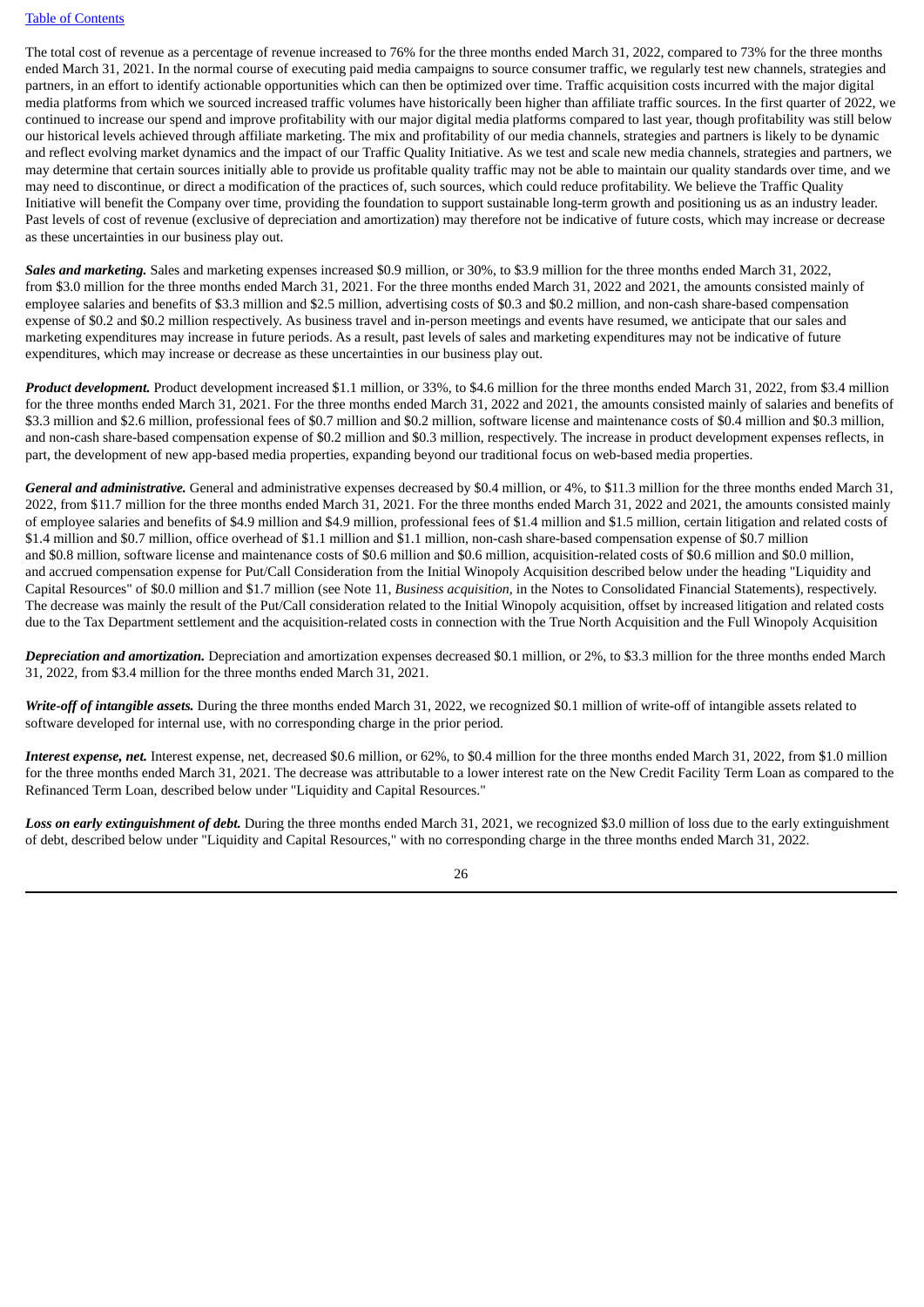*(Loss) income before income taxes*. For the three months ended March 31, 2022, net loss before income taxes was \$2.0 million, compared to net loss before income taxes of \$6.3 million for the three months ended March 31, 2021. The improvement of \$4.2 million was primarily due to an increase in revenue of \$18.9 million, a decrease of \$3.0 million related to the loss on the extinguishment of debt, a decrease in interest expense of \$0.6 million, and a decrease in general and administrative expense of \$0.4 million, partially offset by an increase in the cost of revenue of \$16.6 million, an increase in product development of \$1.1 million, and an increase in sales and marketing of \$0.9 million, as discussed above.

*Income taxes.* Income tax expense was \$0.0 million and \$0.1 million, respectively, for the three months ended March 31, 2022 and 2021, respectively.

As of March 31, 2022 and 2021, we recorded a full valuation allowance against our net deferred tax assets. We intend to maintain a full valuation allowance against the net deferred tax assets until there is sufficient evidence to support the release of all or some portion of this allowance. Based on various factors, including our history of losses, current income, estimated future taxable income, exclusive of reversing temporary differences and carryforwards, future reversals of existing taxable temporary differences and consideration of available tax planning strategies, we believe there is a reasonable possibility that, within the next twelve months, sufficient positive evidence may become available to allow us to reach a conclusion that a significant portion of the valuation allowance may be released. Release of some or all of the valuation allowance would result in the recognition of certain deferred tax assets and an increase in deferred tax benefit for any period in which such a release may be recorded, however, the exact timing and amount of any valuation allowance release are subject to change, depending on the profitability that we are able to achieve and the net deferred tax assets available.

*Net (loss) income*. Net loss of \$2.0 million and \$6.3 million were recognized for the three months ended March 31, 2022 and 2021, respectively, as a result of the foregoing.

### **Liquidity and Capital Resources**

*Cash flows (used in) provided by operating activities*. For the three months ended March 31, 2022, net cash used in operating activities was \$1.8 million, as compared with \$5.0 million of net cash provided by operating activities in the three months ended March 31, 2021. Net loss in the current period of \$2.0 million represents a decrease of \$4.2 million, as compared with net loss of \$6.3 million in the prior period. Adjustments to reconcile net loss to net cash used in operating activities of \$4.6 million in the current period decreased by \$4.1 million, as compared with \$8.7 million in the prior period, primarily due to the inclusion of a non-cash loss on early extinguishment of debt and an accrual for Put/Call Consideration in the prior period. Changes in assets and liabilities consumed cash of \$4.3 million in the current period, as compared with sourcing cash of \$2.6 million in the prior period, primarily due to ordinary-course changes in working capital, largely involving the timing of receipt of amounts owing from clients and disbursements of amounts payable to vendors.

*Cash flows used in investing activities*. For the three months ended March 31, 2022 and 2021, net cash used in investing activities was \$2.0 million and \$0.8 million, respectively. The increase was mainly due to the True North Acquisition that occurred in the current year.

*Cash flows provided by (used in) financing activities.* Net cash used by financing activities for the three months ended March 31, 2022 was \$1.7 million and net cash provided by financing activities was \$7.4 million for the prior period. The change of -\$9.1 million in cash used in financing activities in the current period was mainly due to the decrease in the repayment of long term debt of \$40.5 million, mainly offset by the net proceeds from issuance of longterm debt of \$49.6 million in the prior period, the exercise of stock options by a former key executive of \$0.9 million in the prior period, and the prepayment penalty on early debt extinguishment of \$0.8 million.

As of March 31, 2022, we had noncancelable operating lease commitments of \$8.1 million and long-term debt with a \$45.0 million principal balance. For the three months ended March 31, 2022, we funded our operations using available cash.

As of March 31, 2022, we had cash and cash equivalents of approximately \$28.9 million, a decrease of \$5.6 million from \$34.5 million as of December 31, 2021. We believe that we will have sufficient cash resources to finance our operations and expected capital expenditures for the next twelve months and beyond.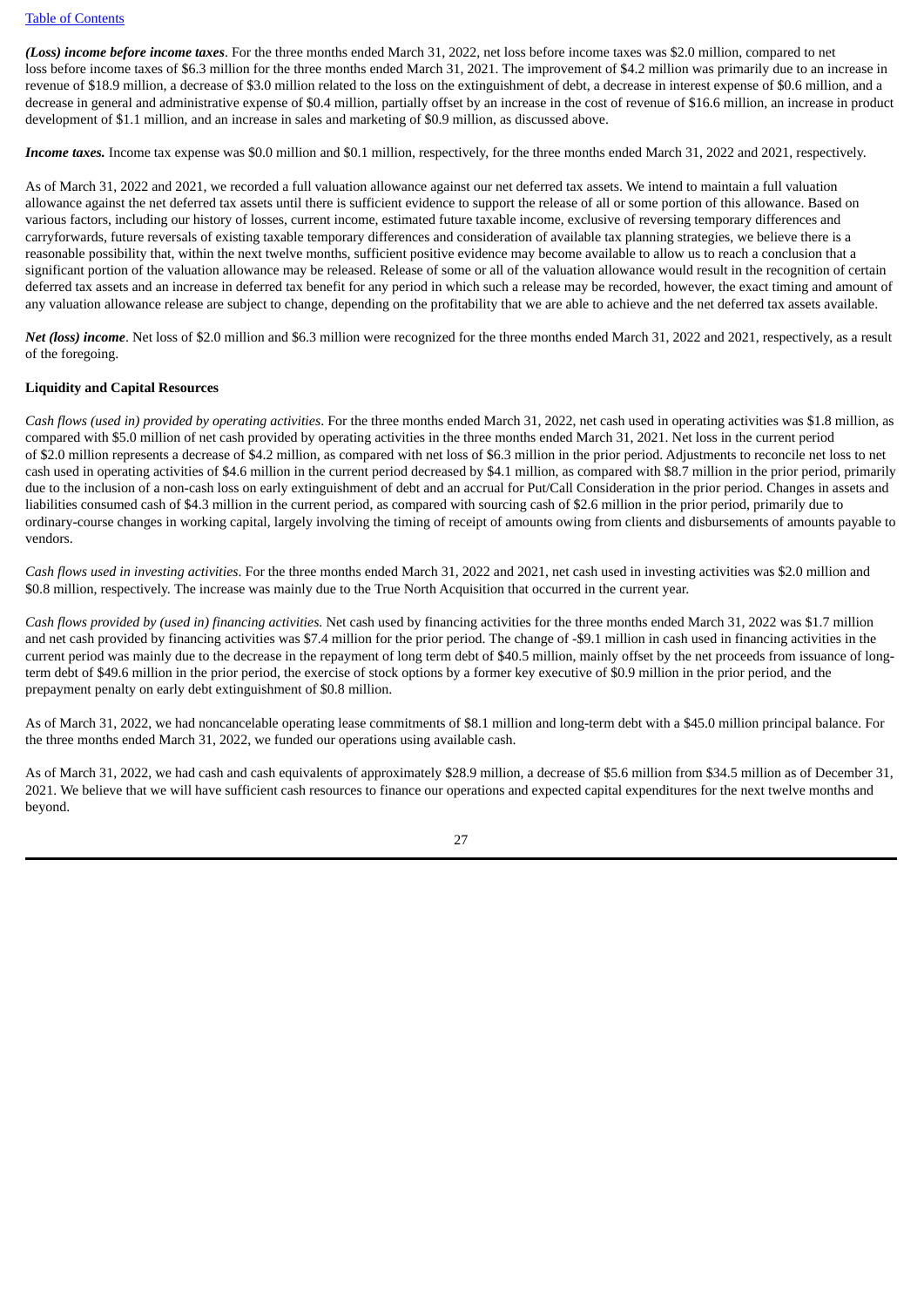#### Table of [Contents](#page-2-0)

We may explore the possible acquisition of businesses, products and/or technologies that are complementary to our existing business. We are continuing to identify and prioritize additional technologies, which we may wish to develop internally or through licensing or acquisition from third parties. While we may engage from time to time in discussions with respect to potential acquisitions, there can be no assurances that any such acquisitions will be made or that we will be able to successfully integrate any acquired business. In order to finance such acquisitions and working capital, it may be necessary for us to raise additional funds through public or private financings. Any equity or debt financings, if available at all, may be on terms which are not favorable to us and, in the case of equity financings, may result in dilution to shareholders. On April 1, 2020, we acquired a 50% membership interest in Winopoly, LLC (the "Initial Winopoly Acquisition"), for a deemed purchase price of \$2.6 million, comprised of \$1.6 million in upfront cash paid to the seller parties and contingent consideration with a fair value of \$1.0 million, payable based upon the achievement of specified revenue targets over the eighteen-month period following the completion of the acquisition. See Note 11, *Business acquisition,* in the Notes to Consolidated Financial Statements. On September 1, 2021, we acquired the remaining 50% membership interest in Winopoly, LLC ("the Full Winopoly Acquisition") in a negotiated transaction. The consideration was \$7.8 million, which consisted of \$3.4 million of cash at closing, \$2.0 million of cash due on January 31, 2022, and \$0.5 million of deferred payments due at each of the first and second anniversaries of the closing. We also issued 500,000 shares of fully-vested stock under the Fluent, Inc. 2018 Stock Incentive Plan to certain Winopoly personnel valued at \$1.4 million. See Note 11, *Business acquisition,* in the Notes to Consolidated Financial Statements. On January 1, 2022, we acquired a 100% membership interest in True North Loyalty, LLC. ("True North Acquisition") for a deemed purchase price of \$2.3 million, which consisted of \$1.0 million of cash at closing, \$0.5 million of deferred payments due at both the first and second anniversary of the closing, and contingent consideration with a fair value of \$0.3 million, payable based upon the achievement of specified revenue targets over the five-year period following the completion of the acquisition. The Company also issued 100,000 shares of fully vested stock under the Fluent, Inc. 2018 Stock Incentive Plan to the sellers valued at \$0.2 million. See Note 11 *Business acquisition,* in the Notes to Consolidated Financial Statements.

On March 31, 2021, Fluent, LLC entered into a credit agreement (the "Credit Agreement") by and among, Fluent, LLC, certain subsidiaries of Fluent, LLC as guarantors, Citizens Bank, N.A., as administrative agent, lead arranger and bookrunner, and BankUnited, N.A. and Silicon Valley Bank. The Credit Agreement provides for a term loan in the aggregate principal amount of \$50.0 million funded on the Closing Date (the "Term Loan"), along with an undrawn revolving credit facility of up to \$15.0 million (the "Revolving Loans," and together with the Term Loan, the "New Credit Facility"). As of March 31, 2022, the Credit Agreement has an outstanding principal balance of \$45.0 million and matures on March 31, 2026. Principal amortization of the Credit Agreement is \$1.3 million per quarter, which commenced with the fiscal quarter ended June 30, 2021.

Borrowings under the Credit Agreement bear interest at a rate per annum equal to an applicable margin, plus, at the Company's option, either a base rate or a London Inter-bank Offered Rate ("LIBOR") rate (subject to a floor of 0.25%). The applicable margin is between 0.75% and 1.75% for base rate borrowings and 1.75% and 2.75% for LIBOR rate borrowings, depending upon the Company's consolidated leverage ratio. The opening interest rate of the New Credit Facility was 2.50% (LIBOR + 2.25%) and as of March 2022, the interest rate increased to 2.75% (LIBOR + 2.50%)

The Credit Agreement contains restrictive covenants which impose limitations on the way we conduct our business, including limitations on the amount of additional debt we are able to incur and our ability to make certain investments and other restricted payments. The restrictive covenants may limit our strategic and financing options and our ability to return capital to our shareholders through dividends or stock buybacks. Furthermore, we may need to incur additional debt to meet future financing needs. The Credit Agreement is guaranteed by us and our direct and indirect subsidiaries and is secured by substantially all of our assets and those of our direct and indirect subsidiaries, including Fluent, LLC, in each case, on an equal and ratable basis.

The Credit Agreement requires us to maintain and comply with certain financial and other covenants. While we were in compliance with the financial and other covenants as of March 31, 2022, we cannot guarantee that we will be able to maintain compliance with such financial or other covenants in future periods. Our failure to comply with these covenants could result in an event of default which, if not cured or waived, could result in the acceleration of all of our indebtedness, which would materially adversely affect our financial health if we are unable to access sufficient funds to repay all the outstanding amounts. Moreover, if we are unable to meet our debt obligations as they come due, we could be forced to restructure or refinance such obligations, seek additional equity financing or sell assets, which we may not be able to do on satisfactory terms, or at all.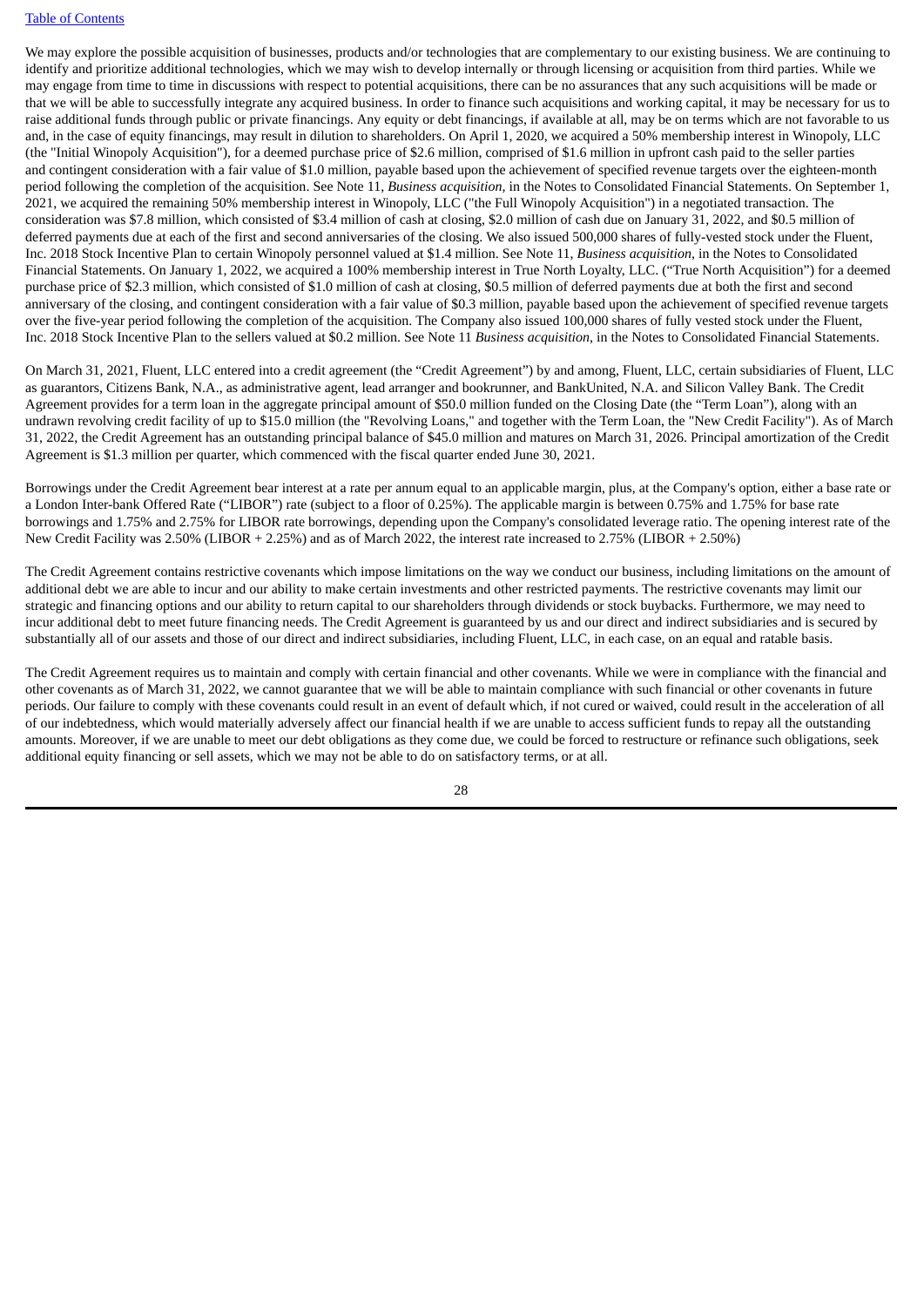## **Off-Balance Sheet Arrangements**

As of March 31, 2022, we did not have any off-balance sheet arrangements, as defined in Item 303(a)(4)(ii) of Regulation S-K.

## **Critical Accounting Policies and Estimates**

Management's discussion and analysis of financial condition and results of operations are based upon our consolidated financial statements, which have been prepared in accordance with accounting principles generally accepted in the United States ("US GAAP"). The preparation of these financial statements requires us to make estimates and judgments that affect the reported amounts of assets, liabilities, revenues and expenses, and related disclosure of contingent assets and liabilities. We periodically evaluate our estimates, including those related to revenue recognition, allowance for doubtful accounts, useful lives of intangible assets, recoverability of the carrying amounts of goodwill and intangible assets, share-based compensation and income taxes. We base our estimates on historical experience and on various other assumptions that are believed to be reasonable under the circumstances, the results of which form the basis for making judgments about the carrying values of assets and liabilities that are not readily apparent from other sources. Actual results may differ from these estimates under different assumptions or conditions.

For additional information, please refer to our 2021 Form 10-K. There have been no additional material changes to Critical Accounting Policies and Estimates disclosed in the 2021 Form 10-K.

*Recently issued accounting and adopted standards*

See Note 1(b), "*Recently issued and adopted accounting standards,"* in the Notes to Consolidated Financial Statements.

## <span id="page-30-0"></span>**Item 3. Quantitative and Qualitative Disclosures About Market Risk.**

As a smaller reporting company, we are not required to provide the information required by this Item.

## <span id="page-30-1"></span>**Item 4. Controls and Procedures.**

## **Evaluation of Disclosure Controls and Procedures**

Our management, with the participation of our principal executive officer and principal financial officer, evaluated the effectiveness of our disclosure controls and procedures (as such term is defined in Rules 13a-15(e) and 15d-15(e) under the Exchange Act) as of March 31, 2022. We maintain disclosure controls and procedures that are designed to provide reasonable assurance that information required to be disclosed in our reports filed or submitted under the Exchange Act is recorded, processed, summarized and reported within the time periods specified in the SEC's rules and forms and that such information is accumulated and communicated to our management, including our principal executive officer and principal financial officer, as appropriate, to allow for timely decisions regarding required disclosure. Our management recognizes that any controls and procedures, no matter how well designed and operated, can provide only reasonable assurance of achieving their objectives and management necessarily applies its judgment in evaluating the cost-benefit relationship of possible controls and procedures.

Based on the evaluation of disclosure controls and procedures (as defined in Rules 13a-15(e) and 15d-15(e) under the Securities Exchange Act of 1934), the Company's principal executive officer and principal financial officer concluded that the Company's disclosure controls and procedures were effective as of March 31, 2022. Management believes the consolidated financial statements included in this Quarterly Report on Form 10-Q fairly represent in all material respects our financial condition, results of operations and cash flows at and for the periods presented in accordance with U.S. GAAP.

## **Changes in Internal Control Over Financial Reporting**

There were no changes to our internal control over financial reporting during this quarter ended March 31, 2022 that have materially affected, or are reasonably likely to materially affect, our internal control over financial reporting.

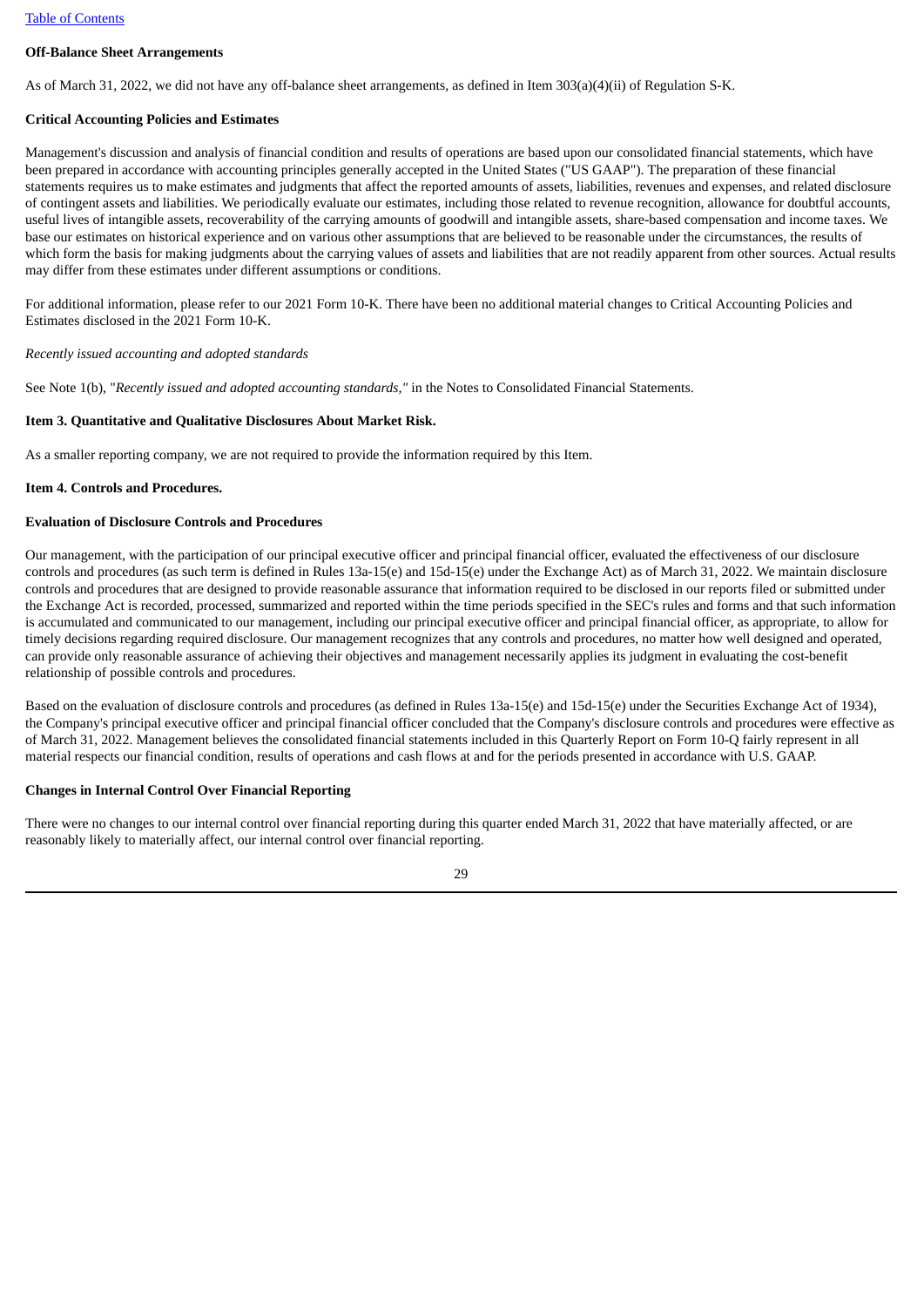## **PART II - OTHER INFORMATION**

## <span id="page-31-1"></span><span id="page-31-0"></span>**Item 1. Legal Proceedings.**

Other than as disclosed below under "Certain Legal Matters," the Company is not currently aware of legal proceeding, investigation or claim which, in the opinion of the management, is likely to have a material adverse effect on the business, financial condition, results of operations or cash flows of the Company. Legal fees associated with legal proceedings are expensed as incurred. We review legal proceedings and claims on an ongoing basis and follow appropriate accounting guidance, including ASC 450, when making accrual and disclosure decisions. We establish accruals for those contingencies where the incurrence of a loss is probable and can be reasonably estimated, and we disclose the amount accrued and the amount of a reasonably possible loss in excess of the amount accrued, if such disclosure is necessary for our financial statements to not be misleading. To estimate whether a loss contingency should be accrued by a charge to income, we evaluate, among other factors, the probability of an unfavorable outcome and the ability to make a reasonable estimate of the amount of the loss. We do not record liabilities when the likelihood that the liability has been incurred is probable, but the amount cannot be reasonably estimated.

In addition, we may be involved in litigation from time to time in the ordinary course of business. We do not believe that the ultimate resolution of any such matters will have a material adverse effect on our business, financial condition, results of operations or cash flows. However, the results of such matters cannot be predicted with certainty and we cannot assure you that the ultimate resolution of any legal or administrative proceeding or dispute will not have a material adverse effect on our business, financial condition, results of operations and cash flows.

## *Certain Legal Matters*

On October 26, 2018, the Company received a subpoena from the New York Attorney General's Office ("NY AG") regarding compliance with New York Executive Law § 63(12) and New York General Business Law § 349*,* as they relate to the collection, use, or disclosure of information from or about consumers or individuals, as such information was submitted to the Federal Communication Commission ("FCC") in connection with the FCC's rulemaking proceeding captioned "Restoring Internet Freedom," WC Docket No. 17-108. On May 6, 2021, the Company and the NY AG executed an Assurance of Discontinuance (the "AOD") to resolve this matter. The AOD imposed injunctive provisions on the Company's practices with regard to political advocacy campaigns, most of which the Company had already implemented, and imposed a \$3.7 million penalty, which was in line with the Company's accrual and was paid in full as of June 30, 2021.

On December 13, 2018, the Company received a subpoena from the United States Department of Justice ("DOJ") regarding the same issue. On March 12, 2020, the Company received a subpoena from the Office of the Attorney General of the District of Columbia ("DC AG") regarding the same issue. The Company was responsive and fully cooperated with each of the DOJ and the DC AG. At this time, it is not possible to predict the ultimate outcome of this matter or the significance, if any, to our business, results of operations or financial position.

On June 27, 2019, as a part of two sales and use tax audits covering the period from December 1, 2010 to November 30, 2019, the New York State Department of Taxation and Finance (the "Tax Department") issued a letter stating its position that revenue derived from certain of the Company's customer acquisition and list management services are subject to sales tax, as a result of being deemed information services. The Company disputed the Tax Department's position on several grounds, but on January 14 and 15, 2020, the Tax Department issued Statements of Proposed Audit Adjustment totaling \$8.2 million, including \$2.0 million of interest. The Company formally disagreed with the amount of the Proposed Audit Adjustments and met with the Tax Department on March 4, 2020. During that meeting, the Company informed the Tax Department that a majority of the Proposed Audit Adjustments was attributable to revenue derived from transfers which were either excluded resales or sourced outside of New York and renewed its challenge as to the taxability of its customer acquisition revenue. On July 22 and 31, 2020, the Company received notices of determination from the Tax Department totaling \$3.0 million, including \$0.7 million of interest. On October 16, 2020, the Company filed challenges to the notices of determination. On March 31, 2022, after a Conciliation Conference, the Company reached a settlement with the Tax Department for \$1.7 million. which was paid on April 1, 2022.

On January 28, 2020, the Company received a Civil Investigative Demand from the FTC regarding compliance with the Federal Trade Commission Act or the Telemarketing Sales Rule, as they relate to the advertising, marketing, promotion, offering for sale, or sale of rewards and other products, the transmission of commercial text messages, and/or consumer privacy or data security. The Company has been responsive and is fully cooperating with the FTC. At this time, it is not possible to predict the ultimate outcome of this matter or the significance, if any, to our business, results of operations or financial position.

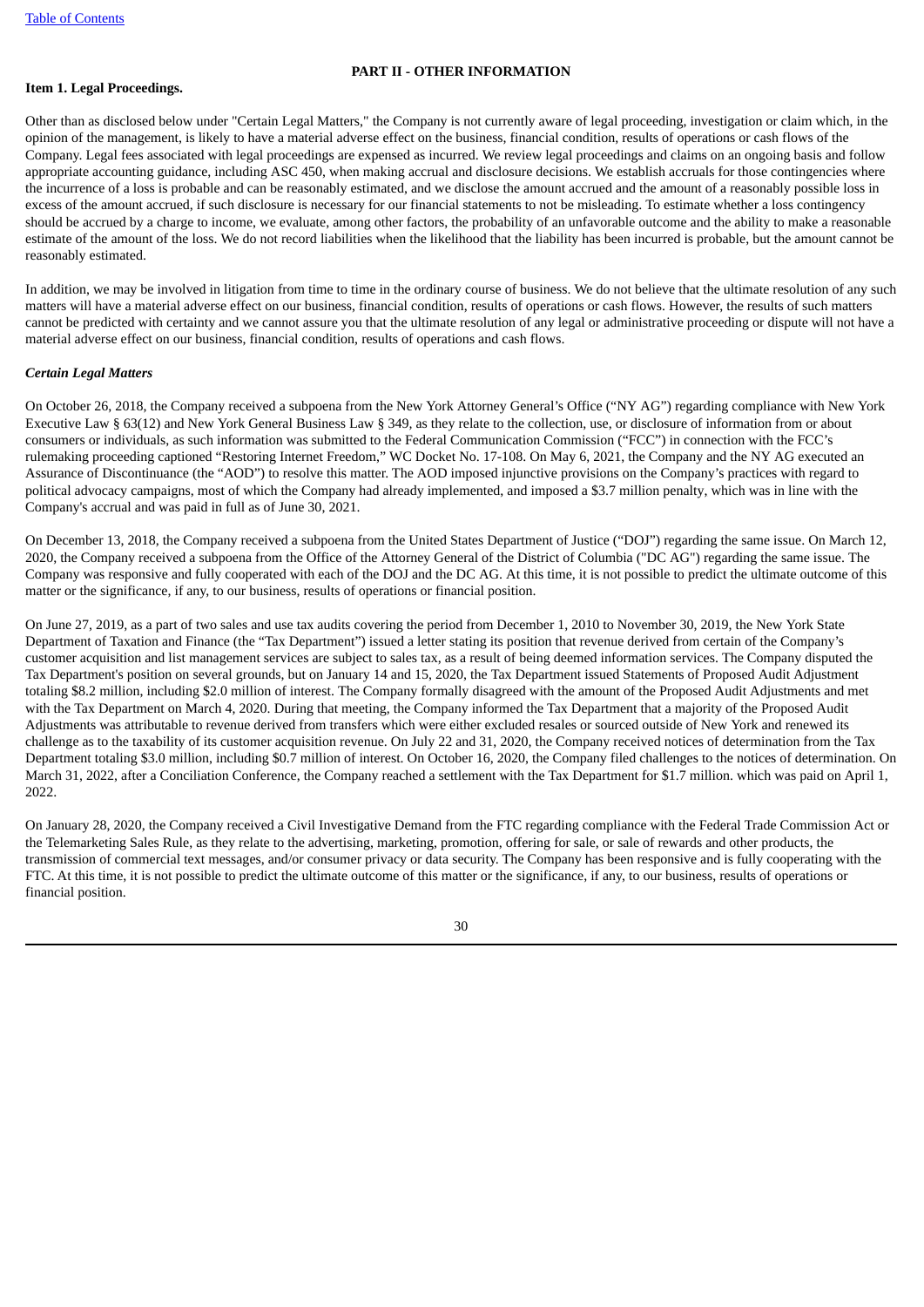#### Table of [Contents](#page-2-0)

On October 6, 2020, the Company received notice from the Pennsylvania Office of the Attorney General ("PA OAG") that it was reviewing the Company's business practices for compliance under the Unfair Trade Practices and Consumer Protection Law, 73 P.S. § 201-1 *et seq.*("PA UTP"); the Telemarketer Registration Act, 73 P.S. § 2241 *et. seq.* ("PA TSR"), and the Telemarketing Sales Rule, 16 C.F.R. 310 *et seq.* ("TSR") The Company has been responsive and is fully cooperating with the PA OAG. On February 14, 2022, the PA OAG sent a letter in which it asserted that the Company's lead generation practices violate the PA TSR, the PA UTP and the TSR. The Company disputes the PA OAG's assertions and believes its lead generation practices are compliant. At this time, it is not possible to predict the ultimate outcome of this matter or the significance, if any, to the Company's business, results of operations or financial position.

#### <span id="page-32-0"></span>**Item 1A. Risk Factors.**

Our business, financial condition, results of operations, and cash flows may be impacted by a number of factors, many of which are beyond our control, including those set forth in our 2021 Form 10-K, the occurrence of any one of which could have a material adverse effect on our actual results.

There have been no material changes to the Risk Factors previously disclosed in our 2021 Form 10-K.

### <span id="page-32-1"></span>**Item 2. Unregistered Sales of Equity Securities and Use of Proceeds.**

#### *Issuer Purchase of Equity Securities*

The table below sets forth the information with respect to purchases made by or on behalf of the Company of its common stock during the first quarter of 2022.

|                     |                     |                |                     | Maximum        |
|---------------------|---------------------|----------------|---------------------|----------------|
|                     |                     |                |                     | Number (or     |
|                     |                     |                | <b>Total Number</b> | Approximate    |
|                     |                     |                | of Shares           | Dollar Value)  |
|                     |                     |                | Purchased as        | of Shares that |
|                     |                     |                | Part of             | May Yet Be     |
|                     |                     |                | Publicly            | Purchased      |
|                     | <b>Total Number</b> |                | Announced           | Under the      |
|                     | of Shares           | Average Price  | Plans or            | Plans or       |
| Period              | Purchased(1)        | Paid per Share | Programs            | Programs       |
| January 1-31, 2022  | 19,375              | \$<br>1.85     |                     |                |
| February 1-28, 2022 |                     |                |                     |                |
| March 1-31, 2022    | 188,954             | 2.18           |                     |                |
| Total               | 208,329             | 2.15           |                     |                |

(1) During January 2022, February 2022, and March 2022, 19,375 shares, 0 shares and 188,954 shares, respectively (totaling 208,329 shares), were purchased to satisfy federal and state withholding obligations of our employees upon the settlement of restricted stock units, all in accordance with the applicable equity incentive plan.

## <span id="page-32-2"></span>**Item 3. Defaults Upon Senior Securities.**

None.

## <span id="page-32-3"></span>**Item 4. Mine Safety Disclosures.**

Not Applicable.

#### <span id="page-32-4"></span>**Item 5. Other Information.**

None.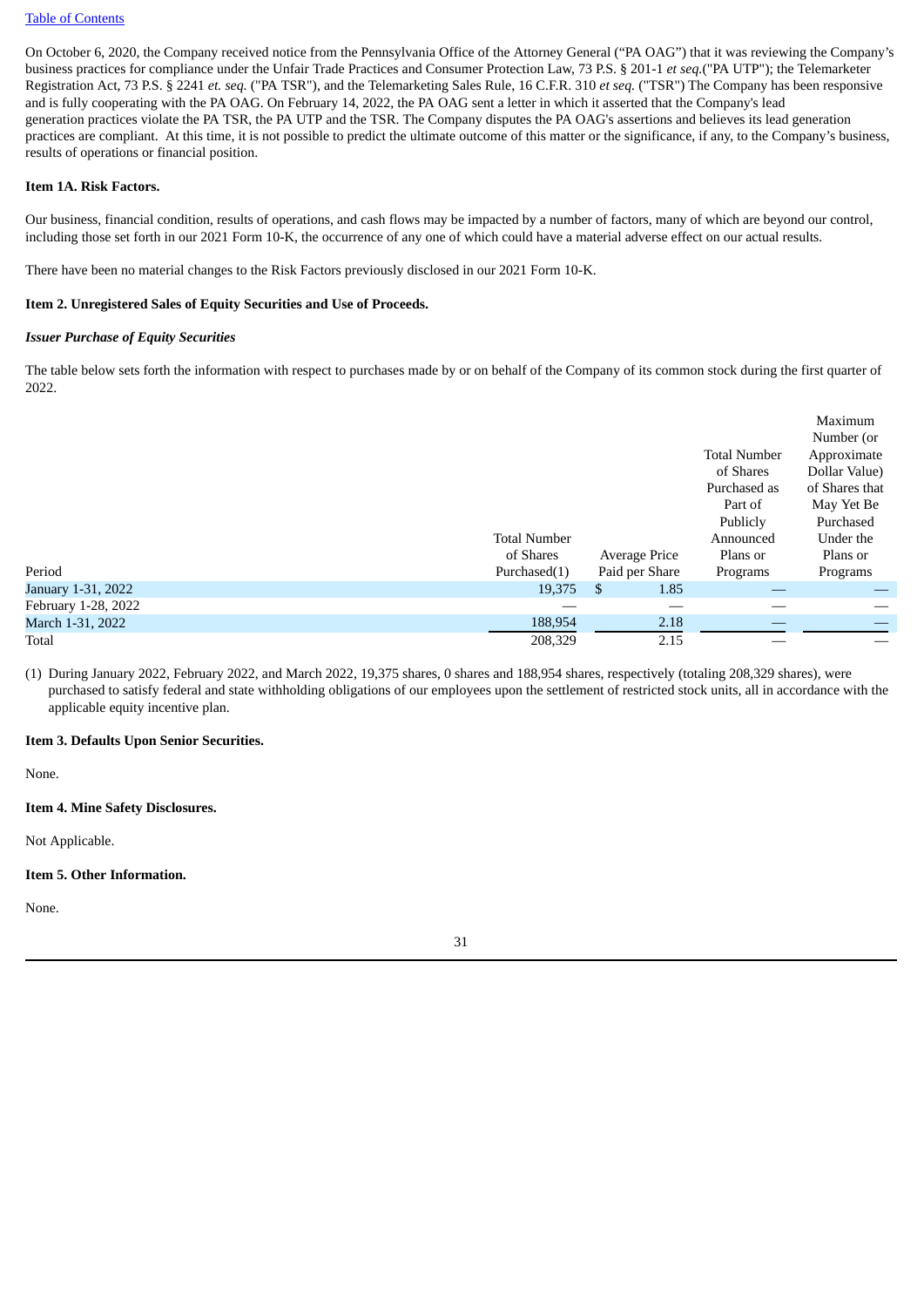## Table of [Contents](#page-2-0)

## <span id="page-33-0"></span>**Item 6. Exhibits.**

The following exhibits are filed as part of, or incorporated by reference into, this Quarterly Report on Form 10-Q.

|                  |                                                                                                                                         | <b>Incorporated by Reference</b> |           |                |                              | Filed                      |
|------------------|-----------------------------------------------------------------------------------------------------------------------------------------|----------------------------------|-----------|----------------|------------------------------|----------------------------|
|                  | <b>Exhibit No. Exhibit Description</b>                                                                                                  | Form                             | File No.  | <b>Exhibit</b> | <b>Filing</b><br><b>Date</b> | <b>Herewith</b>            |
| $\overline{3.1}$ | Certificate of Incorporation                                                                                                            | $8-K$                            | 001-37893 | 3.2            | 3/26/2015                    |                            |
| 3.2              | Certificate of Amendment to the Certificate of Incorporation                                                                            | $8-K$                            | 001-37893 | 3.1            | 4/16/2018                    |                            |
| 3.3              | <b>Amended and Restated Bylaws</b>                                                                                                      | $8-K$                            | 001-37893 | 3.2            | 2/19/2019                    |                            |
| 4.1              | Form of Common Stock Certificate                                                                                                        | $8-K$                            | 001-37893 | 4.1            | 4/16/2018                    |                            |
| 10.1             | Transition Agreement, dated November 9, 2021, by and between the Company                                                                |                                  |           |                |                              |                            |
|                  | and Alex Mandel                                                                                                                         |                                  |           |                |                              | X                          |
| 10.2             | Employment Agreement, dated November 9, 2021, by and between the                                                                        |                                  |           |                |                              |                            |
| 31.1             | <b>Company and Sugandha Khandelwal</b><br>Certification of Chief Executive Officer filed pursuant to Exchange Act Rules                 |                                  |           |                |                              | X                          |
|                  | 13a-14(a) and 15d-14(a) of the Securities and Exchange Act of 1934 as                                                                   |                                  |           |                |                              |                            |
|                  | adopted pursuant to Section 302 of the Sarbanes-Oxley Act of 2002.                                                                      |                                  |           |                |                              |                            |
| 31.2             | Certification of Chief Financial Officer filed pursuant to Exchange Act Rules                                                           |                                  |           |                |                              |                            |
|                  | 13a-14(a) and 15d-14(a) of the Securities and Exchange Act of 1934 as                                                                   |                                  |           |                |                              | $\mathbf X$<br>$\mathbf X$ |
|                  | adopted pursuant to Section 302 of the Sarbanes-Oxley Act of 2002.                                                                      |                                  |           |                |                              |                            |
| $32.1*$          | Certification by Chief Executive Officer pursuant to 18 U.S.C. Section 1350,                                                            |                                  |           |                |                              |                            |
|                  | as adopted pursuant to Section 906 of the Sarbanes-Oxley Act of 2002.                                                                   |                                  |           |                |                              | X                          |
| $32.2*$          | Certification by Chief Financial Officer pursuant to 18 U.S.C. Section 1350, as                                                         |                                  |           |                |                              |                            |
|                  | adopted pursuant to Section 906 of the Sarbanes-Oxley Act of 2002.                                                                      |                                  |           |                |                              | X                          |
| 101.INS          | Inline XBRL Instance Document (the Instance Document does not appear in                                                                 |                                  |           |                |                              |                            |
|                  | the Interactive Data File because its XBRL tags are embedded within the                                                                 |                                  |           |                |                              |                            |
|                  | Inline XBRL document)                                                                                                                   |                                  |           |                |                              | X                          |
| 101.SCH          | Inline XBRL Taxonomy Extension Schema Document                                                                                          |                                  |           |                |                              | $\mathbf X$                |
| 101.CAL          | Inline XBRL Taxonomy Extension Calculation Linkbase Document                                                                            |                                  |           |                |                              | $\mathbf X$                |
| 101.DEF          | Inline XBRL Taxonomy Extension Definition Linkbase Document                                                                             |                                  |           |                |                              | $\mathbf X$                |
| 101.LAB          | Inline XBRL Taxonomy Extension Label Linkbase Document                                                                                  |                                  |           |                |                              | $\mathbf X$                |
| 101.PRE          | Inline XBRL Taxonomy Extension Presentation Linkbase Document                                                                           |                                  |           |                |                              | $\mathbf X$                |
| 104              | Cover Page Interactive Data File (formatted as Inline XBRL and contained in                                                             |                                  |           |                |                              |                            |
|                  | Exhibit 101)                                                                                                                            |                                  |           |                |                              |                            |
| $\ast$           | This certification is deemed not filed for purposes of section 18 of the Securities Exchange Act of 1934, as amended (Exchange Act), or |                                  |           |                |                              |                            |

otherwise subject to the liability of that section, nor shall it be deemed incorporated by reference into any filing under the Securities Act of 1933, as amended or the Exchange Act.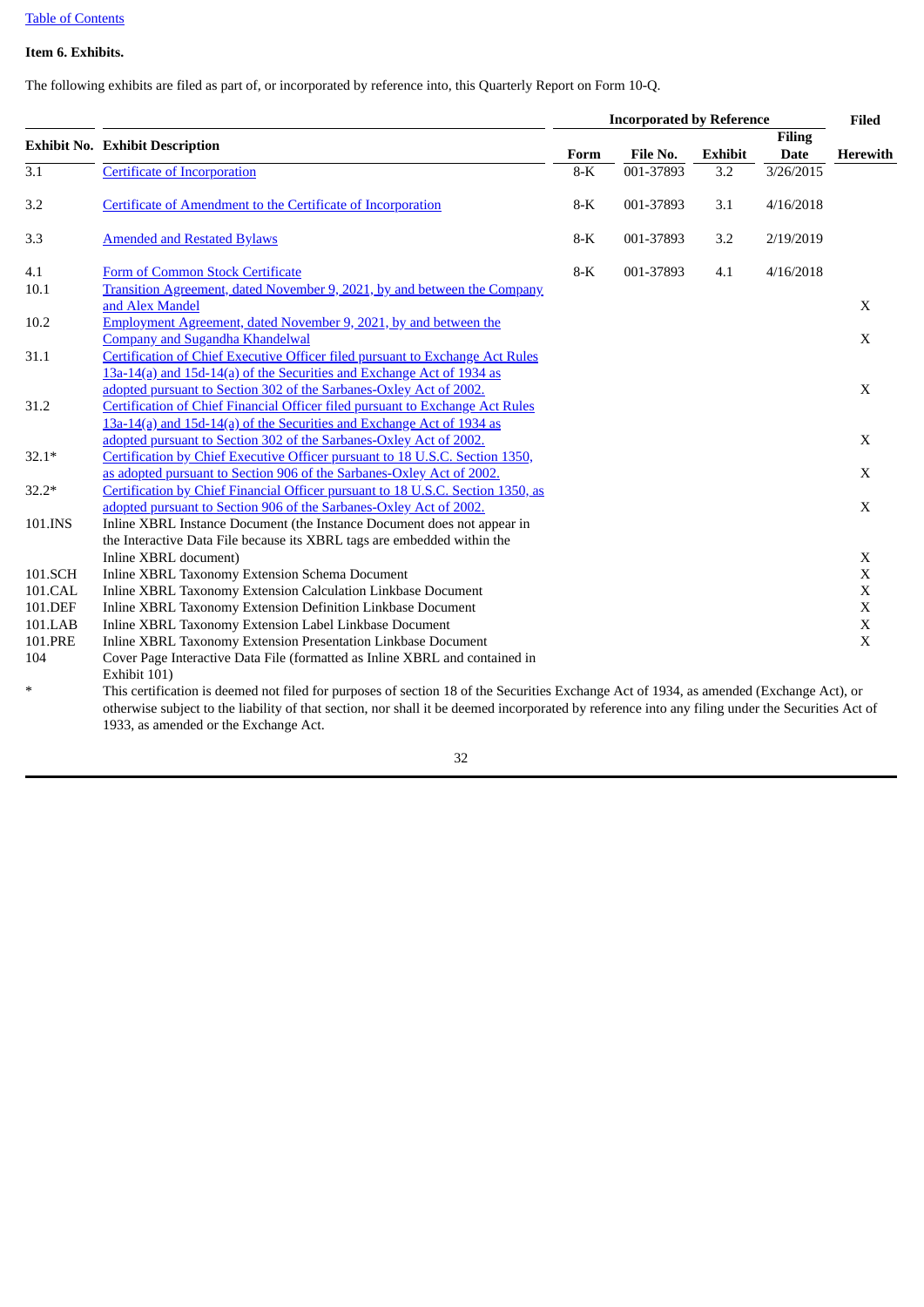## **SIGNATURES**

<span id="page-34-0"></span>Pursuant to the requirements of the Securities Exchange Act of 1934, the registrant has duly caused this report to be signed on its behalf by the undersigned thereunto duly authorized.

## **Fluent, Inc.**

May 10, 2022 By: /s/ Sugandha Khandelwal Sugandha Khandelwal Chief Financial Officer (Principal Financial and Accounting Officer)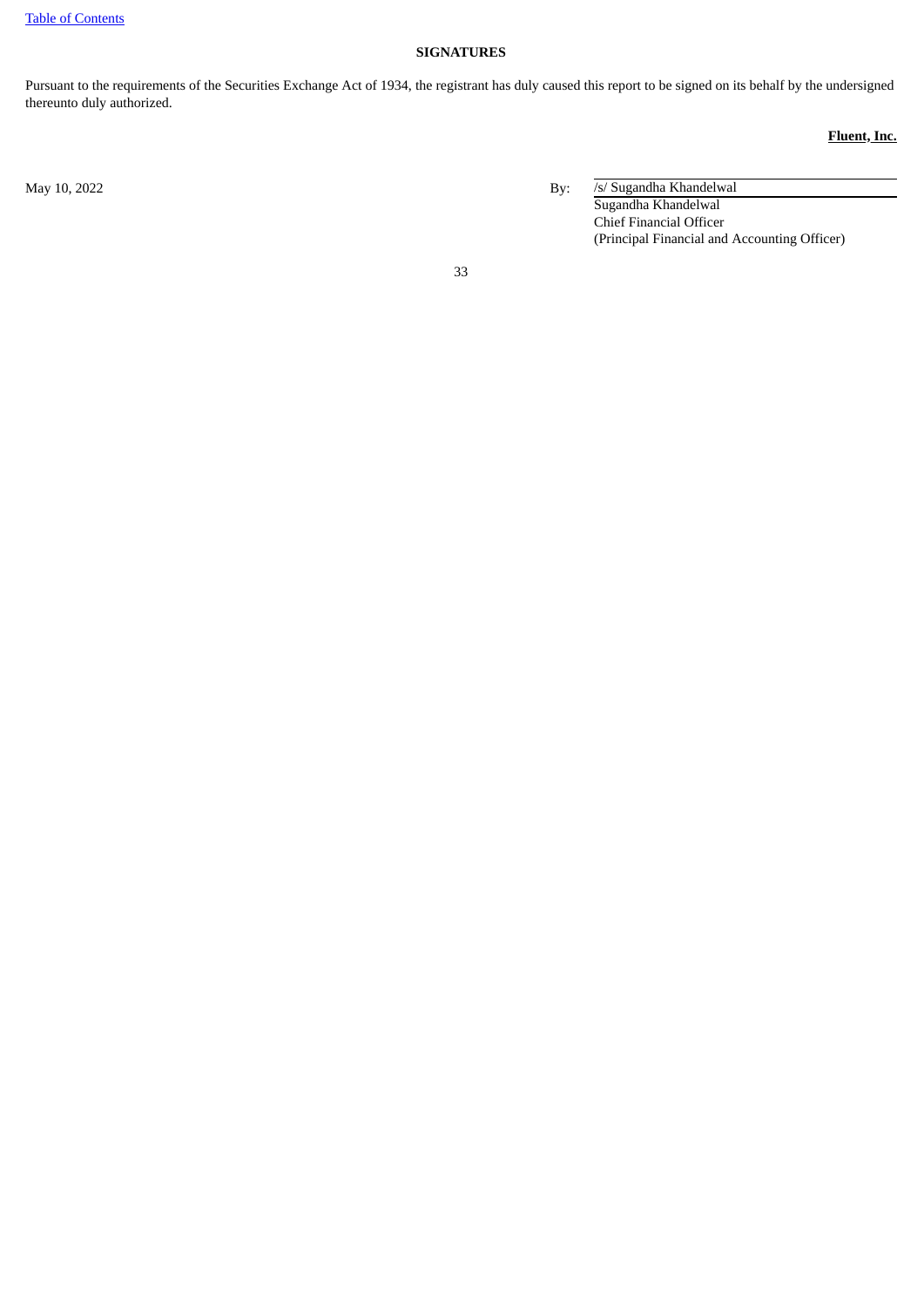<span id="page-35-0"></span>

November 9, 2021

Alex Mandel

## **Re: Transition Agreement**

Dear Alex:

We refer to the Employment Agreement between Fluent, Inc. ("Company") and Alexander E. Mandel ("Employee") effective January 1, 2019 (the "Agreement"). All terms not otherwise defined herein shall have the same meaning as in the Agreement.

- 1. **Transition**. Assuming the new CFO has executed her employment agreement, effective December 6, 2021, Employee shall resign his post as Chief Financial Officer, Principal Financial Officer and Principal Accounting Officer of the Company and becomes an advisor to the CEO and CSO and provide transition assistance to the new CFO through December 31, 2021, or as may be further extended by mutual agreement of the parties.
- 2. **Non-Renewal**. The Term of Employee's employment with Company shall end on December 31, 2021 and shall not be renewed.
- 3. **Waiver of Notice of Non-Renewal; Termination by Employee for Any Reason.** Company and Employee hereby waive the 60-day prior written notice requirement of Section 1 of the Agreement. Employee acknowledges and agrees that his transition from CFO and separation from the Company shall be treated as a termination by the Employee For Any Reason governed by Section 5(d)(v) and he shall be entitled to the post termination benefits provided for therein.
- 4. **Additional Post-Termination Benefits.** Provided Employee provides the transition services contemplated by Section 1 and has not violated his Separation Agreement, (i) Employee shall be paid his 2021 bonus, which shall be the same as the other executives under the Executive Leadership Plan and paid on or about March 15, 2022, (ii) 25,000 RSUs shall vest on February 1, 2022, (iii) 43,750 RSUs shall vest on February 1, 2022 and (iv) Employee shall have 18 months following his termination date to exercise any Stock Options granted on February 1, 2019 that were vested by the termination date.
- **5. No Other Changes.** Except as otherwise modified herein, the terms and provisions of the Agreement shall remain in full force and effect.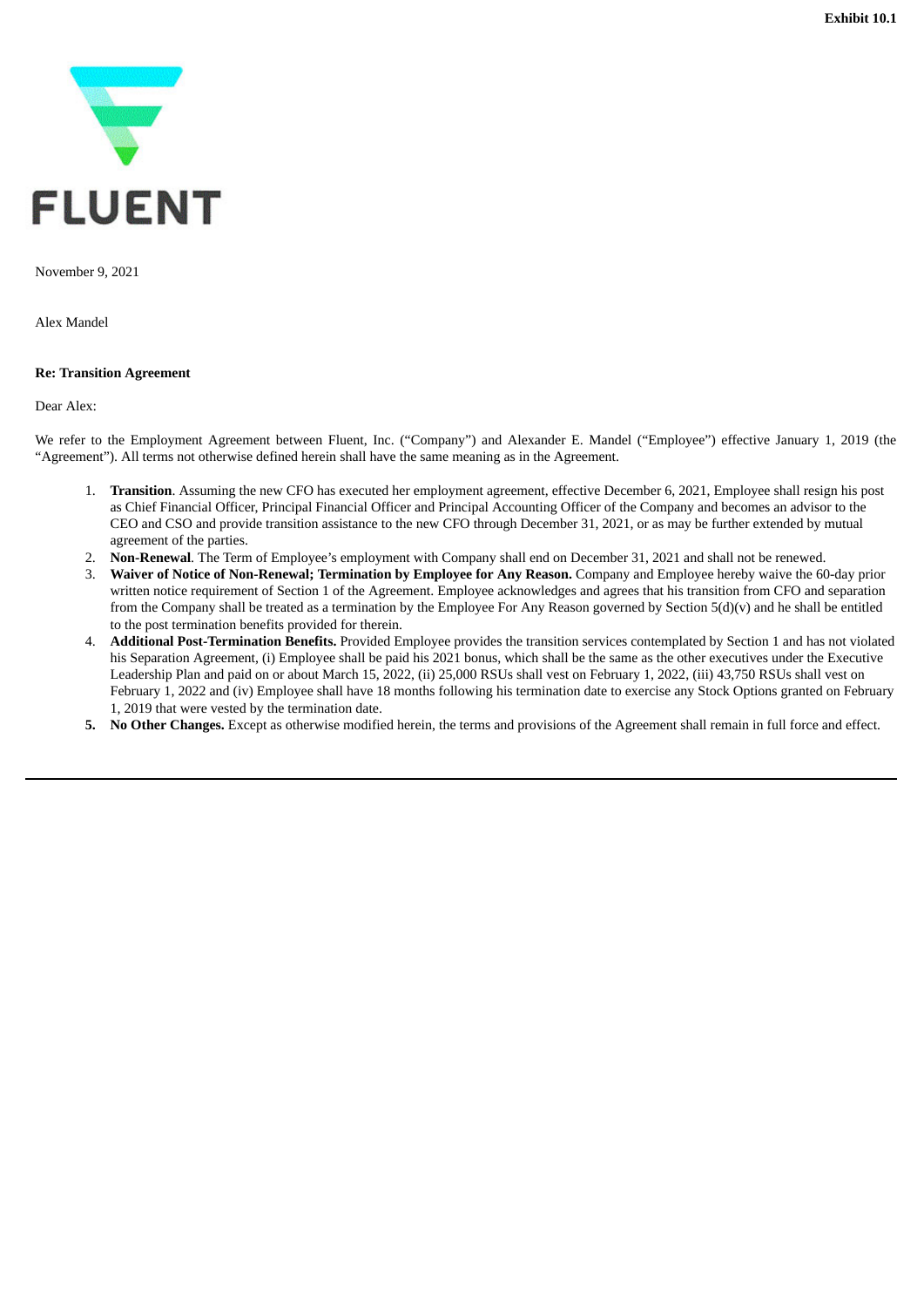## **CONFIDENTIAL**

Alex Mandel November 9, 2021 Page 2

If the foregoing correctly reflects your agreement with the matter provided for herein, please return a signed copy of this letter to the undersigned.

Sincerely,

DocuSigned by: Daniel Barsky 35924999AF7D4E

**Fluent, Inc.**

By: Name: Daniel J Barsky Title: General Counsel

## **AGREED TO:**

-DocuSigned by: ales Mandel 770F46083A694C9

Alexander E Mandel Date: 11/10/2021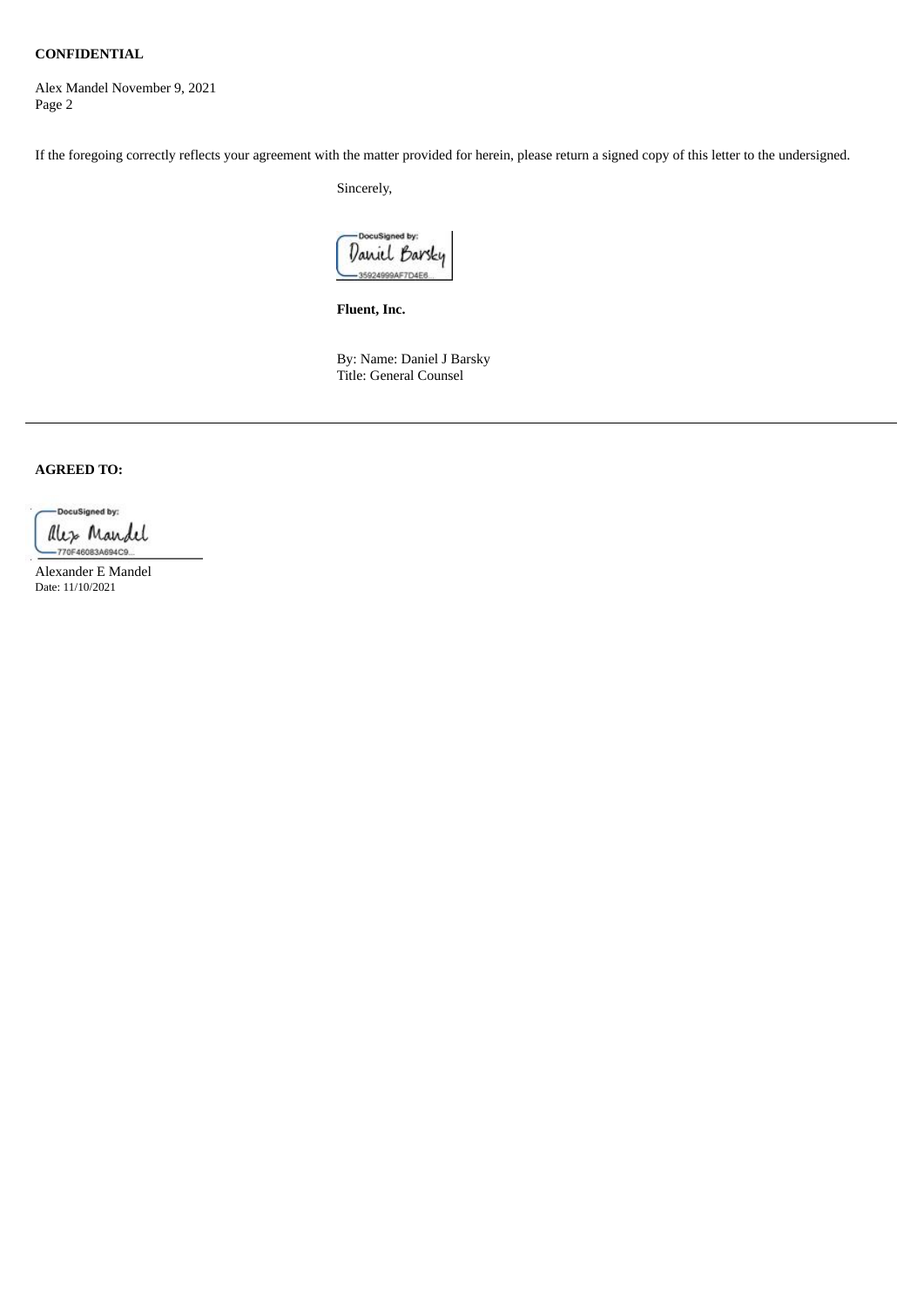#### **EMPLOYMENT AGREEMENT**

<span id="page-37-0"></span>This Employment Agreement (this "Agreement") is made by and between Fluent, Inc. (the "Company") and Sugandha Khandelwal (the "Employee") effective as of the Effective Date.

#### **RECITALS**

WHEREAS, the Company's wholly-owned subsidiary, Fluent, LLC, and its subsidiaries engage in the business of performance-based digital advertising and marketing services and solutions to advertisers, publishers, and advertising agencies using proprietary and third-party platforms; and

WHEREAS, from and after the date hereof, the Company desires to retain the services of the Employee pursuant to the terms and conditions set forth herein and the Employee desires to be employed by the Company on such terms and conditions.

NOW, THEREFORE, for good and valuable consideration, the receipt and sufficiency of which are hereby acknowledged, the Company and the Employee agree as follows:

## **AGREEMENT**

1. Term of Agreement. This Agreement shall be effective on the Effective Date. The initial term of the Executive's employment shall be for the period set forth on Exhibit A attached hereto (the "Initial Term"); provided that, at the end of the Initial Term, this Agreement shall automatically renew for successive one (1) year terms (each, a "Renewal Term" and collectively with the Initial Term, the "Term"), unless either party provides written notice to the other no less than sixty (60) days prior to the commencement of such Renewal Term, setting forth a desire to terminate this Agreement. The Employee's employment shall terminate upon a non-renewal of the Term.

2. Position and Duties. During the Term, the Employee shall serve the Company in the position and perform the duties as are set forth on Exhibit A attached hereto.

3. Full Time and Attention. Except as otherwise set forth in this Agreement, the Employee shall: (a) devote Employee's full business time, attention, skill and energy exclusively to the duties and responsibilities of Employee's position; (b) service the Company faithfully, diligently and to the best of Employee's ability; (c) use Employee's best efforts to promote the success of the Company; and (d) cooperate fully with the Company's Board of Directors (the "Board") in the advancement of the Company's best interests to assure full and efficient performance of Employee's duties hereunder.

4. Compensation and Benefits. During the Term:

a. Base Salary. The Employee shall be paid the annual base salary set forth on Exhibit A attached hereto, or such greater amount as may be determined by the Company from time to time in its sole discretion, payable in equal periodic installments according to the Company's customary payroll practices, but not less frequently than monthly (the "Base Salary"). The Base Salary may be increased but not decreased without the Employee's written consent.

b. Benefits. The Employee shall, during the Term, be eligible to participate, commensurate with the Employee's position, in such retirement, life insurance, hospitalization, major medical, fringe and other employee benefit plans that the Company generally maintains for its full-time employees (collectively, the "Benefits"). Notwithstanding the foregoing, the Company may discontinue or terminate at any time any employee benefit plan, policy or program now existing or hereafter adopted and will not be required to compensate the Employee for such discontinuance or termination; provided, however, that the Company shall be required to offer to the Employee any rights or benefits extended to other employees in the event of termination of such plans or benefits, including, but not limited to coverage under the Consolidated Omnibus Budget Reconciliation Act of 1985 ("COBRA").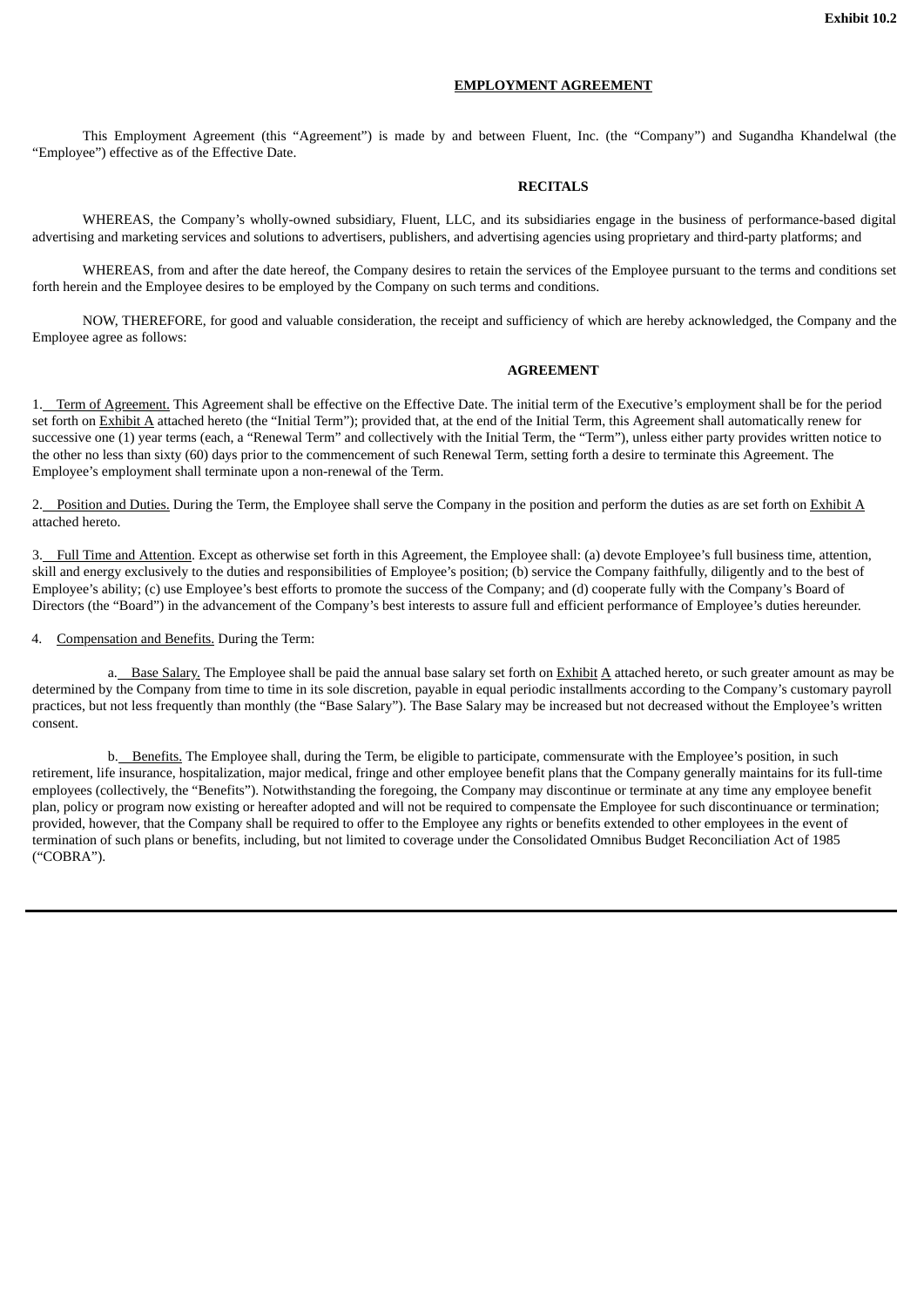c. Bonus. During the Term, the Employee shall have an annual target cash bonus opportunity of no less than one hundred percent (100%) of one (1) year's Base Salary (the "Bonus"), based on the achievement of Company and individual performance objectives to be determined in good faith by the Board in advance and in consultation with the Employee.

d. Clawback. Notwithstanding any other provisions in this Agreement to the contrary, any incentive-based compensation, or any other compensation, paid to the Employee pursuant to this Agreement or any other agreement or arrangement with the Company which is subject to recovery under any law, government regulation, or stock exchange listing requirement, will be subject to such deductions and clawback as may be required to be made pursuant to such law, government regulation, or stock exchange listing requirement (or any policy adopted by the Company pursuant to any such law, government regulation or stock exchange listing requirement).

e. Reimbursement. If the Company is required to restate its financial information due to material non-compliance, as a result of misconduct by the Employee, with financial reporting requirements under federal securities laws, the Employee must reimburse the Company for any bonuses paid to and profits received by Employee from sale of Company securities during the twelve (12) months after such financial information was initially reported.

f. Equity Incentive Compensation. The Employee shall be entitled to participate, commensurate with the Employee's position, in the Fluent, Inc. 2018 Stock Incentive Plan (together with any successor plan, the "Incentive Plan"), as further described on Exhibit A attached hereto.

g. Expenses. The Company shall pay on behalf of the Employee (or reimburse Employee for) reasonable documented expenses incurred by Employee in the performance of Employee's duties under this Agreement and, in accordance with the Company's existing policies and procedures pertaining to the reimbursement of expenses to employees in general. Notwithstanding anything herein to the contrary or otherwise, except to the extent any expense or reimbursement provided pursuant to this Section  $4(g)$  does not constitute a "deferral of compensation" within the meaning of Section 409A of the Code (as defined below): (i) the amount of expenses eligible for reimbursement provided to the Employee during any calendar year will not affect the amount of expenses eligible for reimbursement or in-kind benefits provided to the Employee in any other calendar year, (ii) the reimbursements for expenses for which the Employee is entitled to be reimbursed shall be made on or before the last day of the calendar year following the calendar year in which the applicable expense is incurred, (iii) the right to payment or reimbursement or in-kind benefits hereunder may not be liquidated or exchanged for any other benefit and (iv) the reimbursements shall be made pursuant to objectively determinable and nondiscretionary Company policies and procedures regarding such reimbursement of expenses. In addition, the Company shall reimburse Employee for her travel expenses to find a suitable residence and moving expenses associated with her relocation to the New York City Metropolitan area.

## 5. Termination of Employment.

- a. By the Company. The Company may terminate this Agreement and Employee's employment, for the following reasons:
	- i. Death. This Agreement shall terminate immediately upon the death of the Employee.
	- ii. Disability. The Company may terminate this Agreement and the Employee's employment with the Company immediately upon a determination of Disability. For purposes of this Agreement the Employee has a "Disability" if, for physical or mental reasons, the Employee is unable to perform the essential duties required of the Employee under this Agreement, even with a reasonable accommodation, for a period of six (6) consecutive months or a period of one-hundred eighty (180) days during any twelve (12) month period, as determined by an independent medical professional mutually acceptable to the parties, acceptance not to be unreasonably withheld or delayed. The Employee shall submit to a reasonable number of examinations by the independent medical professional making the determination of Disability.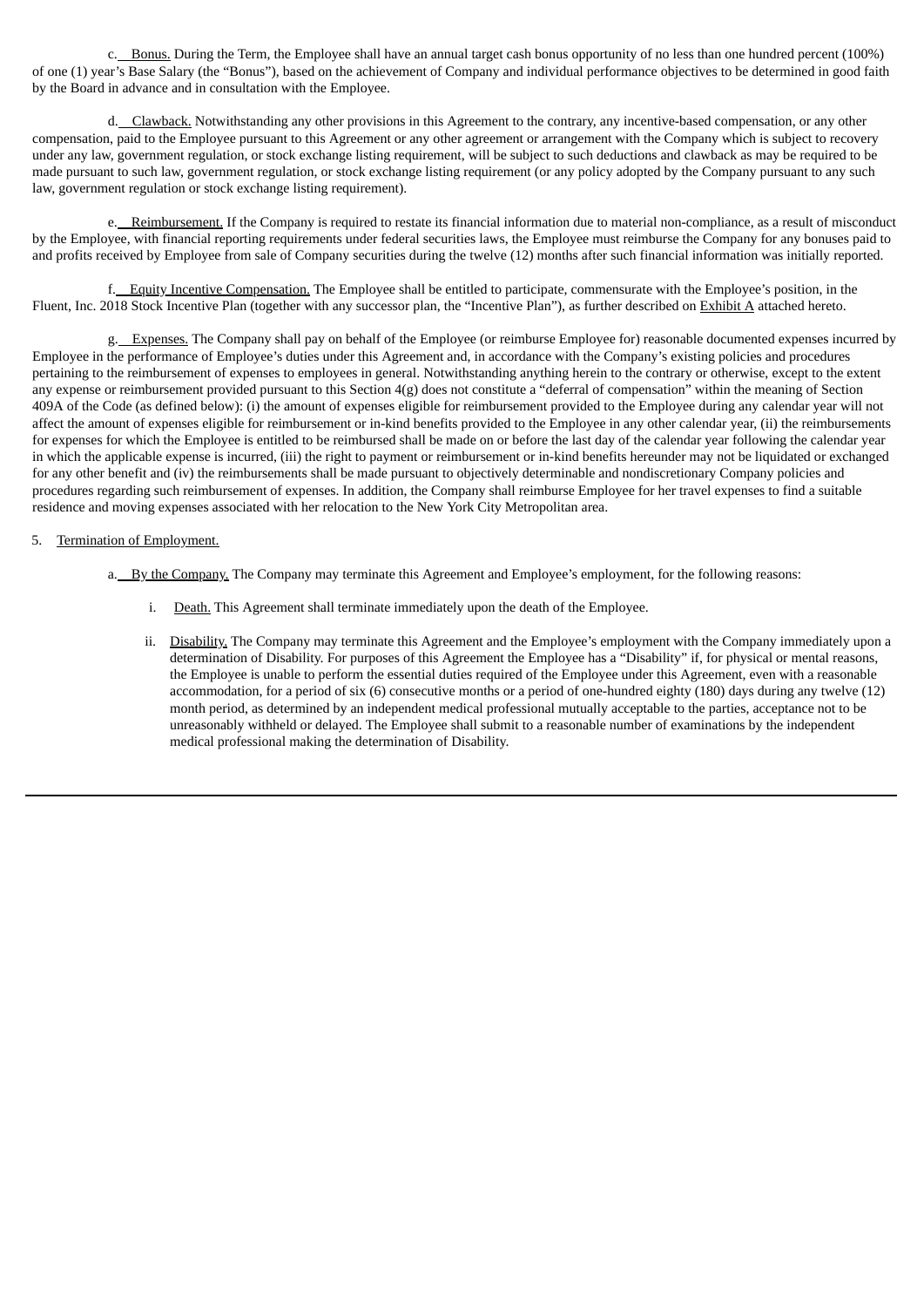- iii. For Cause. The Company may terminate this Agreement and the Employee's employment with the Company at any time for Cause. For purposes of this Agreement, "Cause" is defined as: (1) Employee's conviction of or plea of guilty or nolo contendere to a felony involving moral turpitude or which results in material harm to the Company or , (2) Employee's fraud against the Company or any breach of fiduciary duty owed to the Company, (3) Employee's conviction of or the production by the Company of credible evidence of theft, misappropriation or embezzlement of the assets or funds of the Company or any customer, or engagement in misconduct that is materially injurious to the Company, (4) Employee's gross negligence of Employee's duties or willful misconduct in the performance of Employee's duties under this Agreement, and (5) Employee's material breach of this Agreement, including any violation of any of the restrictions set forth in Section 7, or any written Company policies, including the Company's Code of Ethics and Sexual Harassment Policy, which breach or violation, if capable of being cured, is not cured to the Board's reasonable satisfaction within ten (10) business days after written notice thereof to the Employee.
- iv. Without Cause. Notwithstanding anything in this Agreement to the contrary, the Company may terminate this Agreement and the Employee's employment at any time during the Term without Cause for any reason or no reason at all by providing the Employee with thirty (30) days' prior written notice; provided, that during such thirty (30) day notice period, the Company may, in its discretion, place restrictions upon the Employee's contact with the workplace, customers and other-business related parties.
- b. By Employee. The Employee may terminate this Agreement and her employment with the Company for any of the following reasons:
	- i. For Any Reason. Upon 60 days' prior written notice, the Employee may terminate this Agreement and her employment hereunder for any reason or no reason at all.
	- ii. For Good Reason. The Employee may terminate this Agreement and Employee's employment hereunder for "Good Reason" (as hereinafter defined). For purposes of this Agreement, "Good Reason" shall mean any one of the conditions set forth below, so long as (1) Employee has provided written notice to the Company of the existence of such condition within sixty (60) days of its initial existence, (2) the Company has not remedied the condition caused by the occurrence within thirty (30) days of such notice, to the extent such condition is capable of being cured, and (3) the Employee terminates her employment within thirty (30) days after the end of such thirty (30) day period to remedy such condition. The following conditions will constitute "Good Reason": (A) a material diminution in the Employee's duties, responsibilities or authority provided if the Company is merged with or acquired by another company, Employee's duties, responsibilities and/or authority shall be evaluated with respect to other SLT Members after the transaction; (B) a breach of a material term of this Agreement by the Company; (C) the Company materially reduces the Employee's Base Salary as in effect from time to time or disproportionately reduces Employee's Cash Performance Compensation as compared to other SLT members without the Employee's prior written consent; (D) the Company requests that the Employee participate in an unlawful act; and (E) a material change in the geographic location in which the Employee must provide services of more than 25 miles from Manhattan.
- c. Compensation Upon Termination. Upon payment to the Employee of the compensation upon termination set forth in this Section 5(c), the Company shall have no further obligation or liability to or for the benefit of the Employee under this Agreement, except as required by applicable law.
	- i. Death or Disability. Within thirty (30) days following the termination of this Agreement due to the Employee's death or Disability, the Company shall pay to the Employee's estate, or the Employee, as applicable, the Employee's Base Salary, any Cash Performance Compensation for the year prior to the year in which the Employee's death, or Employee's termination due to Disability, as applicable, occurs (to the extent unpaid), a pro-rata Cash Performance Compensation for the year in which the termination occurs if the termination occurs after June 30th in a fiscal year with the portion of the Cash Performance Compensation based on percentage pacing to goal measured through the date of termination, payable in a lump sum when the Cash Performance Compensation for the applicable year is paid to other employees receiving Cash Performance Compensation for such year,] and Benefits accrued through the date of the Employee's death, or the date of the determination of the Employee's Disability, as applicable.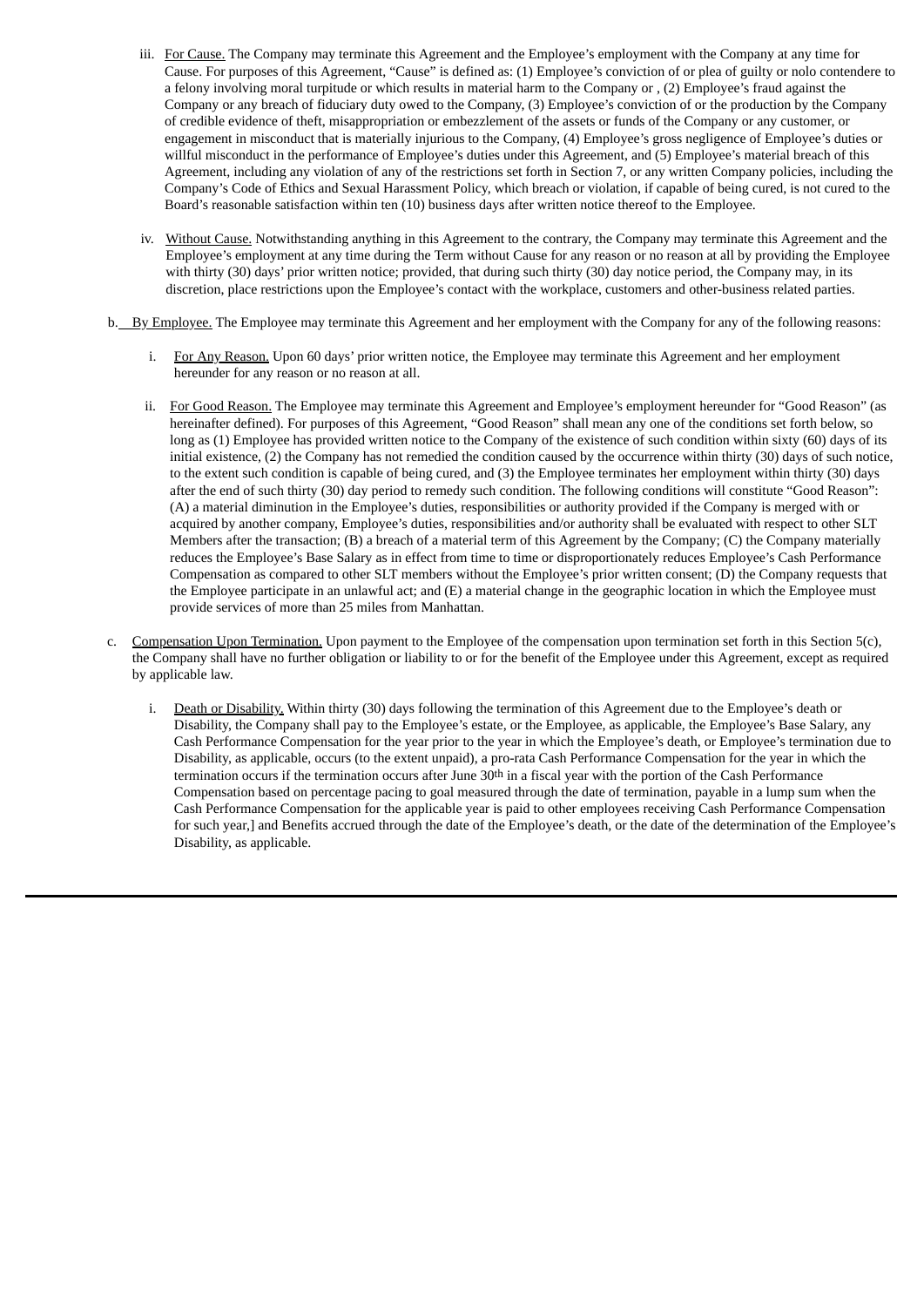- ii. For Cause, Upon termination of this Agreement for Cause, the Company shall pay to the Employee the Employee's Base Salary and Benefits accrued through the date of the Employee's termination.
- iii. Without Cause or For Good Reason. In the event the Company terminates this Agreement without Cause or in the event that the Employee terminates this Agreement and the Employee's employment for Good Reason, the Company shall pay to the Employee the sum of: (1) the greater of (A) the Employee's Base Salary for the remainder of the Term or (B) twelve (12) months' Base Salary; (2) Cash Performance Compensation for the year prior to the year in which the termination occurs, to the extent unpaid**;** and (3) a pro-rata Cash Performance Compensation for the year in which the termination occurs if the termination occurs after June 30th in a fiscal year with the portion of the Cash Performance Compensation based on percentage pacing to goal measured through the date of termination. Items (1) and (2) above, shall be paid in accordance with the Company's payroll practices in effect from time to time, but not less frequently than monthly, and Item (3) will be paid in a lump sum when the Cash Performance Compensation for the applicable year is paid to other employees receiving Cash Performance Compensation for such year.
- iv. For Any Reason. In the event the Employee terminates this Agreement with the Company for any reason other than Good Reason during the Term, the Company shall pay to the Employee the Employee's Base Salary, any Cash Performance Compensation for the year prior to the year in which the Employee's termination occurs (to the extent unpaid) and Benefits accrued through the date of the Employee's termination.
- v. Release. As an additional prerequisite for receipt of the severance benefits described in Sections  $5(c)(i)$  and (iii) above, the Employee must execute, deliver to the Company, and not revoke (to the extent the Employee is allowed to do so) a Release ("Release") within forty-five (45) days of the date of the Employee's termination of employment (the "Release Period"). "Release" shall mean a release of all claims that the Employee has or may have against the Company, its board of directors, any of its subsidiaries or affiliates, or any of their employees, directors, officers, employees, agents, plan sponsors, administrators, successors, fiduciaries, or attorneys, arising out of the Employee's employment with, and termination of employment from, the Company. The Release shall be in a form that is reasonably acceptable to the Company or the Board (which shall not contain any restrictive covenants different than those already agreed to by Employee)**,** and shall be delivered to the Employee within three (3) business days of the date of Employee's termination.

6. Indemnification. While employed by the Company, the Company shall cover the Employee under directors' and officers' liability insurance if and to the same extent that the Company covers its other officers and directors generally by any such insurance, and shall indemnify Employee to the fullest extent permissible by law with respect to any claims actually or threatened to be asserted against her, as well as with respect to any inquiries or investigations involving Employee. Indemnification shall include any settlement, awards, judgments and reasonable attorneys' fees. Company shall have the right to approve Employee's choice of counsel.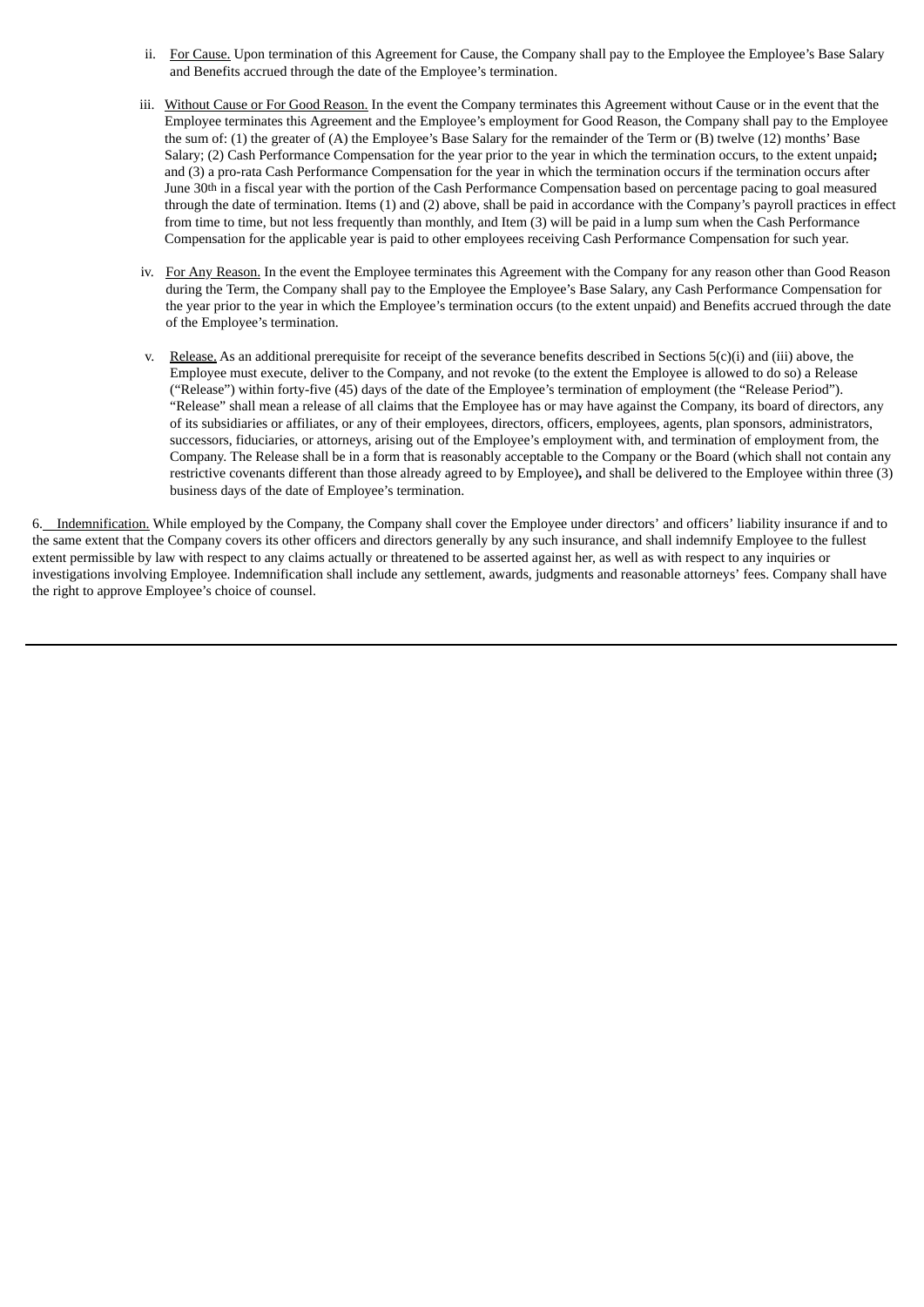## 7. Restrictive Covenants.

a. Confidentiality. The Employee acknowledges that the Confidential Information (as defined below) is a valuable, special, sensitive and unique asset of the business of the Company, the continued confidentiality of which is essential to the continuation of its business, and the improper disclosure or use of which could severely and irreparably damage the Company. The Employee agrees, for and on behalf of himself, the Employee's legal representatives, and the Employee's successors and assigns that all Confidential Information is the property of the Company (and not of the Employee). The Employee further agrees that during the Term and at all times thereafter, the Employee (i) will continue to keep all Confidential Information strictly confidential and not disclose the Confidential Information to any other person or entity and (ii) shall not, directly or indirectly, disclose, communicate or divulge to any person, or use or cause or authorize any person to use any Confidential Information, except as may be used in the performance of the Employee's duties hereunder in compliance with this Agreement and in the best interests of the Company. "Confidential Information" means all information, data and items relating to the Company (or any of its customers) which is valuable, confidential or proprietary, including, without limitation, information relating to the Company's software, software code, accounts, receivables, customers and customer lists and data, prospective customers and prospective customer lists and data, Work Product, vendors and vendor lists and data, business methods and procedures, pricing techniques, business leads, budgets, memoranda, correspondence, designs, plans, schematics, patents, copyrights, equipment, tools, works of authorship, reports, records, processes, pricing, costs, products, services, margins, systems, software, service data, inventions, analyses, plans, intellectual property, trade secrets, manuals, training materials and methods, sales and marketing materials and compilations of and other items derived (in whole or in part) from the foregoing. Confidential Information may be in either paper, electronic or computer readable form. Notwithstanding the foregoing, "Confidential Information" shall not include information that: (i) becomes publicly known without breach of the Employee's obligations under this Section 7(a), or (ii) is required to be disclosed by law or by court order or government order; provided, however, that if the Employee is required to disclose any Confidential Information pursuant to any law, court order or government order, (x) the Employee shall promptly notify the Company of any such requirement so that the Company may seek an appropriate protective order or waive compliance with the provisions of this Agreement, (y) the Employee shall reasonably cooperate with the Company to obtain such a protective order at the Company's cost and expense, and (z) if such order is not obtained, or the Company waives compliance with the provisions of this Section 7(a), the Employee shall disclose only that portion of the Confidential Information which the Employee is advised by counsel that the Employee is legally required to so disclose. The Employee will notify the Company promptly and in writing of any circumstances of which the Employee has knowledge relating to any possession or use of any Confidential Information by any Person other than those authorized by the terms of this Agreement.

b. Immunity Notice. The Employee shall not be held criminally or civilly liable under any Federal or State trade secret law for the disclosure of a trade secret that: (i) is made in confidence to a federal, state, or local government official, either directly or indirectly, or to an attorney, and made solely for the purpose of reporting or investigating a suspected violation of law; or (ii) is made in a complaint or other document filed in a lawsuit or other proceeding, if such filing is made under seal. Should the Employee file a lawsuit against the Company for retaliation for reporting a suspected violation of law, the Employee may disclose the trade secret to the Employee's attorney and use the trade secret information in the court proceeding, if the Employee:

(x) files any document containing the trade secret under seal, and (y) does not disclose the trade secret, except pursuant to court order.

c. Return of Company Property. The Employee will deliver to the Company at the termination of the Employee's employment with the Company, or at any other time the Company may request, all equipment, files, property, memoranda, notes, plans, records, reports, computer tapes, printouts, Confidential Information, Work Product, software, documents and data (and all electronic, paper or other copies thereof) belonging to the Company, which the Employee may then possess or have under the Employee's control.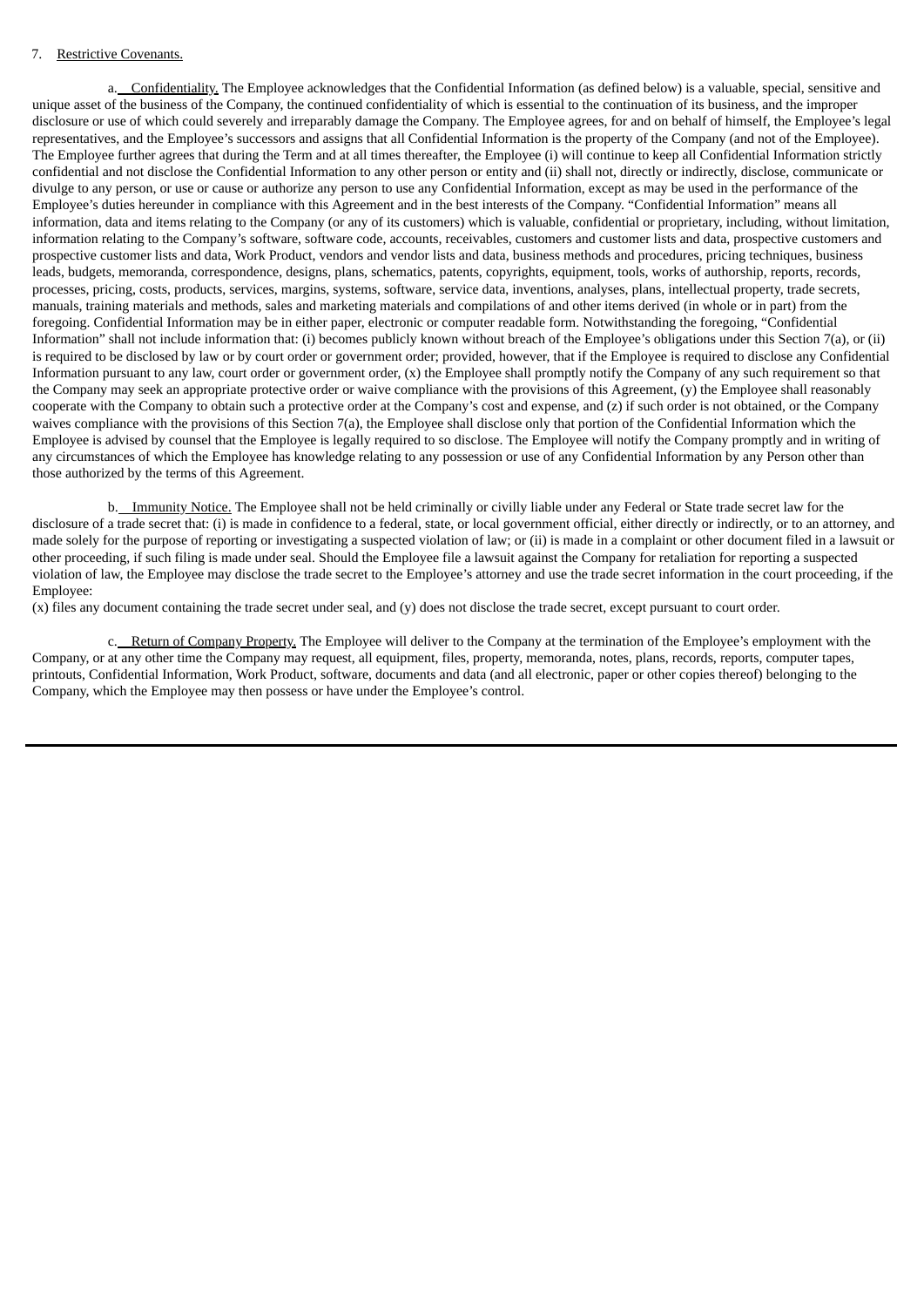d. Intellectual Property Rights. The Employee acknowledges and agrees that all inventions, technology, processes, innovations, ideas, improvements, developments, methods, designs, analyses, trademarks, service marks, and other indicia of origin, writings, audiovisual works, concepts, drawings, reports and all similar, related, or derivative information or works (whether or not patentable or subject to copyright), including but not limited to all patents, copyrights, copyright registrations, trademarks, and trademark registrations in and to any of the foregoing, along with the right to practice, employ, exploit, use, develop, reproduce, copy, distribute copies, publish, license, or create works derivative of any of the foregoing, and the right to choose not to do or permit any of the aforementioned actions, which relate to the Company of its actual or anticipated business, research and development or existing or future products or services and which are conceived, developed or made by the Employee while employed by the Company (collectively, the "Work Product") belong to the Company. All Work Product created by the Employee while employed by the Company (whether or not on the premises) will be considered "work made for hire," and as such, the Company is the sole owner of all rights, title, and interests therein. All other rights to any new Work Product, including but not limited to all of the Employee's rights to any copyrights or copyright registrations related thereto, are hereby conveyed, assigned and transferred to the Company. The Employee will promptly disclose and deliver such Work Product to the Company and, at the Company's expense, perform all actions reasonably requested by the Company (whether during or after the Term) to establish, confirm and protect such ownership (including, without limitation, the execution of assignments, copyright registrations, consents, licenses, powers of attorney and other instruments).

**e.** Non-Competition. While employed by the Company and for a period of one (1) years thereafter (the "Restricted Period"), the Employee shall not, directly or indirectly, enter into the employment of, render any services to, engage, manage, operate, join, or own, or otherwise offer other assistance to or participate in, as an officer, director, employee, principal, agent, proprietor, representative, stockholder, partner, associate, consultant, sole proprietor or otherwise, any person directly engaged in Competitive Business (as hereinafter defined), anywhere in the Restricted Area (as hereinafter defined). Notwithstanding the foregoing, the Employee may own up to two percent (2%) of the outstanding stock of a publicly held corporation which constitutes or is affiliated with any entity that is a Competitive Business so long as the Employee is not an officer, director, employee or consultant or otherwise maintains voting control, whether by contract or otherwise, of such entity. For purposes of this Section 7, "Restricted Area" means any U.S. state or territory in which the Company, Parent or any of their affiliates has conducted business or offers any services, or any other jurisdiction in or to which the Company, Parent or any of their affiliates has conducted or proposes to conduct as manifested by the Company's devotion of material internal resources and/or engaging third parties such as local counsel any business or offers any services. For purposes of this Section 7, "Competitive Business" means, specifically, a business that creates and deploys promotional registration based websites (*i.e.,* Rewards, Prizes & Sweepstakes, Samples & Savings, Survey Voices and Job Search/Career Search/Job Matching promoted websites) whereby paid media enables customer acquisition for advertisers, and branded content-based websites such as The Smart Wallet whereby organic traffic and paid media enables customer acquisition and retention with monetization through advertorials, sponsored links and other means, and any anticipated business considered by the Board towards which the Company, Parent or any affiliates thereof have taken material steps or incurred material expenditures in furtherance thereof prior to the termination date.

f. Non-Solicitation. During the Restricted Period, the Employee shall not, directly or indirectly, whether for the Employee's own account or for the account of any other person, solicit, attempt to solicit, endeavor to entice away from the Company, attempt to hire, hire, , attempt to attract business from, accept business from, or otherwise interfere with (whether by reason of cancellation, withdrawal, modification of relationship or otherwise) any actual or prospective relationship of the Company, Parent or any of their affiliates with any person (i) who is or was within the last two (2) years of termination employed by or otherwise engaged to perform services for the Company, Parent or any of their affiliates including, but not limited to, any independent contractor or representative. or (ii) who is or was within the last two (2) years of termination known to the Employee to be an actual or bona fide prospective licensee, landlord, customer, supplier, or client of the Company, Parent or any of their affiliates (or other person with which the Company, Parent or any of their affiliates had an actual or prospective bona fide business relationship).

g. Non-Disparagement. The Employee agrees that the Employee will not make or publish any statement or communication which is false, negative, unflattering or disparaging with respect to the Company, Parent or any of their respective affiliates and/or any of their respective direct or indirect shareholders, officers, directors, members, managers, employees or agents. Reciprocally, the Company and Parent agree that they and their respective managers, officers and directors will never make or publish any statement or communication which is false, negative, or disparaging with respect to the Employee. The foregoing shall not be violated by (i) statements as required in response to legal proceedings or governmental investigations (including, without limitation, depositions in connection with such proceedings), and (ii) statements made in the context of prosecuting or defending any legal dispute (whether or not litigation has commenced) as between the Employee on the one hand and the Company on the other.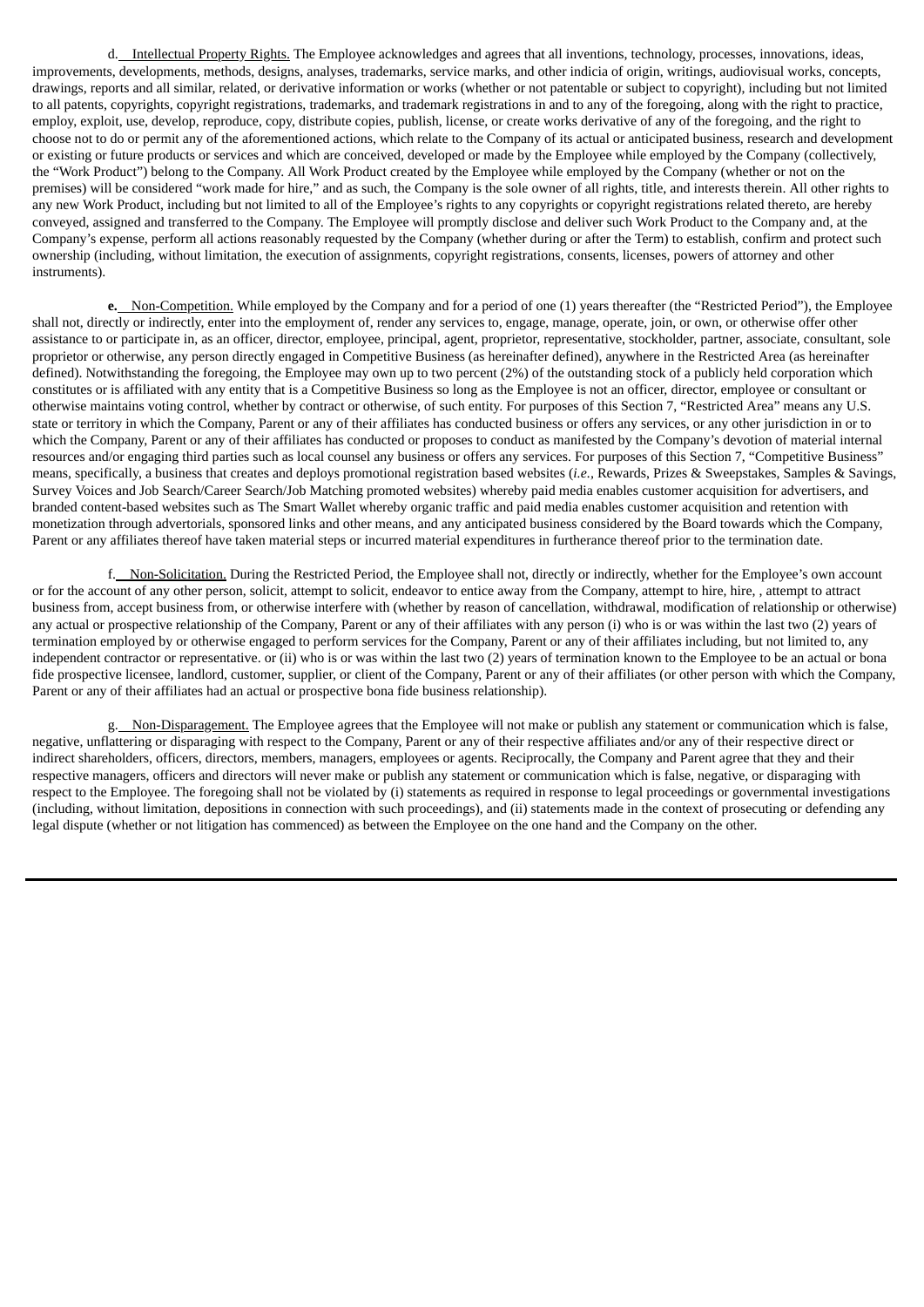h. Non-Interference with Employee's Agency Rights. The Employee understands that the terms of this Agreement, including the provisions regarding confidentiality and non- disparagement, are not intended to interfere with or waive any right (if any such right otherwise existed) to file a charge, cooperate, testify or participate in an investigation with any appropriate federal or state governmental agency, including the ability to communicate with such agency, such as, but not limited to, the Securities and Exchange Commission (SEC), the Financial Industry Regulatory Authority (FINRA), any other securities regulatory agency or authority, or any other self-regulatory organization, or any other federal or state regulatory authority ("Government Agencies"), whether in connection with reporting a possible securities law violation or otherwise, without notice to Company. This Agreement further does not limit the Employee's right to receive a bounty or reward for information provided to any such Government Agencies, to the SEC staff, or to any other securities regulatory agency or authority.

i. Rationale for and Scope of Covenants. If any of the covenants contained in this Section 7 are held to be invalid or unenforceable due to the unreasonableness of the time, geographic area, or range of activities covered by such covenants, such covenants shall nevertheless be enforced to the maximum extent permitted by law and effective for such period of time, over such geographical area, or for such range of activities as may be determined to be reasonable by a court of competent jurisdiction and the parties hereby consent and agree that the scope of such covenants may be judicially modified, accordingly, in any proceeding brought to enforce such covenants. The Employee agrees that the Employee's services hereunder are of a special, unique, extraordinary and intellectual character and the Employee's position with the Company places the Employee in a position of confidence and trust with the customers, suppliers and employees of the Company. The Employee and the Company agree that, in the course of employment hereunder, the Employee has and will continue to develop a personal relationship with the Company's customers, and a knowledge of these customers' affairs and requirements as well as confidential and proprietary information developed by the Company after the date of this Agreement. The Employee agrees that it is reasonable and necessary for the protection of the goodwill, confidential and proprietary information, and legitimate business interests of the Company that the Employee make the covenants contained herein, that the covenants are a material inducement for the Company to employ or continue to employ the Employee and to enter into this Agreement. For the avoidance of doubt, for purposes of this Section 7, the term "Company" includes Parent and each of its direct and indirect subsidiaries, including the Company.

### j. Remedies.

i. The Employee consents and agrees that if the Employee violates any covenants contained in this Section 7, the Company **c**ould sustain irreparable harm and, therefore, in addition to any other remedies which may be available to it, the Company shall be entitled to seek an injunction restraining the Employee from committing or continuing any such violation of this Section 7. Nothing in this Agreement shall be construed as prohibiting the Company or the Employee from pursuing any other remedies including, without limitation, recovery of damages. The Employee acknowledges that Parent and each of its direct and indirect subsidiaries is an express third-party beneficiary of this Agreement and that it may enforce these rights as a third-party beneficiary. These restrictive covenants shall be construed as agreements independent of any other provision in this Agreement, and the existence of any claim or cause of action of the Employee against the Company, whether predicated upon this Agreement or otherwise, shall not constitute a defense to the enforcement by the Company of any restrictive covenant. The Company has fully performed all obligations entitling it to the restrictive covenants, and the restrictive covenants therefore are not executory or otherwise subject to rejection and are enforceable under the Bankruptcy Code. In the event of the breach by the Employee of any of the provisions of this Section 7, the Company shall be entitled, in addition to all other available rights and remedies, to terminate the Employee's employment status hereunder and the provision of any unaccrued benefits and compensation conditioned upon such status. The Company may assign the restrictive covenants set forth in this Section 7 in connection with the acquisition of all or a part of the assets of the Company or its subsidiaries, and any such assignee or successor shall be entitled to enforce the rights and remedies set forth in this Section 8. The Employee acknowledges and agrees that the Restricted Period shall be tolled on a day for day basis for all periods in which the Employee is found to have violated the terms of this Section 7 so that the Company receives he full benefit of the Restricted Period to which the Employee has agreed.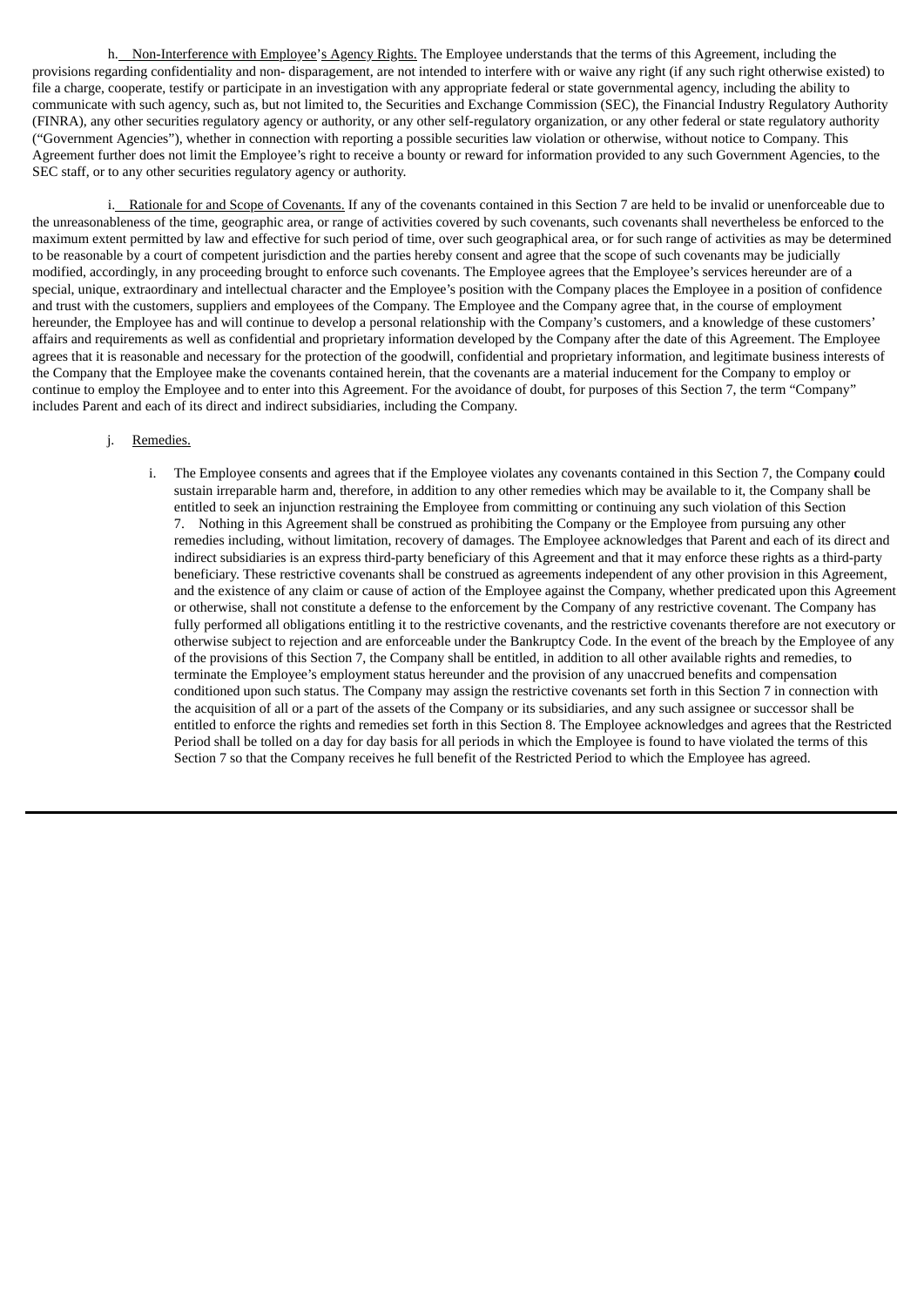ii. In addition, and without limitation to the foregoing, except as required by law, if (A) the Company files a civil action against the Employee based on the Employee's alleged breach of the Employee's obligations under Section 7 hereof, and (B) a court of competent jurisdiction issues a judgment that the Employee has breached any of such obligations and has issued injunctive relief, then the Employee shall promptly repay to the Company any such severance payments the Employee previously received pursuant to Section 5(c) in excess of the Employee's Base Salary and Benefits accrued through the date of the Employee's termination, and the Company will have no obligation to pay any of such excess amounts that remain payable by the Company under Section 5(c).

8. Notice. Any notice required or desired to be given under this Agreement shall be in writing and shall be addressed as follows:

| If to Company:  | Fluent, Inc.<br>300 Vesey Street 9th Floor<br>New York, NY 10282<br>Attn: Daniel J. Barsky, General Counsel dbarsky@fluentco.com |
|-----------------|----------------------------------------------------------------------------------------------------------------------------------|
| If to Employee: | Sugandha Khandelwal<br>1309 NW Hermanus Street Bentonville, AR 72712 sugandha.x.khandelwal@gmail.com                             |

Notice shall be deemed given on the date it is emailed and deposited in the United States mail, first class postage prepaid and addressed in accordance with the foregoing, or the date otherwise delivered in person, whichever is earlier. The address to which any notice must be sent may be changed by providing written notice in accordance with this Section 8.

#### 9. General Provisions.

a. Amendments. This Agreement contains the entire agreement between the parties regarding the subject matter hereof and supersedes all prior agreements regarding such subject matter. No agreements or representations, verbal or otherwise, express or implied, with respect to the subject matter of this Agreement have been made by either party which are not set forth expressly in this Agreement. This Agreement may only be altered or amended by mutual written consent of the Company and the Employee.

b. Applicable Law. This Agreement shall be governed in accordance with the laws of the State of New York regardless of the conflict of laws rules or statutes of any jurisdiction.

c. Successors and Assigns. This Agreement will be binding upon the Employee's heirs, executors, administrators or other legal representatives or assigns. This Agreement will not be assignable by the Employee, but shall be assigned by the Company in connection with the sale, lease, license, assignment, merger, consolidation, share exchange, liquidation, transfer, conveyance or other disposition (whether direct or indirect) of all or substantially all of its business and/or assets in one or a series of related transactions (individually and/or collectively, a "Fundamental Transaction"). The Company shall cause any successor entity in a Fundamental Transaction in which the Company is not the survivor (the "Successor Entity") to assume in writing all of the obligations of the Company under this Employment Agreement. Upon the occurrence of any such Fundamental Transaction, the Successor Entity shall succeed to, and be substituted for (so that from and after the date of such Fundamental Transaction, the provisions of this Employment Agreement referring to the "Company" shall refer instead to the Successor Entity), and may exercise every right and power of the Company and shall assume all of the obligations of the Company under this Employment Agreement with the same effect as if such Successor Entity had been named as the Company herein.

d. No Waiver. The failure of any party to this Agreement to enforce at any time any of the provisions of this Agreement shall in no way be construed to be a waiver of any such provision, nor in any way to affect the validity of this Agreement or any part thereof or the right of any party under this Agreement to enforce each and every such provision. No waiver or any breach of this Agreement shall be held to be a waiver of any other or subsequent breach.

e. Section Headings, Construction. The headings used in this Agreement are provided for convenience only and shall not affect the construction or interpretation of this Agreement. All words used in this Agreement shall be construed to be of such gender or number as the circumstances require. In no event shall the terms or provisions hereof be construed against any party on the basis that such party or counsel for such party drafted this Agreement or the attachments hereto.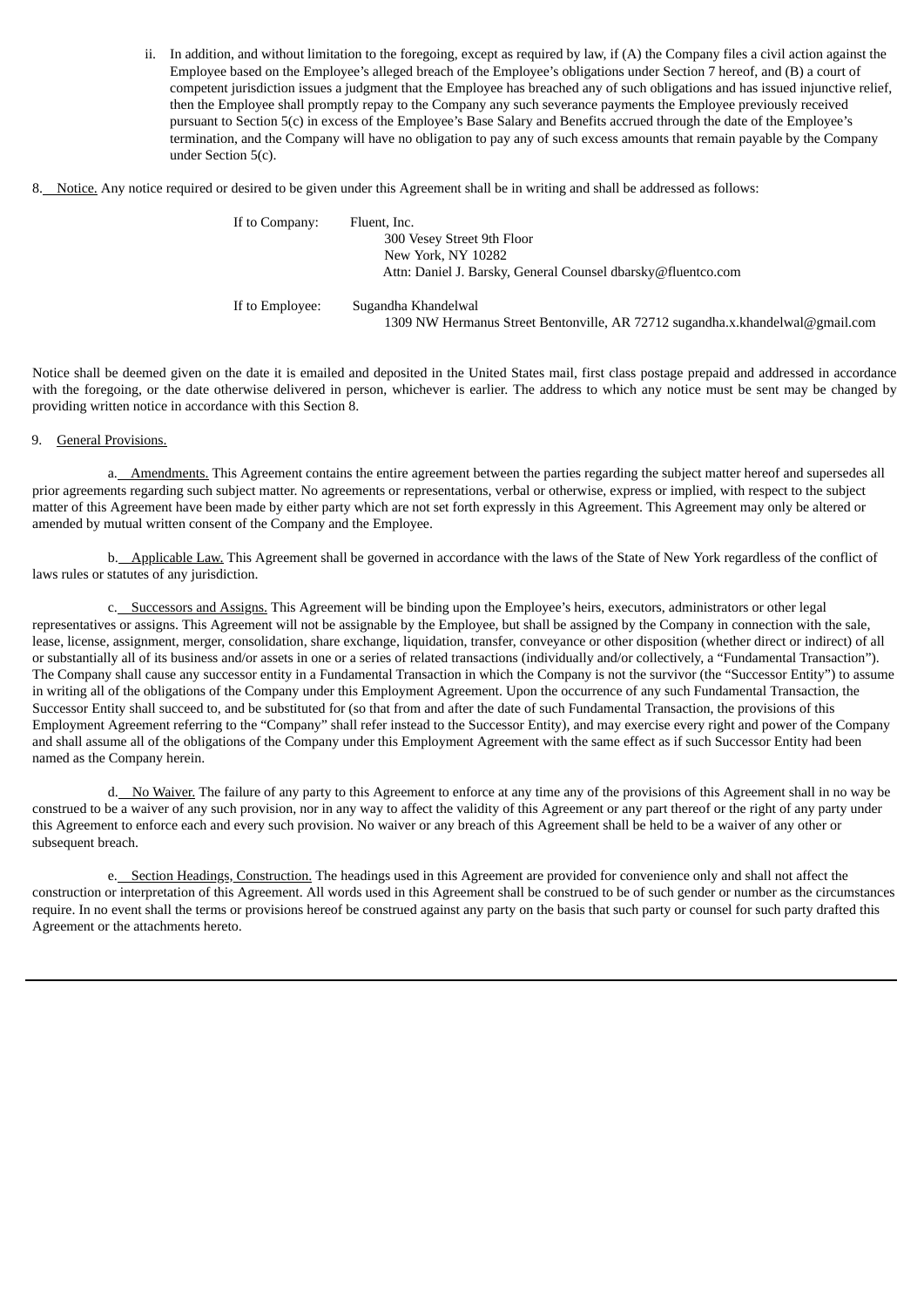f. Severability. If any provision of this Agreement is held to be invalid or unenforceable by any court of competent jurisdiction, the other provisions of this Agreement shall remain in full force and effect. Any provision of this Agreement held invalid or unenforceable only in part or degree shall remain in full force and effect to the extent not held invalid or unenforceable.

g. Survival. The provisions of Sections 4, 5, 6 and 7 of this Agreement shall survive the termination of this Agreement for any reason.

h. Counterparts. This Agreement may be executed in one or more counterparts each of which shall be deemed to be an original of this Agreement and all of which, when taken together, shall be deemed to constitute one and the same agreement.

i. Opportunity to Review. The Employee represents that the Employee has been provided with an opportunity to review the terms of the Agreement with legal counsel.

j. Compliance with Code Section 409A. This Agreement is intended, and shall be construed and interpreted, to comply with Section 409A of the Internal Revenue Code of 1986, as amended (the "Code") and, if necessary, any provision shall be held null and void to the extent such provision (or part thereof) fails to comply with Code Section 409A. For purposes of Code Section 409A, each payment of compensation under this Agreement shall be treated as a separate payment of compensation. Any amounts payable solely on account of an involuntary termination shall be excludible from the requirements of Code Section 409A, either as separation pay or as short-term deferrals to the maximum possible extent. Any reference to the Employee's "termination," "termination of employment" or "termination of this Agreement" shall mean the Employee's "separation from service" as defined in Code Section 409A from the Company and all entities with whom the Company would be treated as a single employer for purposes of Code Section 409A. Nothing herein shall be construed as a guarantee of any particular tax treatment to Employee and the Company shall have no liability to the Employee with respect to any penalties that might be imposed on the Employee by Code Section 409A for any failure of this Agreement or otherwise. In the event that the Employee is a "specified employee" (as described in Code Section 409A), and any payment or benefit payable pursuant to this Agreement constitutes deferred compensation under Code Section 409A, then no such payment or benefit shall be made before the date that is six months after the Employee's "separation from service" (as described in Code Section 409A) (or, if earlier, the date of the Employee's death). Any payment or benefit delayed by reason of the prior sentence shall be paid out or provided in a single lump sum at the end of such required delay period in order to catch up to the original payment schedule.

k. Attorney's Fees. In any action or proceeding (including any appeals) brought to enforce any provision of this Agreement, each party shall be responsible for its own attorneys' fees and costs.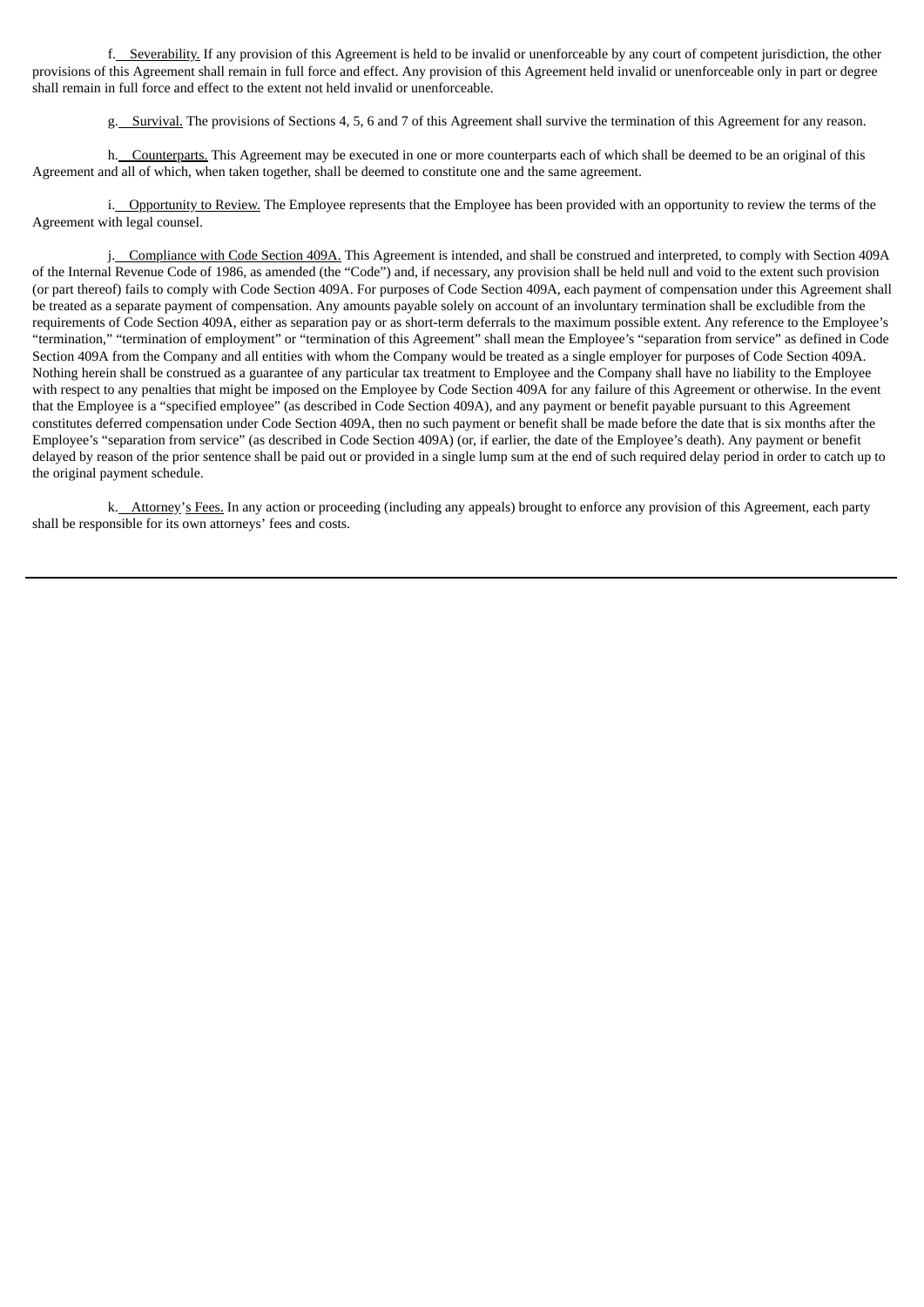IN WITNESS WHEREOF, the parties hereto have caused this Agreement to be executed as of the day and year first written above.

**Khandelwal**

| Daniel Barsky | cuSigned by:<br>Sugandha khandelwal | DocuSigned by: |  |
|---------------|-------------------------------------|----------------|--|
|               |                                     |                |  |
|               |                                     |                |  |
|               |                                     |                |  |
|               |                                     |                |  |

Name: Daniel J Barsky, General Counsel Date: 11/9/2021 Date: 11/9/2021

**Fluent, Inc. Sugandha**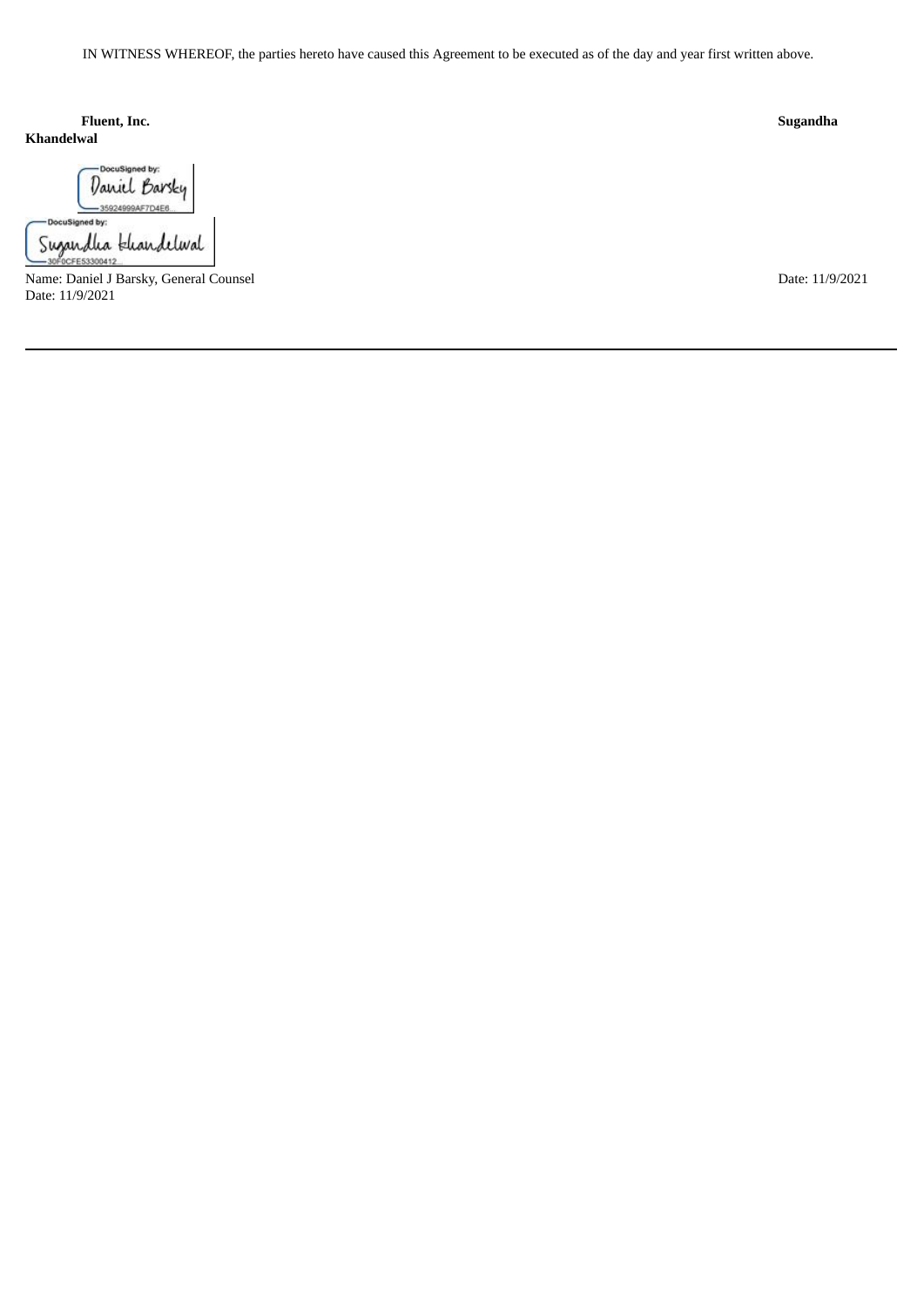## **EXHIBIT A**

- 1. Effective Date: December 6, 2021
- 2. Position: Chief Financial Officer, Principal Financial Officer and Principal Accounting Officer.
- 3. Duties: Lead and oversee the Accounting and Financial functions, in consultation with the Interim Chief Executive Officer, and such other duties and responsibilities that are typically exercised by an individual serving as the chief financial officer at entities of the size and nature of the Company.
- 4. Location of Employment: Manhattan, New York provided that Company acknowledges that Employee will not be relocating to the New York City Metropolitan area until after the 2021-2022 school year.
- 5. Term: Commencing on Effective Date and ending on December 31, 2022.
- 6. Base Salary: \$350,000 per annum
- 7. Additional First Year Bonus: Employee will be paid a \$100,000 cash bonus on July 1, 2022 provided she is a full-time employee on that date.
	- 8. Equity: During the Term, the Employee shall participate in all incentive awards made under the Incentive Plan to senior executives generally, as such awards are granted from time to time by the Compensation Committee of the Board, in each case at a level, and on terms and conditions, that are (x) commensurate with her positions and responsibilities at the Company and (y) appropriate in light of her performance and of corresponding awards (if any) to other senior executives of the Company. In addition, effective as of the Effective Date, the Employee shall be granted an award of 50,000 Restricted Stock Units (the "RSUs") under the Incentive Plan, which grant shall vest in full one year following the Effective Date, and in full upon a Change in Control (as defined in the Incentive Plan as of the Effective Date). The Company shall also recommend that the Compensation Committee grant a package of options and RSUs substantially similar to what was presented to you which provided for : (i) a grant of 159,091 RSUs under the 2018 Stock Incentive Plan vesting in four equal annual installments beginning one year after the grant date and (ii) stock options to acquire 205,882 shares of common stock, half of which will vest if the Company's stock price remains above a 33% premium over the stock price on the grant date for 20 consecutive trading days and the remaining half will vest if the Company's stock price remains above a 77.6% premium over the stock price on the grant date for 20 consecutive trading days. Any stock options that remain unvested five years after the grant date will vest in full on such date. Employee acknowledges that the Compensation Committee plans on updating the compensation structure for senior executive officers which may impact the equity package granted to her.

Shares of the Company's Common Stock shall generally be issued with respect to the vested RSUs upon the earlier of: (i) a Change in Control, or (ii) Executive's "separation from service" as defined for purposes of Code Section 409A; provided, however, that the delivery of shares shall be delayed until the earlier of (A) six months following separation from service, or (B) the Executive's death, if necessary to comply with the requirements of Code Section 409A. Any RSUs granted to the extent that they are scheduled to vest within one year after a termination of employment (if employment had continued), shall vest in accordance with their terms during such one-year period upon a termination covered by Section 5(c)(iii). The Award Agreement for the RSU grant shall be deemed to include the vesting described above.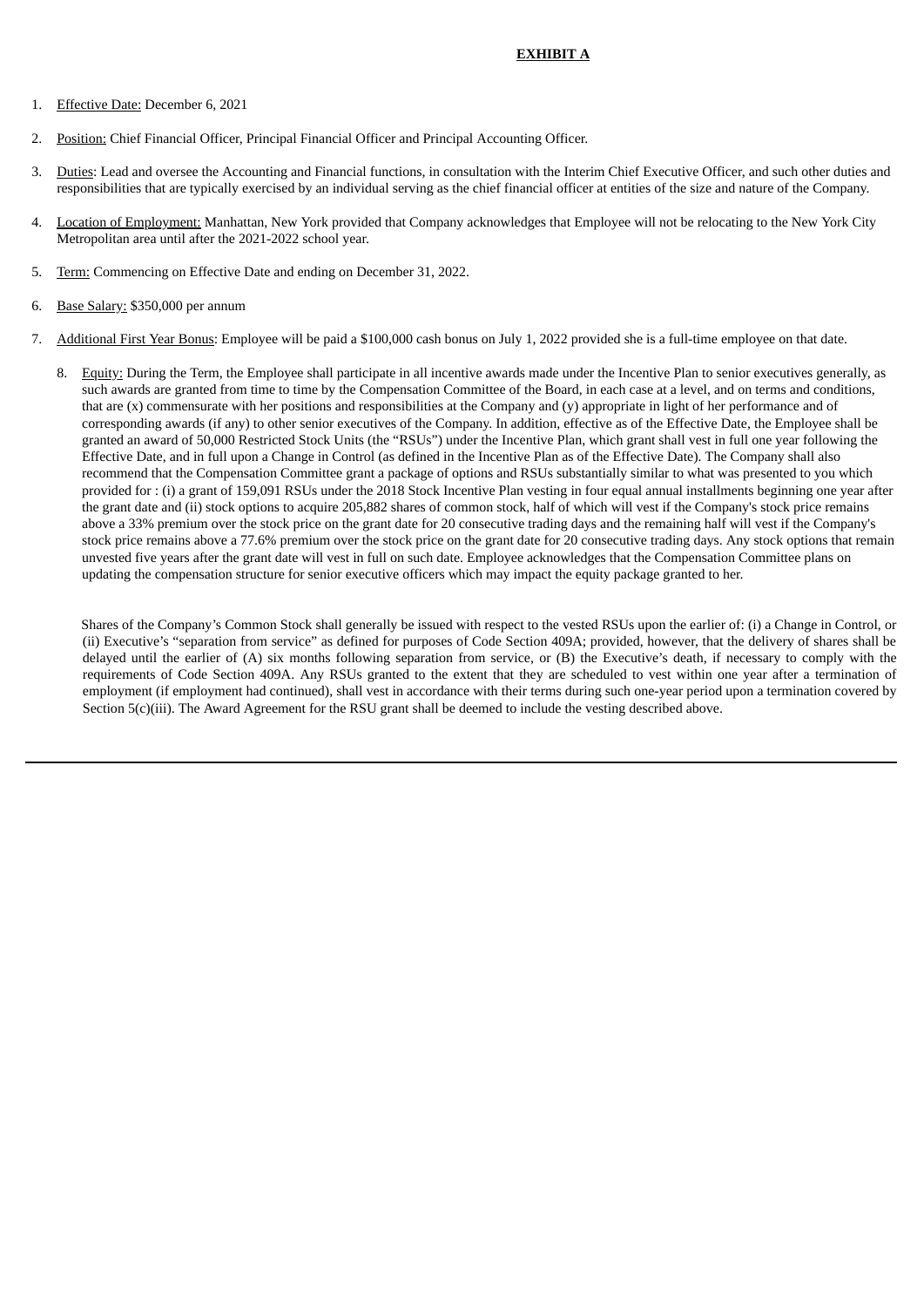#### For purposes hereof, a "Change in Control" shall mean:

(i) any one person, or more than one person acting as a group, acquires ownership of common stock of the Company that, together with common stock held by such person or group, possesses more than 50% of the total fair market value or total voting power of the common stock of the Company; provided, however, that if any one person, or more than one person acting as a group, is considered to own more than 50% of the total fair market value or total voting power of the common stock of the Company, the acquisition of additional common stock by the same person or persons will not be considered a Change in Control under this Agreement. Notwithstanding the foregoing, an increase in the percentage of common stock of the Company owned by any one person, or persons acting as a group, as a result of a transaction in which the Company acquires its common stock in exchange for property will be treated as an acquisition of common stock of the Company for purposes of this clause (i);

(ii) during any period of 12 consecutive months, individuals who at the beginning of such period constituted the Board (together with any new or replacement directors whose election by the Board, or whose nomination for election by the Company's shareholders, was approved by a vote of at least a majority of the directors then still in office who were either directors at the beginning of such period or whose election or nomination for election was previously so approved) cease for any reason to constitute a majority of the directors then in office; or

(iii) any one person, or more than one person acting as a group, acquires (or has acquired during the 12-month period ending on the date of the most recent acquisition by the person or persons) assets from the Company, outside of the ordinary course of business, that have a gross fair market value equal to or more than 40% of the total gross fair market value of all of the assets of the Company immediately prior to such acquisition or acquisitions. For purposes of this Section, "gross fair market value" means the value of the assets of the Company, or the value of the assets being disposed of, determined without regard to any liabilities associated with such assets. Notwithstanding anything to the contrary in this Agreement, the following shall not be treated as a Change in Control under this:

(A) a transfer of assets from the Company to a shareholder of the Company (determined immediately before the asset transfer);

(B) a transfer of assets from the Company to an entity, 50% or more of the total value or voting power of which is owned, directly or indirectly, by the Company;

(C) a transfer of assets from the Company to a person, or more than one person acting as a group, that owns, directly or indirectly, 50% or more of the total value or voting power of all the outstanding capital stock of the Company; or

(D) a transfer of assets from the Company to an entity, at least 50% of the total value or voting power of which is owned, directly or indirectly, by a person described in clause (iii) above.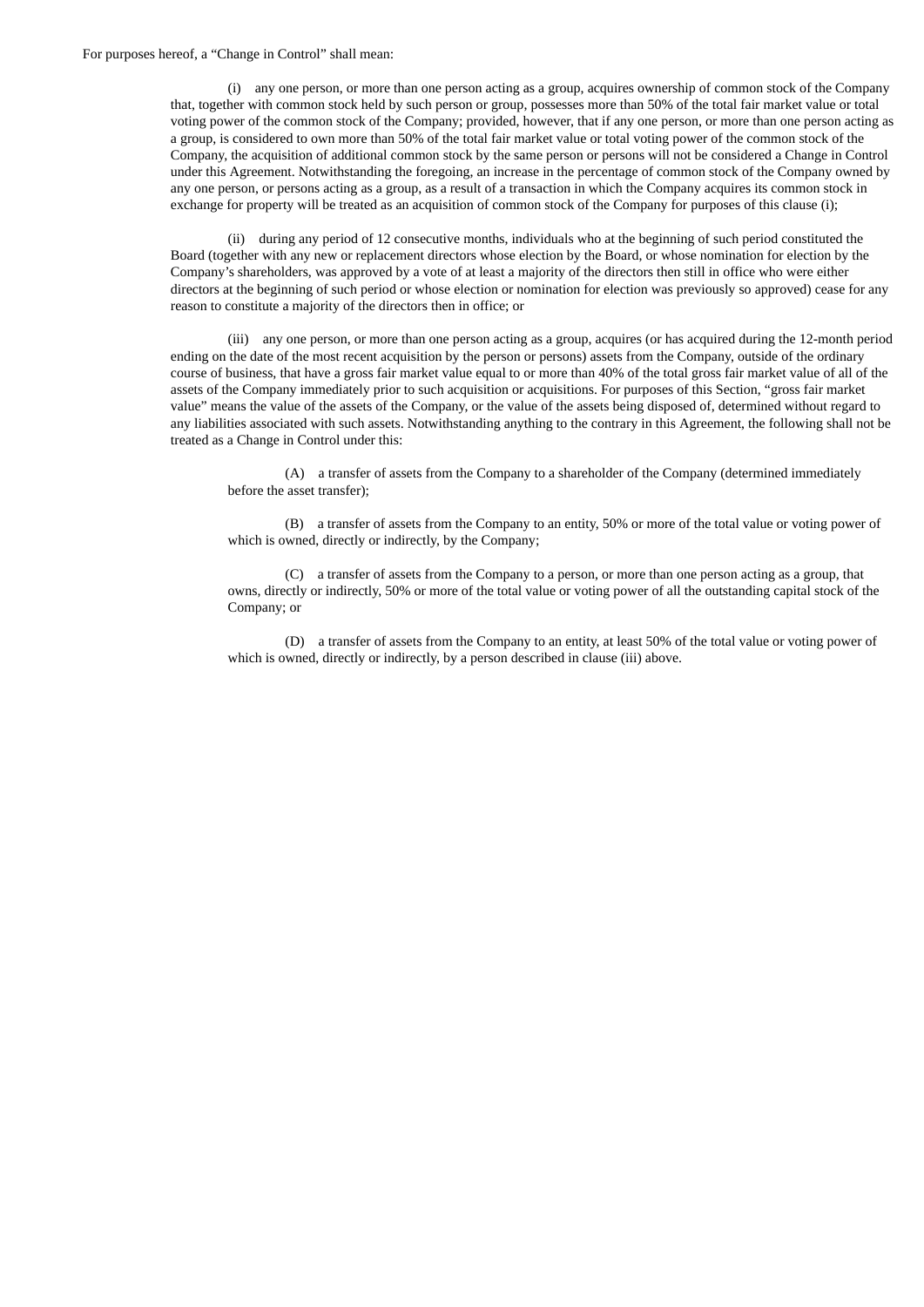## **CERTIFICATION OF PRINCIPAL EXECUTIVE OFFICER PURSUANT TO SECTION 302 OF THE SARBANES-OXLEY ACT OF 2002**

<span id="page-49-0"></span>I, Donald Patrick, certify that:

- (1) I have reviewed this Quarterly Report on Form 10-Q of Fluent, Inc.;
- (2) Based on my knowledge, this report does not contain any untrue statement of a material fact or omit to state a material fact necessary to make the statements made, in light of the circumstances under which such statements were made, not misleading with respect to the period covered by this report;
- (3) Based on my knowledge, the financial statements, and other financial information included in this report, fairly present in all material respects the financial condition, results of operations and cash flows of the registrant as of, and for, the periods presented in this report;
- (4) The registrant's other certifying officer(s) and I are responsible for establishing and maintaining disclosure controls and procedures (as defined in Exchange Act Rules 13a-15(e) and 15d-15(e)) and internal control over financial reporting (as defined in Exchange Act Rules 13a-15(f) and 15d-15(f)) for the registrant and have:
	- (a) Designed such disclosure controls and procedures, or caused such disclosure controls and procedures to be designed under our supervision, to ensure that material information relating to the registrant, including its consolidated subsidiaries, is made known to us by others within those entities, particularly during the period in which this report is being prepared;
	- (b) Designed such internal control over financial reporting, or caused such internal control over financial reporting to be designed under our supervision, to provide reasonable assurance regarding the reliability of financial reporting and the preparation of financial statements for external purposes in accordance with generally accepted accounting principles;
	- (c) Evaluated the effectiveness of the registrant's disclosure controls and procedures and presented in this report our conclusions about the effectiveness of the disclosure controls and procedures, as of the end of the period covered by this report based on such evaluation; and
	- (d) Disclosed in this report any change in the registrant's internal control over financial reporting that occurred during the registrant's most recent fiscal quarter (the registrant's fourth fiscal quarter in the case of an annual report) that has materially affected, or is reasonably likely to materially affect, the registrant's internal control over financial reporting; and
- (5) The registrant's other certifying officer(s) and I have disclosed, based on our most recent evaluation of internal control over financial reporting, to the registrant's auditors and the audit committee of the registrant's board of directors (or persons performing the equivalent functions):
	- (a) All significant deficiencies and material weaknesses in the design or operation of internal control over financial reporting which are reasonably likely to adversely affect the registrant's ability to record, process, summarize and report financial information; and
	- (b) Any fraud, whether or not material, that involves management or other employees who have a significant role in the registrant's internal control over financial reporting.

May 10, 2022 By: /s/ Donald Patrick

Donald Patrick Chief Executive Officer (Principal Executive Officer)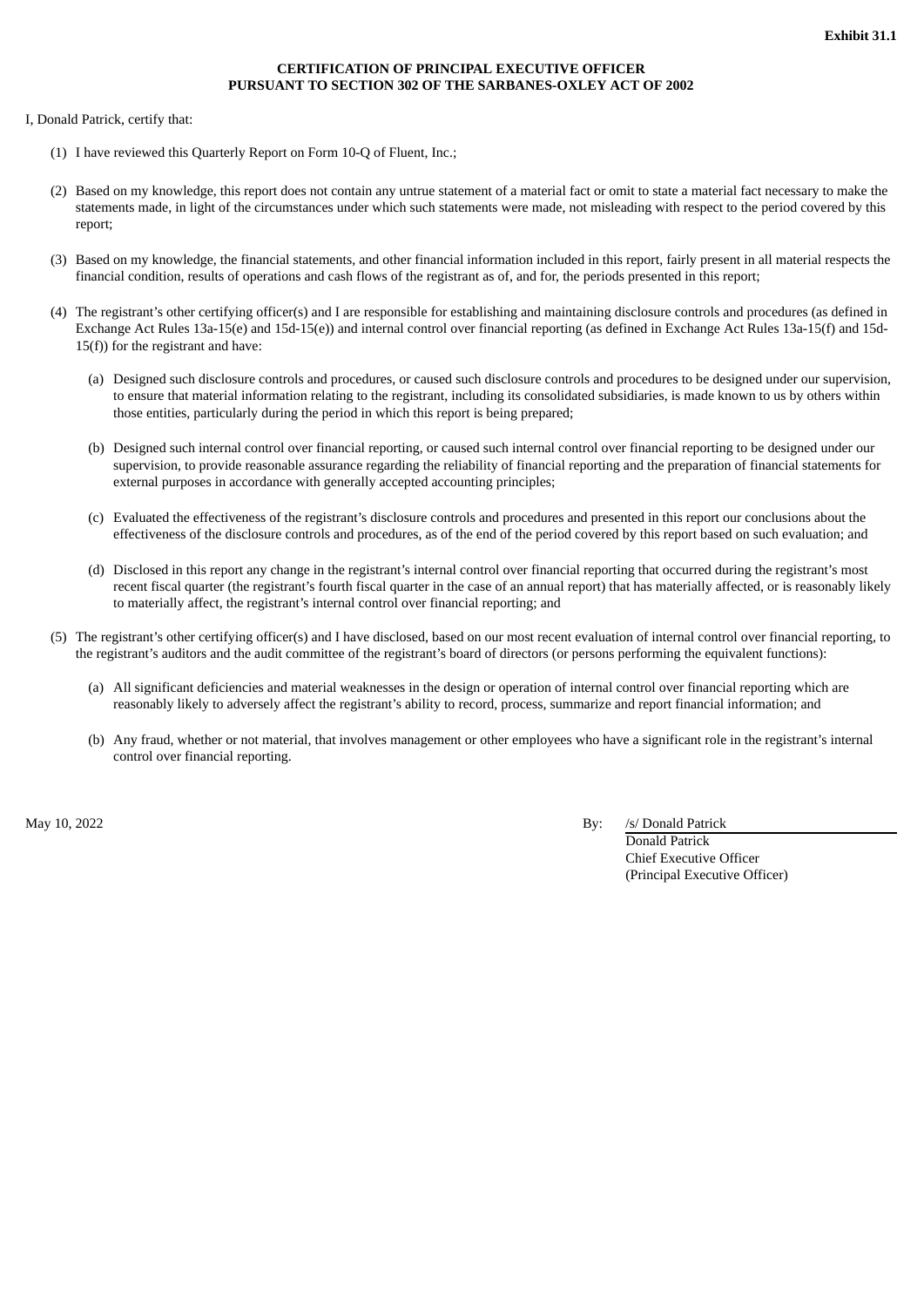## **CERTIFICATION OF PRINCIPAL FINANCIAL OFFICER PURSUANT TO SECTION 302 OF THE SARBANES-OXLEY ACT OF 2002**

<span id="page-50-0"></span>I, Sugandha Khandelwal, certify that:

- (1) I have reviewed this Quarterly Report on Form 10-Q of Fluent, Inc.;
- (2) Based on my knowledge, this report does not contain any untrue statement of a material fact or omit to state a material fact necessary to make the statements made, in light of the circumstances under which such statements were made, not misleading with respect to the period covered by this report;
- (3) Based on my knowledge, the financial statements, and other financial information included in this report, fairly present in all material respects the financial condition, results of operations and cash flows of the registrant as of, and for, the periods presented in this report;
- (4) The registrant's other certifying officer(s) and I are responsible for establishing and maintaining disclosure controls and procedures (as defined in Exchange Act Rules 13a-15(e) and 15d-15(e)) and internal control over financial reporting (as defined in Exchange Act Rules 13a-15(f) and 15d-15(f)) for the registrant and have:
	- (a) Designed such disclosure controls and procedures, or caused such disclosure controls and procedures to be designed under our supervision, to ensure that material information relating to the registrant, including its consolidated subsidiaries, is made known to us by others within those entities, particularly during the period in which this report is being prepared;
	- (b) Designed such internal control over financial reporting, or caused such internal control over financial reporting to be designed under our supervision, to provide reasonable assurance regarding the reliability of financial reporting and the preparation of financial statements for external purposes in accordance with generally accepted accounting principles;
	- (c) Evaluated the effectiveness of the registrant's disclosure controls and procedures and presented in this report our conclusions about the effectiveness of the disclosure controls and procedures, as of the end of the period covered by this report based on such evaluation; and
	- (d) Disclosed in this report any change in the registrant's internal control over financial reporting that occurred during the registrant's most recent fiscal quarter (the registrant's fourth fiscal quarter in the case of an annual report) that has materially affected, or is reasonably likely to materially affect, the registrant's internal control over financial reporting; and
- (5) The registrant's other certifying officer(s) and I have disclosed, based on our most recent evaluation of internal control over financial reporting, to the registrant's auditors and the audit committee of the registrant's board of directors (or persons performing the equivalent functions):
	- (a) All significant deficiencies and material weaknesses in the design or operation of internal control over financial reporting which are reasonably likely to adversely affect the registrant's ability to record, process, summarize and report financial information; and
	- (b) Any fraud, whether or not material, that involves management or other employees who have a significant role in the registrant's internal control over financial reporting.

May 10, 2022 **By:** /s/ Sugandha Khandelwal

Sugandha Khandelwal Chief Financial Officer (Principal Financial and Accounting Officer)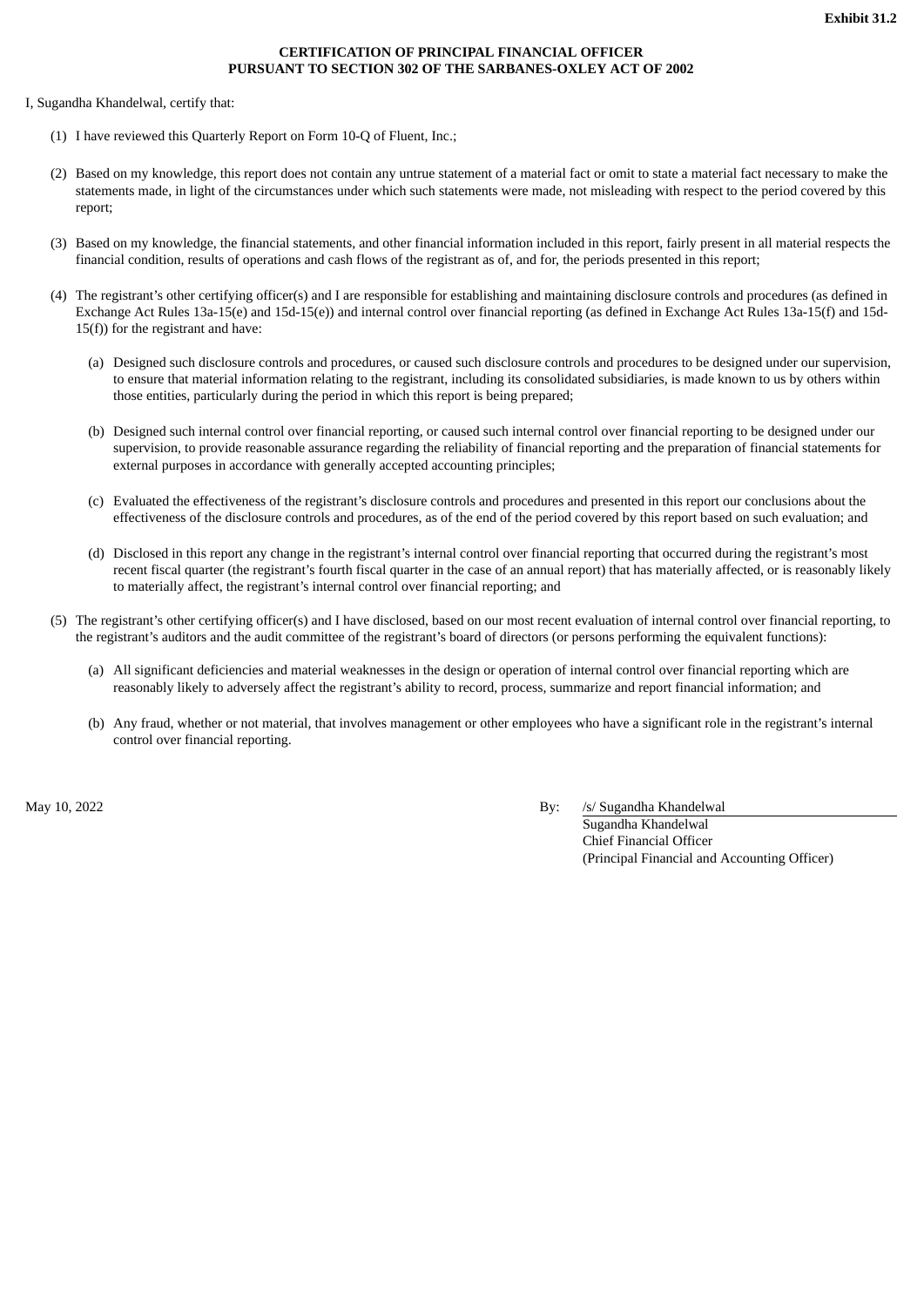### **CERTIFICATION PURSUANT TO SECTION 906 OF THE SARBANES-OXLEY ACT OF 2002**

<span id="page-51-0"></span>In connection with the accompanying Quarterly Report on Form 10-Q of Fluent, Inc. for the quarter ended March 31, 2022 (the "Report"), the undersigned hereby certifies in his capacity as Chief Executive Officer, pursuant to 18 U.S.C. Section 1350, as adopted pursuant to Section 906 of the Sarbanes-Oxley Act of 2002, to my knowledge and belief, that:

(1) the Report fully complies with the requirements of Section 13(a) or 15(d) of the Securities Exchange Act of 1934; and

(2) the information contained in the Report fairly presents, in all material respects, the financial condition and results of operations of Fluent, Inc.

May 10, 2022 **By:** /s/ Donald Patrick

Donald Patrick Chief Executive Officer (Principal Executive Officer)

The certification set forth above is being furnished as an Exhibit solely pursuant to Section 906 of the Sarbanes-Oxley Act of 2002 and is not being filed as part of the Report or as a separate disclosure document of Fluent, Inc. or the certifying officers.